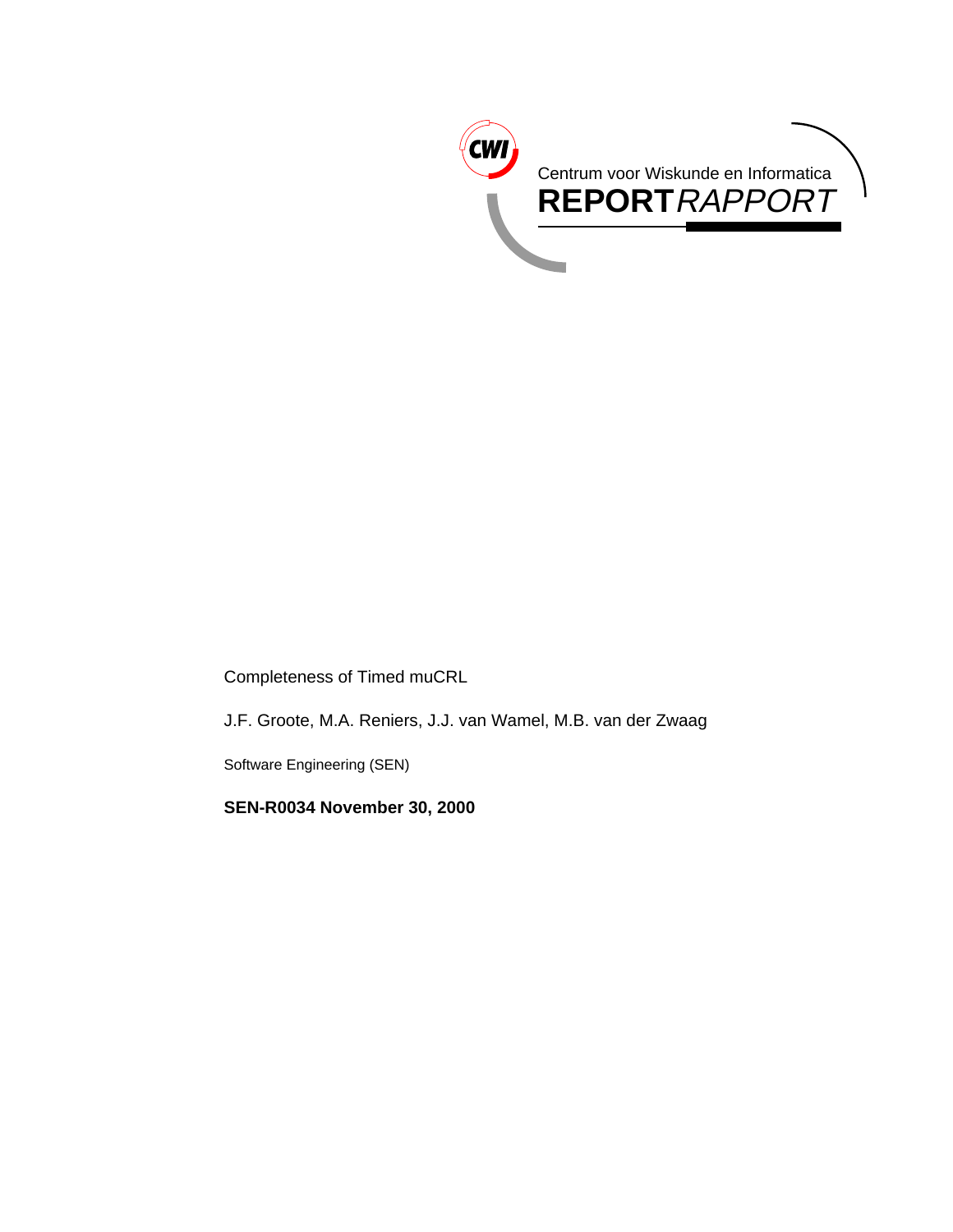Report SEN-R0034 ISSN 1386-369X

CWI P.O. Box 94079 1090 GB Amsterdam The Netherlands

CWI is the National Research Institute for Mathematics and Computer Science. CWI is part of the Stichting Mathematisch Centrum (SMC), the Dutch foundation for promotion of mathematics and computer science and their applications.

SMC is sponsored by the Netherlands Organization for Scientific Research (NWO). CWI is a member of ERCIM, the European Research Consortium for Informatics and Mathematics.

Copyright © Stichting Mathematisch Centrum P.O. Box 94079, 1090 GB Amsterdam (NL) Kruislaan 413, 1098 SJ Amsterdam (NL) Telephone +31 20 592 9333 Telefax +31 20 592 4199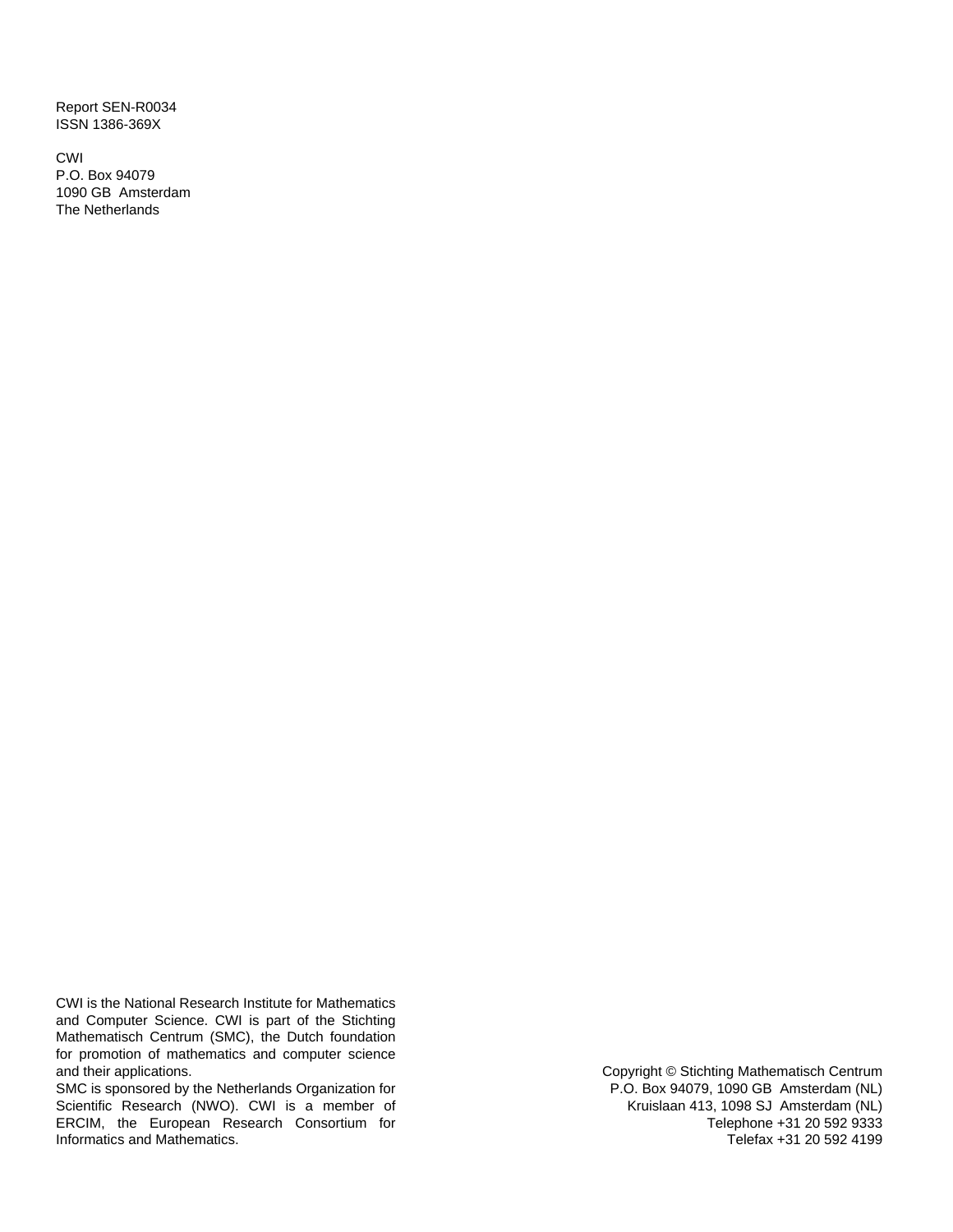# Completeness of Timed  $\mu$ CRL  $^*$

J.F. Groote<sup>1</sup> M.A. Reniers<sup>1</sup> J. van Wamel<sup>2</sup> M.B. van der Zwaag<sup>2</sup>

 $\{J.F.Groote@tue.nl, M.A.Reniers@tue.nl, Jos.van.Wamel@cwi.nl, Mark.van.der.Zwaag@cwi.nl\}$ 

 $<sup>1</sup>$  Section Technical Applications</sup> Eindhoven University of Technology Eindhoven, The Netherlands <sup>2</sup> Cluster Software Engineering, CWI Amsterdam, The Netherlands

#### ABSTRACT

In [9], a straightforward extension of the process algebra  $\mu$ CRL was proposed to explicitly deal with time. The process algebra  $\mu$ CRL has been designed especially to deal with data in a process algebraic context. Using the features for data, only a minor extension of the language was needed to obtain a very expressive variant of time. But [9] contains syntax, operational semantics and axioms characterising timed  $\mu$ CRL. It did not contain an in-depth analysis of timed  $\mu$ CRL. This paper fills this gap by providing soundness and completeness results. The main tool to establish these is a mapping of timed to untimed  $\mu$ CRL and employing the completeness results obtained for untimed  $\mu$ CRL.

2000 Mathematics Subject Classification: 68Q45; 68Q60; 68Q70; 68Q85 Keywords & Phrases: Real-time, Process Algebra, Completeness,  $\mu$ CRL Note: Work carried out under project SEN2.1 "Process Specification and Analysis".

# **1 Introduction**

Process algebras are very nice tools to study fundamental concepts such as actions and interactions, non determinism and parallellism, behavioural equivalences and internal or hidden actions. In their plain form (e.g. CCS [24], CSP [19] or ACP [5]), these languages are not very expressive in the sense that only very simple protocols and distributed systems can properly be described. This is the reason why these plain process algebras have been extended with data  $([17, 12])$ . The most expressive [10] and by far the most developed is  $\mu$ CRL [12], being the process algebra ACP extended with equational abstract datatypes. The process algebra  $\mu$ CRL is the basis of several novel proof methodologies [14, 13] and numerous verifications (see [11]), which for a large part have been computer checked. Also, it has been the basis for several fundamental studies about for instance expressiveness and decidability [10], and visualisation of huge state spaces [27]. Finally, a toolset around  $\mu$ CRL has been constructed which is not based on finite state spaces, but on linear process operators [6], allowing automatic treatment of processes with huge or infinite state spaces.

As has widely been recognised, time is an important feature for interacting systems, and henceforth many timed process algebras have been developed. In order to use the advantages that  $\mu$ CRL offers in a timed setting, timed  $\mu$ CRL has been defined [9]. In essence, it only consists of the addition of a single operator  $p_t$ , for p a process and t a value indicating a moment in time. Using the conditional operator  $(\Box \Box \Box)$  and the sum  $(\Sigma)$  construct, we could express every timing aspect of systems

 $*$ The authors thank all persons who assisted in developing  $\mu$ CRL throughout the years. For timed  $\mu$ CRL they have benefited a lot from comments from Jos Baeten, Jan Bergstra, Bas Luttik, Radu Mateescu, Alban Ponse, Jan Springintveld, Jan-Joris Vereijken and Tim Willemse.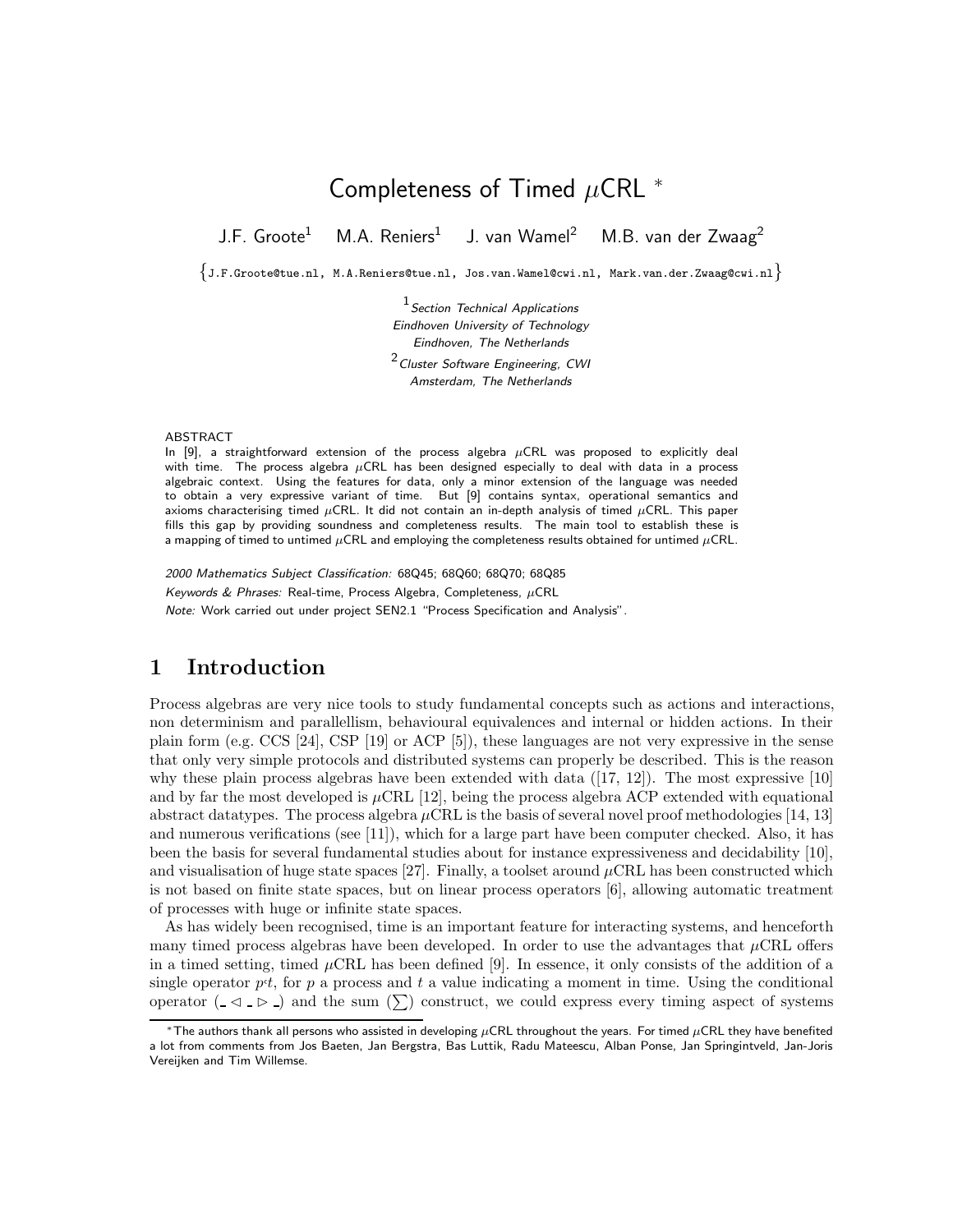that we encountered, including time-outs, deadlines and intervals. Somewhat surprisingly, this timed extension even turned out to be able to express and analyse hybrid systems [15], in which continuous signals and discrete events are combined.

The definition of timed  $\mu$ CRL has been guided by simplicity, elegance and its suitability to adapt many of the existing proof technologies to the timed setting. In [9] the language was explained, syntax and operational semantics were given and an equational characterisation of the language was provided. There were no completeness results in the paper and a claim of soundness turned out to be not completely justified. This paper fills these gaps by providing soundness and completeness theorems, relative to some completeness assumptions on the datatypes. For simplicity and generality, the datatypes are assumed to be given as algebras satisfying a number of elementary properties, contrary to the definition in [9], where equational, inductive datatypes were employed.

The proof of completeness follows the approach of [26], where a timed  $\mu$ CRL is translated to untimed  $\mu$ CRL, in such a way that the completeness results of [10] can directly be applied to achieve completeness. Besides providing a completeness result in a relatively easy way, there is an additional advantage of this approach, which may turn out to be very helpful in the analysis of timed systems. As mentioned above, there are many analysis techniques and a very capable tool for untimed  $\mu$ CRL. Transfering these to the timed setting may be a costly and hard operation. However, if we translate timed  $\mu$ CRL expressions to untimed  $\mu$ CRL, everything achieved for untimed  $\mu$ CRL carries over automatically. We have especially high hopes for the toolset, as the translation can be done automatically in this case.

Also, we hope that this approach may help to solve one of the longer standing open problems in timed process algebra, namely a complete axiomatisation of branching or weak bisimulation in a setting as expressive as timed  $\mu$ CRL. There are numerous completeness results for weak bisimulations in timed settings with restricted expressivity (e.g.  $[8]$ ). The only attempt that we know where the expressiveness of the language comes close to that of  $\mu$ CRL can be found in [21]. Here, an axiom for branching bisimulation is given, which is claimed to be sound and complete. Although we do not doubt soundness, the completeness claim has not been appropriately justified, and turns out not to be easily reconstructable.

Timed process algebras have received a lot of attention, and many different formalisms have been proposed. However, very few of these include data (see for an overview [28, 4]). The few that do so, have a very different focus than  $\mu$ CRL.

In the first place, there are timed automata [1] which have been extended to hybrid automata [23]. The typical difference with timed  $\mu$ CRL is that timed automata are a semantical concept, much less algebraical, and as such there is no set of characteristic axioms or even a precisely defined set of operators to construct these. Timed automata are in a sense just finite state machines extended with clocks. This formalism sparked off a lot of research for instance in timed model checking and equivalence checking (using simulation relations). Using a technique known as convex regions, it is possible to capture the infinite flow of time into a finite automaton. This result has been the basis for various toolsets, such as HyTech [18], Uppaal [22] and Kronos [29], of which Uppaal allows simple datatypes as natural numbers and lists.

At a different end of the spectrum, there are the timed specification languages of which extended LOTOS [7] and LOTOS NT [25] are among the most ambitious, although older languages such as SDL [20] also combine time within an expressive context. The goal of these languages is to allow to express distributed timed systems as elegantly as possible. As such, the languages are rich in syntax and much of the effort around these languages is in building tools around it. The difference with timed  $\mu$ CRL is that these languages are not apt, and not intended for more fundamental research.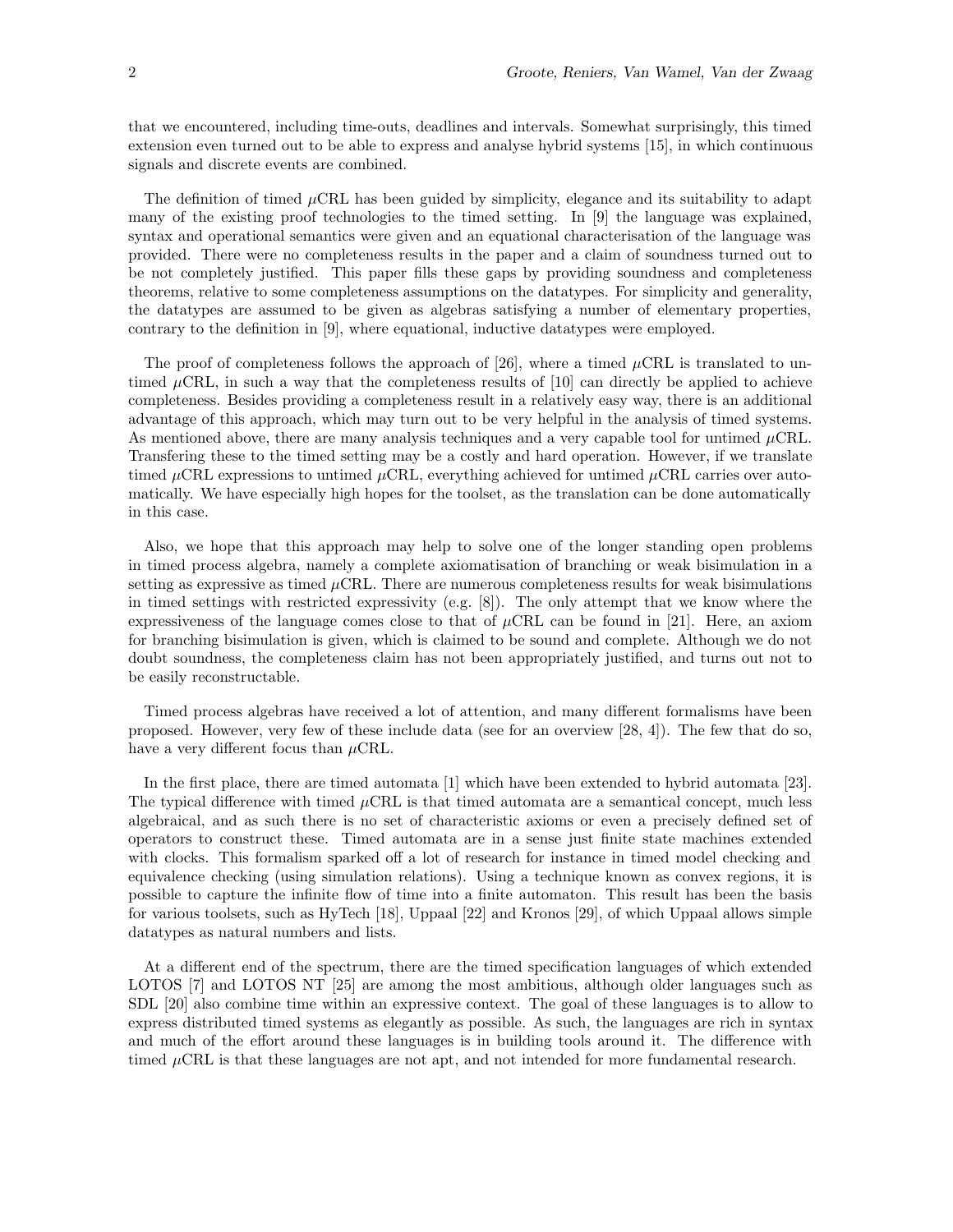# 2 The axiom system  $p\text{CRL}_t$

The axiom system  $p\nCRL<sub>t</sub>$  for pico CRL with time is presented. It serves as the basic framework for our studies. We work in a setting without the silent step  $\tau$ , and without abstraction or general operators for renaming. The addition of operators for parallelism in Section 5 leads to full  $\mu$ CRL<sub>t</sub>. We define a notion of basic terms and prove that all terms over the signature  $\Sigma(pCRL_t)$  without process variables are derivably equal to basic terms.

#### **2.1 Abstract data types**

The processes described in the language  $\mu$ CRL generally exchange data. For the specification of data we use (equational) abstract data types with an explicit distinction between constructor functions and 'normal' functions. Moreover, all properties of a data type must be explicitly declared, which makes it clear which assumptions can be used for proving properties of data or processes.

In this paper, we do not treat the syntactical details of the data language in depth. We simply assume the existence of a data signature. A data signature consists of a set S of sort symbols and a set F of function declarations. We assume disjoint infinite sets of variables  $V_s$  for the sort symbols  $s \in S$ . Let  $V = \bigcup_{s \in S} V_s$ . The set of terms of sort s is denoted by  $T_s$ . Furthermore, we assume the existence of a sort symbol B for the booleans with function declarations t and f, and the usual connectives  $\neg$ ,  $\wedge$ , and  $\vee$ . For each sort symbol s, we assume a data algebra with universe  $\mathcal{D}_s$ . The set  $\mathcal{D}_B$  has two elements: the interpretation of t and the interpretation of f.

Finally, we assume the existence of a sort symbol  $T$  of time elements and we require that it is totally ordered and that it contains a least element. The total order is denoted ≤ and the least element is denoted **0**. Throughout this paper we abbreviate terms  $\neg(u \leq t)$  to  $t < u$ . A term of the form  $t[e/d]$ denotes the term  $t$  with variable  $d$  replaced by term  $e$ .

Besides the above requirements one is free to specify the kind of time domain one requires. This is done to accomodate those preferring discrete time, and others who prefer a notion of dense time. One can for instance define that  $\mathcal{D}_T$  has only a finite number of elements, or one can define an ordinal-like structure on it.

#### **2.2** The syntax of  $p\text{CRL}_t$

The signature of the theory  $p\nabla R L_t$  consists of a data signature and a process signature. The process signature consists of the sort symbol  $P$  and the following function declarations:

- 1. action declarations  $a : s_1 \times \cdots \times s_n \to P$  for sort symbols  $s_i$   $(i = 0, \ldots, n)$  from the data signature.
- 2. deadlock  $\delta : \rightarrow P$ . Timed  $\mu$ CRL contains a constant  $\delta$ , which can be used to express that from now on, no action can be performed any more. It models inaction, for instance in the case where a number of computers are waiting for each other, and the whole system is blocked.
- 3. alternative composition  $-+$ :  $P \times P \rightarrow P$ . The process represented by  $p + q$  behaves like p or q, depending on which of the two performs the first action.
- 4. sequential composition  $\cdots$ :  $P \times P \rightarrow P$ . The process represented by  $p \cdot q$  first performs the actions of  $p$ , until  $p$  terminates, and then continues with the actions in  $q$ .
- 5. conditional operator  $\Box \Box \Box \Box P \times B \times P \rightarrow P$ . The " $\Box \Box \Box$ "-operator is the conditional operator of  $\mu$ CRL, and it operates precisely as a *then if else*-construct. The process term  $p \triangleleft b \triangleright q$  behaves like p if b is equal to t, and if b is equal to f it behaves like q.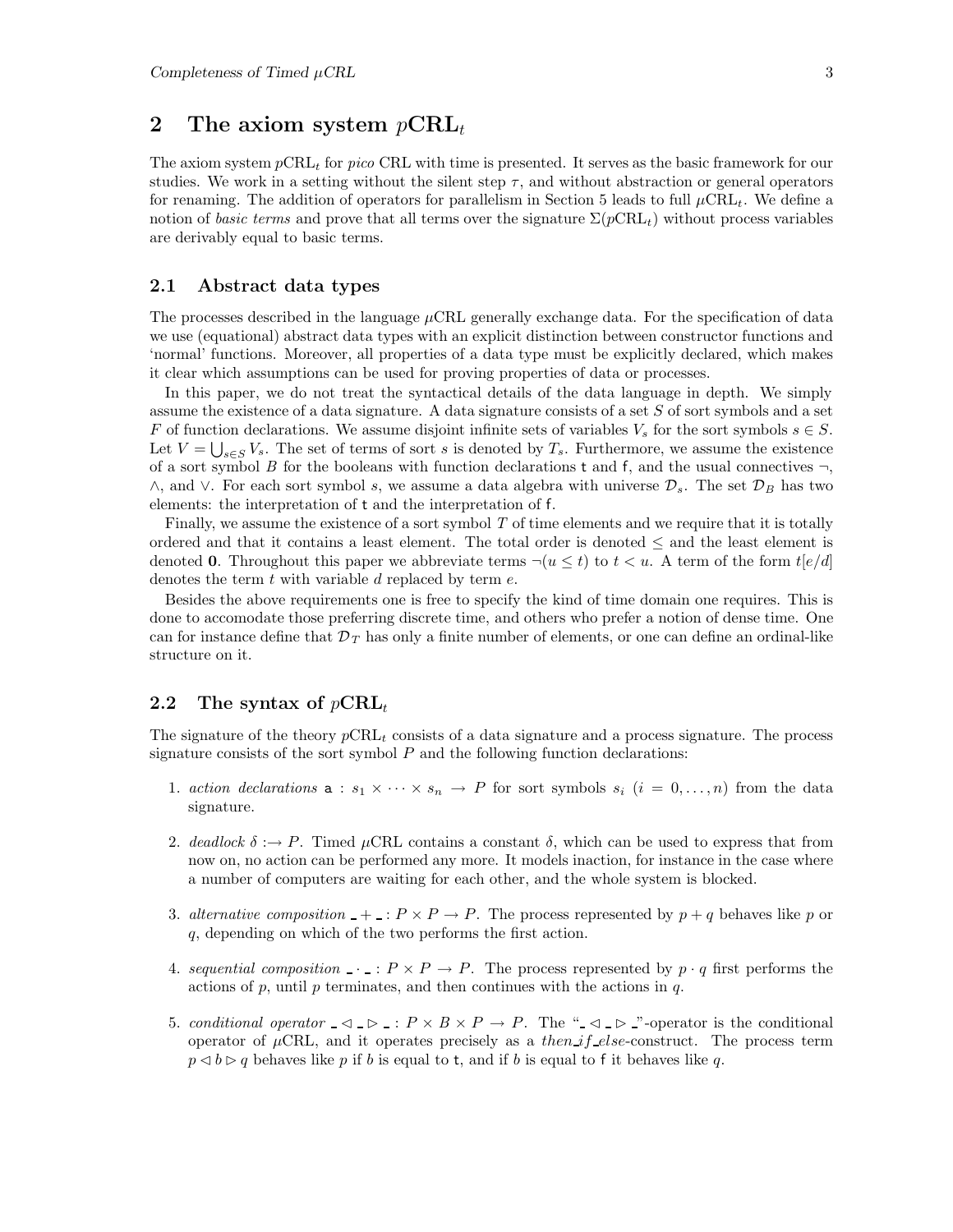- 6. alternative quantification  $\sum_{v}$ :  $P \to P$  for each data variable  $v \in V$ . The sum operator  $\sum_{v} p$ behaves like  $p[d_1/v] + p[d_2/v] + \ldots$ , i.e., as the possibly infinite choice between  $p[d_i/v]$  for any data term  $d_i$  of the sort of v.
- 7. at-operator  $\leq: P \times T \to P$ . A key feature of timed  $\mu$ CRL is that it can be expressed at which time certain actions must take place. This is done using the "at"- operator. The process  $pt$ , behaves like the process p, with the restriction that the first action of p must take place at time t.
- 8. initialisation operator  $\gg$  :  $T \times P \to P$ . The process  $t \gg p$  behaves as the process p as if it was started at time t. Thus the initialisation operator can be used to restrict the behaviour of a process to the part that can idle until the specified moment of time.

In the sequel, we will call these function declarations operators. For action declarations we usually write  $\mathbf{a}: s_1 \times \cdots \times s_n$  instead of  $\mathbf{a}: s_1 \times \cdots \times s_n \to P$ . The set of all action declarations is denoted Act. Action terms are terms of the form  $a(d_1, \dots, d_n)$ , where  $a : s_1 \times \dots \times s_n \in Act$  and  $d_i$  a data term of sort  $s_i$  (for  $i = 0, \dots, n$ ); the set of all action terms is denoted AT. We write  $AT_\delta$  for  $AT \cup \{\delta\}$ .

Furthermore, we assume the existence of an infinite set of process variables  $V_P$  which is disjoint from the set of data variables  $V$ .

Process terms are built from action terms, data terms, variables and process operators. The set of all process terms is denoted  $T_P$ . For all operators in the language, characterising axioms are provided following the process algebraic tradition, in order to define which equivalences hold between processes. In fact, axiomatic reasoning with processes forms the essence of  $\mu$ CRL. Examples of equational manipulations with processes are given throughout this paper. Whereas the axioms provide a more syntactical perspective, operational semantics are used to interpret process terms in terms of potential behaviours of a system (see Section 3.2).

We list the various operators of  $p\text{CRL}_t$  in decreasing binding strength:

$$
``\,,\qquad \cdot,\qquad \gg,\qquad \lhd \rhd,\qquad \sum,\qquad +.
$$

#### **2.3** The theory  $p\text{CRL}_t$

The axioms of  $p\text{CRL}_t$  are the axioms given by the user for the data types such as the booleans B and the time domain T, and the axioms given in Table 2. As proof theory we use generalised equational logic with a congruence rule for binders. For a precise expository on this proof theory we refer to [10]. In Table 1, we present the proof theory for  $p\text{CRL}_{t}$ . Here, E represents the set of axioms of  $p\text{CRL}_{t}$ and  $\Sigma$  is the signature of the theory  $p\text{CRL}_{t}$ .

Process-closed terms are terms without process variables, but possibly with bound and free data variables.

The two elementary operators to construct processes are the sequential composition operator, written as  $\cdot$  and the alternative composition operator, written as  $+$ . The axioms A1–A5 in Table 2 describe the elementary properties of the sequential and alternative composition operators. For instance, the axioms A1, A2 and A3 express that  $+$  is commutative, associative and idempotent. These laws motivate why in some cases parentheses may be omitted. For instance, it is allowed to write  $a + b + c$ , because, due to A2, it does not matter how brackets are put. The process algebra that consists of atomic actions, alternative and sequential composition only and for which A1–A5 are the only axioms is usually called Basic Process Algebra [5].

In the calculations in this paper we work modulo associativity and commutativity of +, and we do not mention the use of simple properties of the functions on data such as  $\neg$ ,  $\vee$ ,  $\wedge$ ,  $\le$ , and eq.

In Table 2,  $p\not\text{CRL}_t$  axioms for the sum operator are listed. The sum operator is a difficult operator, because it acts as a binder. This introduces a range of problems with substitutions. When we substitute a process p for a variable x in a term q, then no free variable in p may become bound.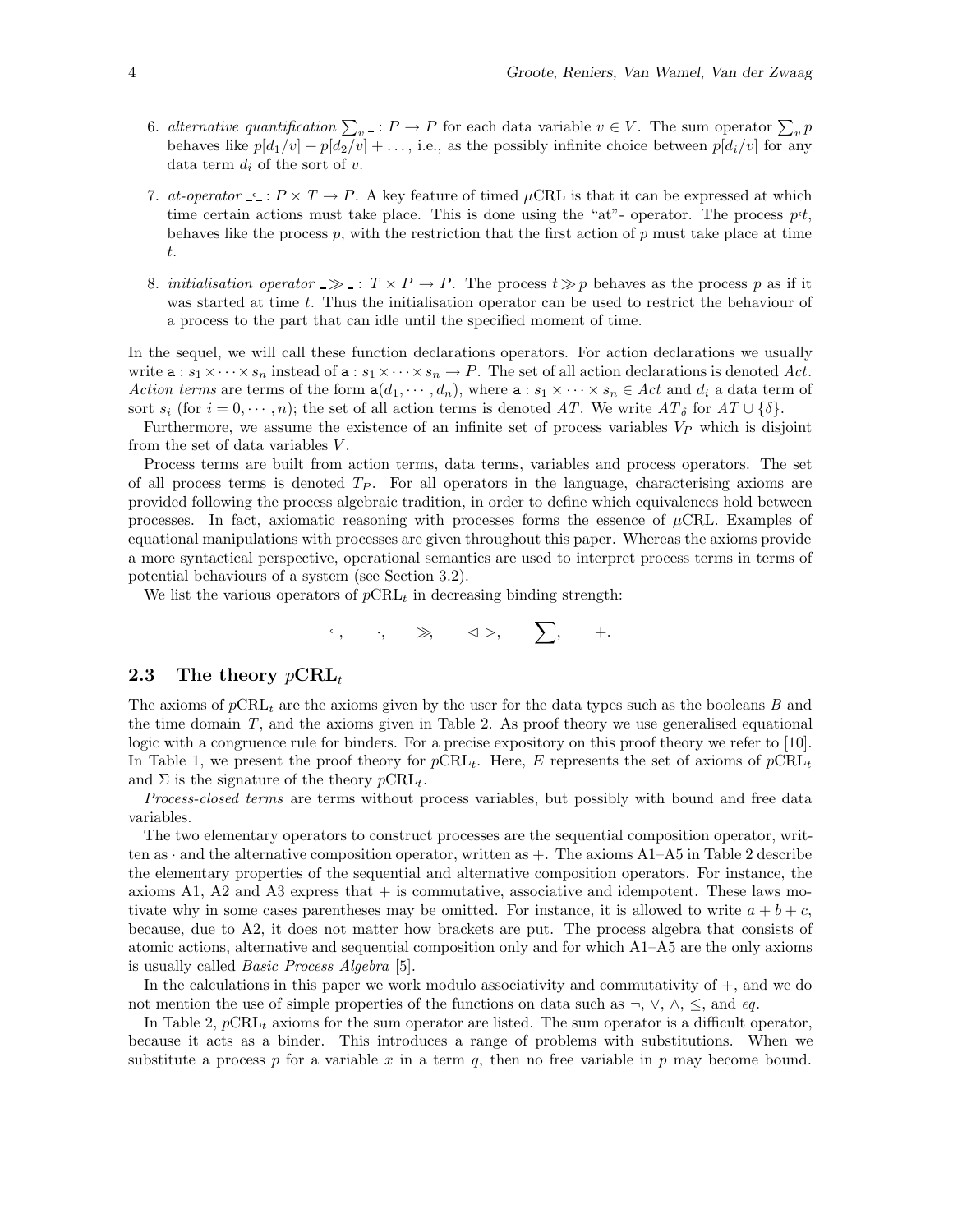$$
t = t' \qquad \text{for every } t = t' \in E
$$
\n
$$
\frac{t = t'}{t[e/v] = t'[e/v]} \qquad \text{for every } v \in V_s \text{ and } e \in T_s
$$
\n
$$
\frac{t_1 = t'_1 \cdots t_n = t'_n}{F(t_1, \cdots, t_n) = F(t'_1, \cdots, t'_n)} \qquad \text{for every } F : s_1 \times \cdots \times s_n \to s' \in \Sigma
$$
\n
$$
\frac{t = t'}{\sum_v t = \sum_v t'}
$$
\n
$$
t = t \qquad \frac{t = t'}{t' = t} \qquad \frac{t_1 = t_2 \quad t_2 = t_3}{t_1 = t_3}
$$

Table 1: Generalised equational logic for  $p\text{CRL}_t$ .

If this appears to happen, we must first rename all bound occurrences of that variable in  $q$  into a variable that does not occur free in  $p$ . This renaming is called  $\alpha$ -conversion. We consider processes modulo  $\alpha$ -conversion, so the terms  $\sum_v p \text{ and } \sum_w p[w/v]$  are equal if w does not occur freely in v. Consequently, we may only substitute the action  $a(v)$  for x in the left hand side of axiom SUM1, after renaming the bound variable v into w. So, SUM1 is a concise way of saying that if v does not appear in p, then we may omit the sum operator in  $\sum_{v} p$ .

As another example, consider axiom SUM4. It says that we may distribute the sum operator over an alternative composition operator.

The process pt behaves like the process p, with the restriction that the first action of p must take place at time t. So, if we assume that the natural numbers denote moments in time, the process described by  $a \cdot 1 \cdot b \cdot 2 \cdot c \cdot 3$  specifies that the actions a, b and c must take place at times 1, 2 and 3, respectively.

#### **2.4 Time deadlocks**

If an action happens at time  $t$ , then a subsequent action can take place at time  $t$  or afterwards. This means that in  $a \cdot 2 \cdot b \cdot 3$  and  $a \cdot 2 \cdot b \cdot 2$  the action b can happen, and in  $a \cdot 2 \cdot b \cdot 1$  the action b is blocked.

Actually, the last example above is equivalent to  $a \cdot 2 \cdot \delta \cdot 2$ , which says that after action a we have a deadlock at time 2. In order to let b take place as prescribed, we have to reverse time. As this is clearly in conflict with reality, we choose to stop time at time 2. A process  $\delta t$  is called a time deadlock.

Whenever a specification prescribes timing behaviour that cannot be realised, it will exhibit a time deadlock, i.e., time is stopped at a certain point. Specifications with time inconsistencies can clearly not be implemented.

An important property of  $\delta$  is  $\delta \cdot p = \delta$ . It says that the process p after the deadlock  $\delta$  cannot be executed. It is formulated in Table 2 as axiom A7. The constant  $\delta$  is the 'classical' deadlock of process algebra, which cannot execute actions but which does not stop time. A time deadlock  $\delta t$  exists at any moment before t and at t. The deadlock process  $\delta$  exists at any time; we can derive  $\delta = \sum_{v} \delta^{\epsilon} v$ . As a consequence, we can not in general have  $p + \delta = p -$  an identity that is, in untimed pCRL, valid for every p. Consider for example the process  $a \cdot 2 + \delta$ . This process can perform the action a at time 2 and then terminates, but it can also let time pass until after time 2. So, contrary to untimed  $p\text{CRL}$ ,  $\delta$ is not a neutral element for alternative composition in  $p\n\textrm{CRL}_t$ . This role is taken over by the process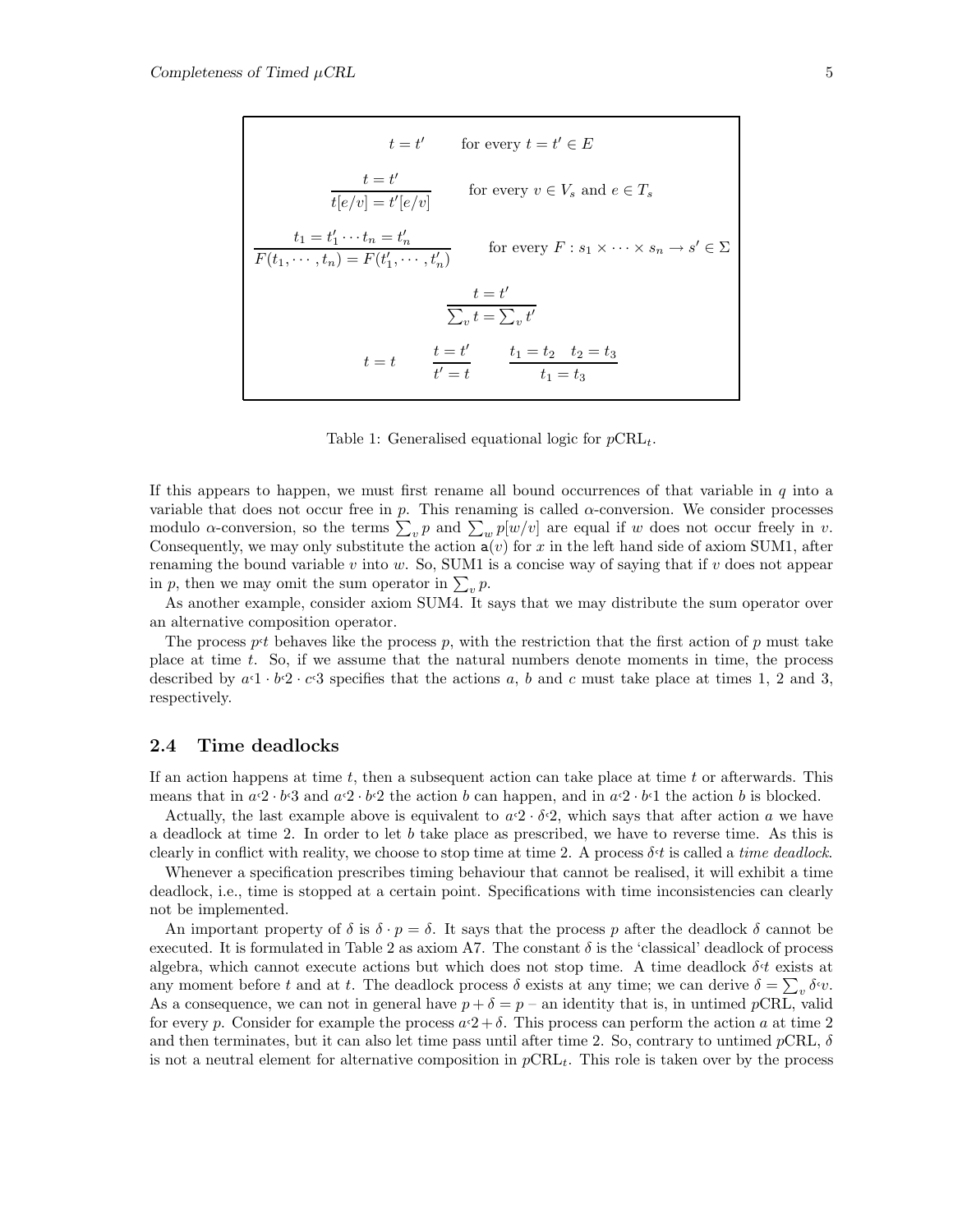```
A1 x + y = y + xA2 x + (y + z) = (x + y) + zA3 x + x = xA4 (x+y) \cdot z = x \cdot z + y \cdot zA5 (x \cdot y) \cdot z = x \cdot (y \cdot z)SUM1 \sum_{v} x = xSUM3 \sum_{v}^{v} p = \sum_{v} p + pSUM4 \sum_{v}^{v} (p + \overline{q})^{\overline{v}} = \sum_{v} p + \sum_{v} q^{\overline{v}}SUM5 \overline{(\sum_v p) \cdot x} = \overline{\sum_v (p \cdot x)}\text{SUM12'} \quad (\overline{\sum}_{v}^{*} p) \lhd b \rhd \overline{\delta^{\epsilon}} \mathbf{0} = \sum_{v}^{} p \lhd b \rhd \delta^{\epsilon} \mathbf{0}A6<sup>-</sup> a + \delta = aA6' x + \delta<sup>\cdot</sup>0 = xA7 \delta \cdot x = \deltaPE \quad p \triangleleft eq(v, w) \triangleright \delta \cdot \mathbf{0} = p[v/w] \triangleleft eq(v, w) \triangleright \delta \cdot \mathbf{0}C1 x \triangleleft t \triangleright y = xC2 x \triangleleft f \triangleright y = yC3 x \triangleleft b \triangleright y = x \triangleleft b \triangleright \delta \cdot 0 + y \triangleleft \delta \cdot 0C4 (x \triangleleft b_1 \triangleright y) \triangleleft b_2 \triangleright y = x \triangleleft (b_1 \wedge b_2) \triangleright yC5 x \triangleleft b_1 \triangleright \delta \cdot \mathbf{0} + x \triangleleft b_2 \triangleright \delta \cdot \mathbf{0} = x \triangleleft (b_1 \vee b_2) \triangleright \delta \cdot \mathbf{0}C6 (x \triangleleft b \triangleright y) \cdot z = x \cdot z \triangleleft b \triangleright y \cdot zC7 (x + y) \triangleleft b \triangleright z = x \triangleleft b \triangleright z + y \triangleleft b \triangleright zSCA (x \triangleleft b \triangleright \delta \cdot \mathbf{0}) \cdot (y \triangleleft b \triangleright \delta \cdot \mathbf{0}) = x \cdot y \triangleleft b \triangleright \delta \cdot \mathbf{0}AT1 x = \sum_t x^t tAT2 a \cdot t \cdot x = a \cdot t \cdot (t \gg x)ATA1 a^ct^t u = (a^ct \lhd u \leq t \rhd \delta^t u) \lhd t \leq u \rhd \delta^t uATA2 (x + y)<sup>t</sup> = x<sup>t</sup> + y<sup>t</sup>
ATA3 (x \cdot y) \cdot t = x \cdot t \cdot yATA4 (\sum_{v} p)^{t} = \sum_{v} p^{t}tATA5 (x \triangleleft b \triangleright y) \cdot t = x \cdot t \triangleleft b \triangleright y \cdot tATB1 t \gg a \cdot u = a \cdot u \Leftrightarrow t \leq u \rhd \delta \cdot tATB2 t \gg (x + y) = t \gg x + t \gg yATB3 t \gg (x \cdot y) = (t \gg x) \cdot yATB4 t \gg \sum_{v} p = \sum_{v} t \gg pATB5 t\gg(x\lhd b\rhd y)=(t\gg x)\lhd b\rhd(t\gg y)
```
Table 2: Axioms of  $p\text{CRL}_t$ :  $x, y, z \in V_P$ , process-closed  $p, q \in T_P$ ,  $a \in AT_\delta$ ,  $t, u \in V_T$ ,  $b, b_1, b_2 \in V_B$ and  $v, w \in V$ .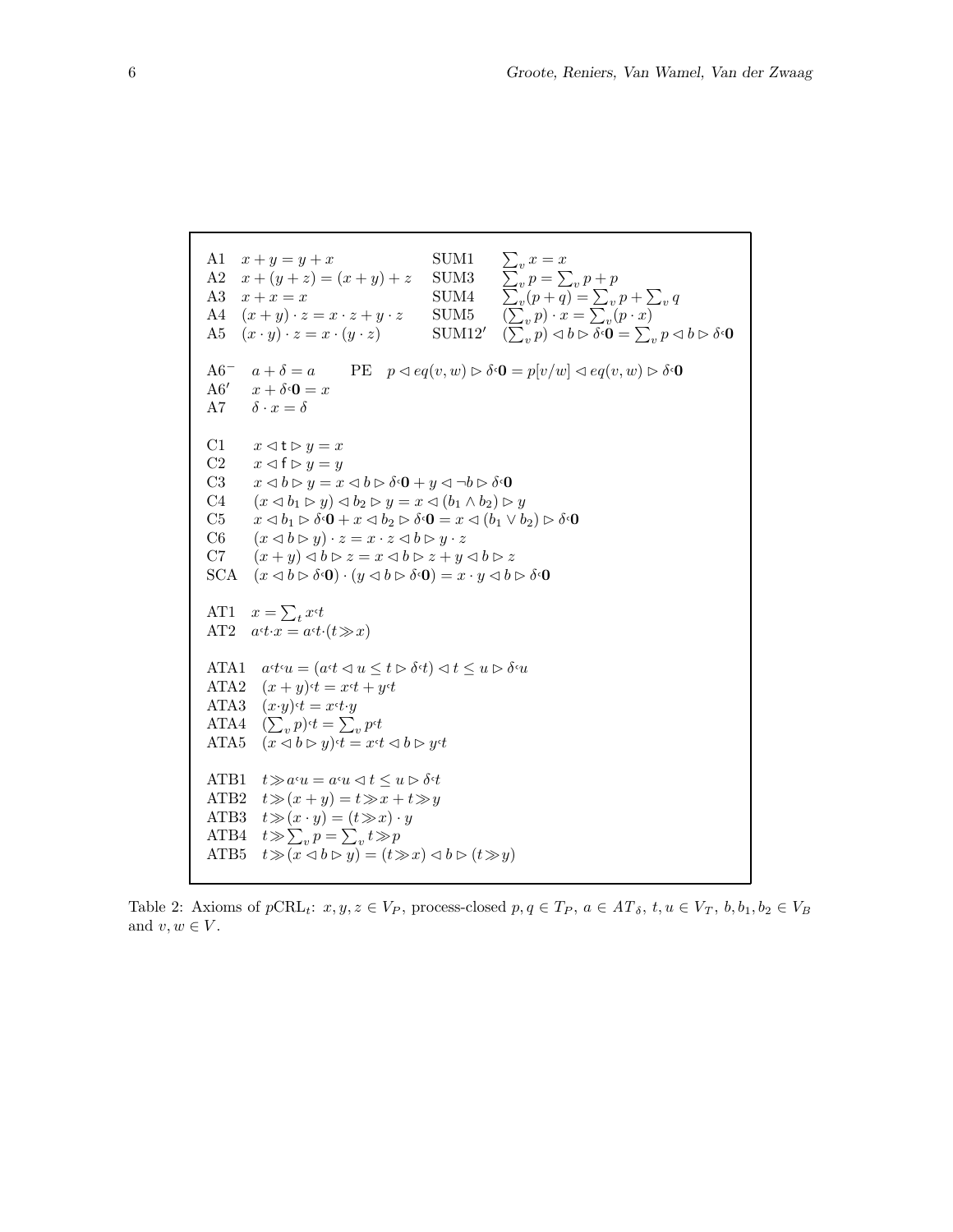δ,**0**. This can easily be seen, as every pCRL<sup>t</sup> process exists at time **0**. In the axiomatisation, we see that the pCRL axiom A6  $(x + \delta = x)$  is absent, and has been replaced by axiom A6'.

In  $pCRL_t$ , we have by axiom AT1 that  $\delta = \sum_t \delta_t t$ , so  $\delta$  models the process that will never do a step, terminate or exhibit a time deadlock. Therefore, a more appropriate name for  $\delta$  would be *livelock*. We see that if a time deadlock  $\delta u$  occurs in a process term with  $\delta$  as an alternative, it vanishes:

$$
\delta + \delta \cdot t \stackrel{\text{AT1}}{=} \sum_{t} \delta \cdot t + \delta \cdot t \stackrel{\text{SUM3}}{=} \sum_{t} \delta \cdot t \stackrel{\text{AT1}}{=} \delta.
$$

For processes p that do not refer to time explicitly, we still like to have the identity  $p + \delta = p$ . Using axiom A6<sup>−</sup> this identity can be derived for untimed process-closed terms p.

#### **2.5 Simple identities**

Calculating in (timed)  $\mu$ CRL generally requires numerous basic identities. In this section, we present some identities as lemmas for easy future reference. In derivations in this section and the following sections, we frequently apply the axioms for booleans and for the time domain. We will do so without explicitly mentioning them.

Axiom SUM3 is typically used to extract a specific alternative from an alternative quantification where the bound variable, say v, is replaced by a data term, say d, of the appropriate sort. The following lemma ensures the correctness of such an extraction.

**Lemma 2.1** Let s be an arbitrary sort. For process-closed  $p \in T_P$ ,  $v \in V_s$ , and  $d \in T_s$ , it holds that

$$
\sum_{v} p = \sum_{v} p + p[d/v].
$$

Proof. Consider the following derivation:

$$
\sum_{v} p = \left(\sum_{v} p\right) [d/v] \stackrel{\text{SUM3}}{=} \left(\sum_{v} p + p\right) [d/v] = \left(\sum_{v} p\right) [d/v] + p[d/v] = \sum_{v} p + p[d/v].
$$

**Lemma 2.2** For  $x \in V_P$  and  $b \in V_B$ , it holds that  $x \le b \ge x = x$ .

Proof.  $x \triangleleft b \triangleright x \stackrel{\text{C3}}{=} x \triangleleft b \triangleright \delta \cdot 0 + x \triangleleft \neg b \triangleright \delta \cdot 0 \stackrel{\text{C5}}{=} x \triangleleft t \triangleright \delta \cdot 0 \stackrel{\text{C1}}{=} x.$ 

**Lemma 2.3** For  $t \in V_T$ , it holds that  $\delta \cdot \mathbf{0} \cdot t = \delta \cdot \mathbf{0}$ .

 $Proof.\ \ \delta \cdot \mathbf{0} \cdot t \stackrel{\text{ATA1}}{=} (\delta \cdot \mathbf{0} \lhd t \leq \mathbf{0} \rhd \delta \cdot \mathbf{0}) \lhd \mathbf{0} \leq t \rhd \delta \cdot t \stackrel{2.2}{=} \delta \cdot \mathbf{0} \lhd \mathbf{0} \leq t \rhd \delta \cdot \mathbf{0} \stackrel{\text{CI}}{=} \delta \cdot \mathbf{0}.$ 

In the following lemma we present some facts about the initialisation operator.

**Lemma 2.4** For  $t, u \in V_T$  and  $a \in AT_\delta$ , it holds that

- 1.  $t \gg (t \gg a \lq u) = t \gg a \lq u;$
- 2.  $t \gg \delta \Omega = \delta t$ .

Proof.

1.  $t \gg (t \gg a \lq u)$   $\stackrel{\text{ATB1}}{=} t \gg (a \lq u \lhd t \leq u \rhd \delta \lq t)$   $\stackrel{\text{ATB5}}{=} (t \gg a \lq u) \lhd t \leq u \rhd (t \gg \delta \lq t)$   $\stackrel{\text{ATB1}}{=} (a \lq u \lhd t \leq u)$  $u \triangleright \delta \cdot t \big) \triangleleft t \leq u \triangleright \delta \cdot t \stackrel{\text{C4}}{=} a \cdot u \triangleleft t \leq u \triangleright \delta \cdot t \stackrel{\text{ATB1}}{=} t \gg a \cdot u.$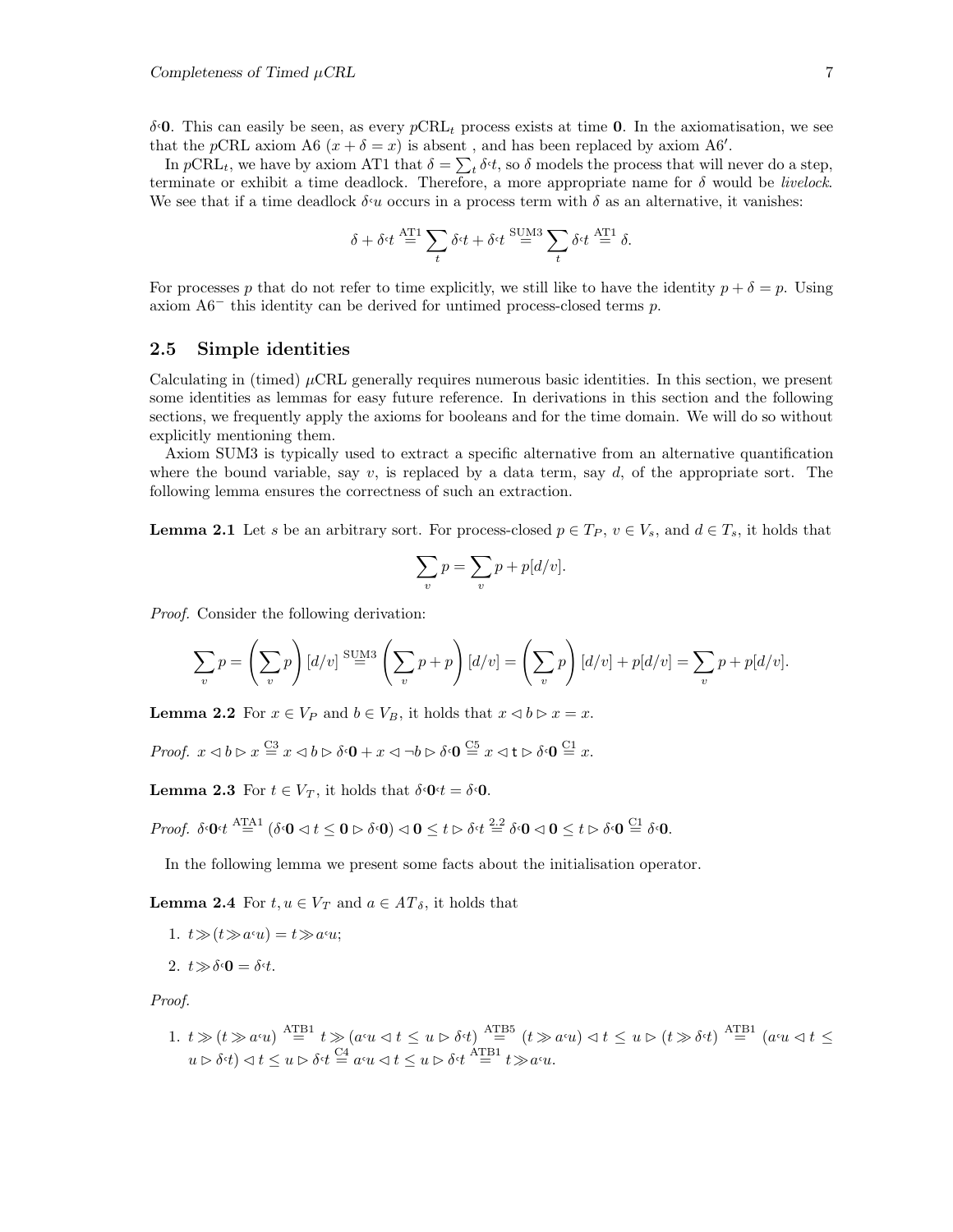2. 
$$
t \gg \delta \cdot 0
$$
  $\stackrel{\text{AFB1}}{=} \delta \cdot 0 \ll t \leq 0$   $\geq \delta \cdot t = \delta \cdot 0 \ll e q(t, 0)$   $\geq \delta \cdot t \stackrel{\text{PE}}{=} \delta \cdot t \ll e q(t, 0)$   $\geq \delta \cdot t \stackrel{2.2}{=} \delta \cdot t$ .

**Lemma 2.5** For  $v \in V_T$  and  $t \in V_T$ , it holds that  $\sum_v \delta v \langle v \rangle \langle v \rangle \leq t \sum v \delta v \langle 0 \rangle = \delta v t$ .

Proof.

$$
\sum_{v} \delta v \triangleleft v \leq t \triangleright \delta \cdot 0
$$
\n
$$
\equiv \sum_{v} \delta v \triangleleft v \leq t \triangleright \delta \cdot 0 + (\delta v \triangleleft v \leq t \triangleright \delta \cdot 0)[t/v]
$$
\n
$$
= \sum_{v} \delta v \triangleleft v \leq t \triangleright \delta \cdot 0 + \delta t \triangleleft t \leq t \triangleright \delta \cdot 0
$$
\n
$$
\equiv \sum_{v} \delta v \triangleleft v \leq t \triangleright \delta \cdot 0 + \delta t
$$
\n
$$
\stackrel{\text{AT1}}{=} \sum_{v} \delta v \triangleleft v \leq t \triangleright \delta \cdot 0 + \delta t
$$
\n
$$
\stackrel{\text{AT1}}{=} \sum_{v} \delta v \triangleleft v \leq t \triangleright \delta \cdot 0 + \delta t
$$
\n
$$
\stackrel{\text{AT2}}{=} \sum_{v} \delta v \triangleleft v \leq t \triangleright \delta \cdot 0 + \delta v
$$
\n
$$
\stackrel{\text{AT3}}{=} \sum_{v} \delta v \triangleleft v \leq t \triangleright \delta v \triangleleft v \leq t \triangleright \delta \cdot 0
$$
\n
$$
\stackrel{\text{CS}}{=} \sum_{v} (\delta v \triangleleft t \leq v \triangleright \delta v \triangleleft t \geq v \triangleright \delta v \triangleleft t \geq v \triangleright \delta \cdot 0) + \sum_{v} \delta v \triangleleft v \leq t \triangleright \delta \cdot 0
$$
\n
$$
\stackrel{\text{CS}}{=} \sum_{v} (\delta v \triangleleft t \leq v \triangleright \delta \cdot 0 + \delta v \triangleleft t \geq v \triangleright \delta \cdot 0)
$$
\n
$$
\stackrel{\text{CS,PE}}{=} \sum_{v} (\delta v \triangleleft e q(t, v) \triangleright \delta \cdot 0 + \delta v \triangleleft t \geq v \triangleright \delta \cdot 0)
$$
\n
$$
\stackrel{\text{CS,PE}}{=} \sum_{v} (\delta v \triangleleft e q(t, v) \triangleright \delta \cdot 0 + \delta v \triangleleft t \geq v \triangleright \delta \cdot 0)
$$
\n
$$
\stackrel{\text{SUMA4}}{=} \sum_{v} (\delta v \triangleleft e q(t, v) \triangleright \delta \cdot 0 + \delta
$$

#### **2.6 Basic terms**

We provide a basic syntactic format for  $p\text{CRL}_t$ -terms. In this format we use the notation  $\sum_{\vec{v}}$  to represent a finite sequence of alternative quantifications  $\sum_{v_1} \sum_{v_2} \cdots \sum_{v_n} (n \ge 0)$ .

**Definition 2.1 (Basic terms)** The set of basic terms is inductively defined as follows:

- 1.  $\sum_{\vec{v}} a \cdot t \langle b \rangle \delta \cdot \mathbf{0}$ , with  $a \in AT_\delta$ , t a time term and b a boolean term, is a basic term;
- 2. if p is a basic term, then  $\sum_{\vec{v}} a \cdot t \cdot p \le b \rhd \delta \cdot \mathbf{0}$ , with  $a \in AT$ , t a time term and b a boolean term, is a basic term;
- 3. if p and q are basic terms, then  $p + q$  is a basic term.

If a basic term is of the first form, then we say it is of type 1. Similarly for forms 2 and 3.

**Theorem 2.1 (Basic Term Theorem)** If q is a process-closed term over  $\Sigma(pCRL_t)$ , then there is a basic term p such that  $\mu$ CRL<sub>t</sub>  $\vdash q = p$ .

*Proof.* We apply induction on the number of symbols in process-closed term  $q$ . The following cases can be distinguished based on the structure of process-closed term q.

- 1.  $q \equiv a$  for some  $a \in AT_{\delta}$ . Obviously  $a \stackrel{\text{AT1}}{=} \sum_{t} a \cdot t \stackrel{\text{CL}}{=} \sum_{t} a \cdot t \triangleleft t \triangleright \delta \cdot 0$ . This is a type 1 basic term.
- 2.  $q \equiv q_1 + q_2$  for some process-closed terms  $q_1$  and  $q_2$ . By induction we have the existence of basic terms  $p_1$  and  $p_2$  such that  $q_1 = p_1$  and  $q_2 = p_2$ . Hence,  $q = q_1 + q_2 = p_1 + p_2$ , which is a type 3 basic term.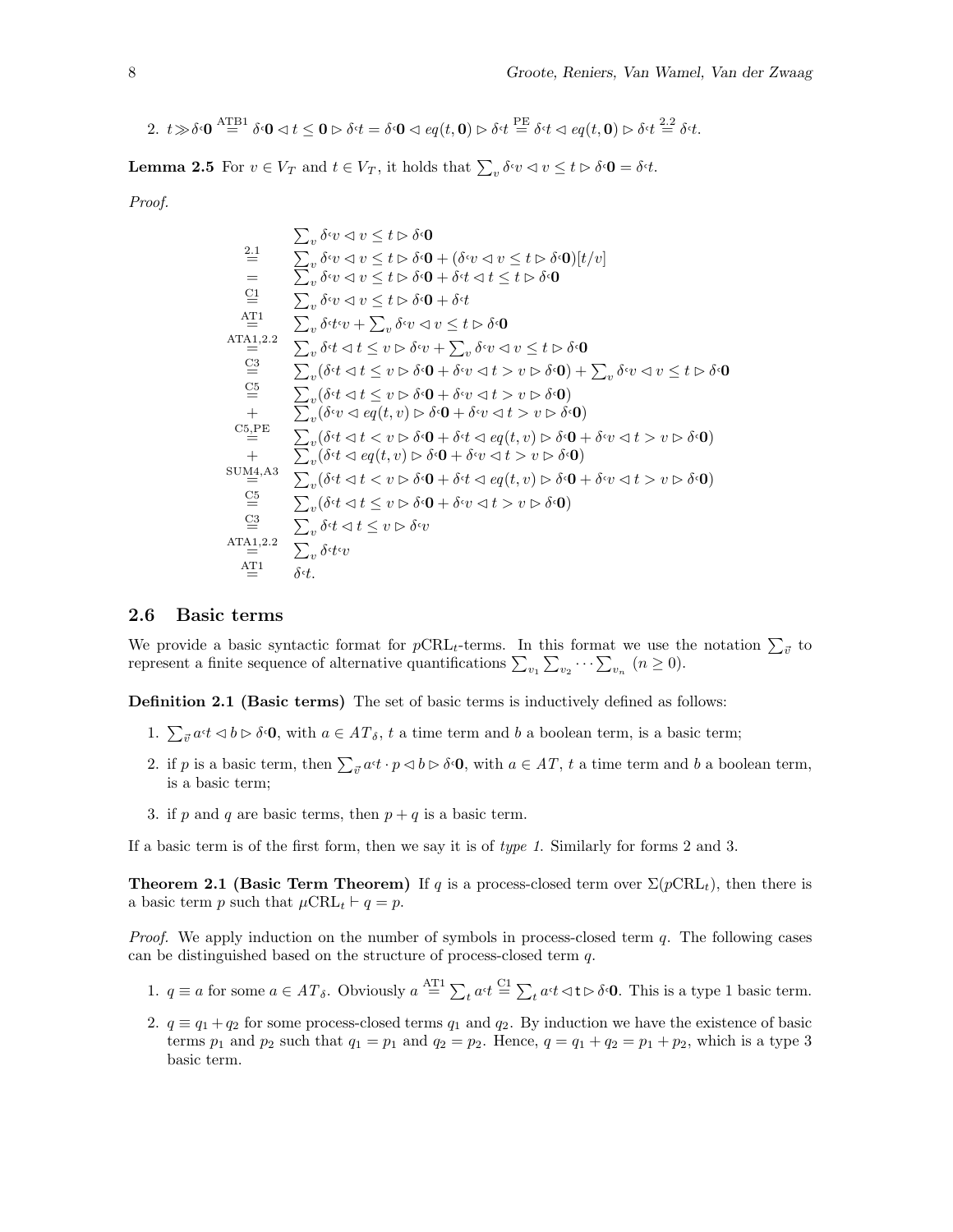- 3.  $q \equiv q_1 \cdot q_2$  for some process-closed terms  $q_1$  and  $q_2$ . By induction we have the existence of basic terms  $p_1$  and  $p_2$  such that  $q_1 = p_1$  and  $q_2 = p_2$ . By induction on the structure of basic term  $p_1$ we prove that there exists a basic term p such that  $p_1 \cdot p_2 = p$ .
	- (a)  $p_1 \equiv \sum_{\vec{v}} a \cdot t \cdot b \rhd \delta \cdot 0$ . Then  $p_1 \cdot p_2 = (\sum_{\vec{v}} a \cdot t \cdot b \rhd \delta \cdot 0) \cdot p_2 \stackrel{\text{SUM5}}{=} \sum_{\vec{v}} (a \cdot t \cdot b \rhd \delta \cdot 0) \cdot p_2 \stackrel{\text{CG}}{=}$  $\sum_{\vec{v}} a \cdot t \cdot p_2 \triangleleft b \triangleright \delta \cdot \mathbf{0} \cdot p_2 \stackrel{\text{ATA3}, \text{A7}}{=} \sum_{\vec{v}} a \cdot t \cdot p_2 \triangleleft b \triangleright \delta \cdot \mathbf{0}$ , which is a type 2 basic term.
	- (b)  $p_1 \equiv \sum_{\vec{v}} a \cdot t \cdot p_1' \leq b \triangleright \delta \cdot 0$ . By induction we have the existence of a basic term p' such that  $p_1' \cdot p_2 = p'.$  Then,  $p_1 \cdot p_2 = (\sum_{\vec{v}} a \cdot t \cdot p_1' \lhd b \rhd \delta \cdot \mathbf{0}) \cdot p_2 \stackrel{\text{SUM5}}{=} \sum_{\vec{v}} (a \cdot t \cdot p_1' \lhd b \rhd \delta \cdot \mathbf{0}) \cdot p_2 \stackrel{\text{CG}}{=}$  $\sum_{\vec{v}} (a \cdot t \cdot p'_1) \cdot p_2 \lhd b \rhd \delta \cdot \mathbf{0} \cdot p_2 \stackrel{\text{A5,ATA3,AT}}{=} \sum_{\vec{v}} a \cdot t \cdot p' \lhd b \rhd \delta \cdot \mathbf{0}$ , which is a type 2 basic term.
	- (c)  $p_1 \equiv p'_1 + p''_1$  for some basic terms  $p'_1$  and  $p''_1$ . By induction we have the existence of basic terms p' and p'' such that  $p'_1 \cdot p_2 = p'$  and  $p''_1 \cdot p_2 = p''$ . Then  $p_1 \cdot p_2 = (p'_1 + p''_1) \cdot p_2 \stackrel{A4}{=}$  $p'_1 \cdot p_2 + p''_1 \cdot p_2 = p' + p''$ , which is a type 3 basic term.
- 4.  $q \equiv \sum_{v} q'$  for some process-closed term  $q'$ . By induction we have the existence of basic term  $p'$ such that  $q' = p'$ . We proceed by induction on the structure of basic term p'. If p' is of type 1 or type 2, then obviously  $\sum_{v} p'$  is a basic term. If  $p'$  is of type 3, e.g.  $p' = p'_1 + p'_2$  for some basic terms  $p_1'$  and  $p_2'$ , then we have by induction the existence of basic terms  $p_1''$  and  $p_2''$  such that  $\sum_v p_1' = p_1''$ and  $\sum_{v} p_2' = p_2''$ . Then  $q = \sum_{v} q' = \sum_{v} p' = \sum_{v} (p_1' + p_2') \stackrel{\text{SUM4}}{=} \sum_{v} p_1' + \sum_{v} p_2' = p_1'' + p_2''$ , which is a basic term.
- 5.  $q \equiv q_1 \triangleleft b \triangleright q_2$  for some process-closed terms  $q_1$  and  $q_2$ . By induction we have the existence of basic terms  $p_1$  and  $p_2$  such that  $q_1 = p_1$  and  $q_2 = p_2$ . Then  $q = q_1 \triangleleft b \triangleright q_2 = p_1 \triangleleft b \triangleright p_2 \stackrel{\text{CS}}{=}$  $p_1 \triangleleft b \triangleright \delta \cdot \mathbf{0} + p_2 \triangleleft \delta \cdot \mathbf{0}$ . We prove that for every basic term r there exists a basic term s such that  $r \triangleleft \alpha \triangleright \delta \cdot \mathbf{0} = s$  by induction on the structure of basic term r.
	- (a)  $r \equiv \sum_{\vec{v}} a \cdot t \langle \vec{v} \rangle \langle \vec{v} \rangle$  Then,  $r \langle \vec{v} \rangle \langle \vec{v} \rangle = (\sum_{\vec{v}} a \cdot t \langle \vec{v} \rangle \langle \vec{v} \rangle \langle \vec{v} \rangle \langle \vec{v} \rangle \langle \vec{v} \rangle \langle \vec{v} \rangle = \sum_{\vec{v}} a \cdot t \langle \vec{v} \rangle \langle \vec{v} \rangle$  $\delta \cdot \mathbf{0} \leq \alpha \triangleright \delta \cdot \mathbf{0} \stackrel{\text{C4}}{=} \sum_{\vec{v}} a \cdot t \leq b \land \alpha \triangleright \delta \cdot \mathbf{0}$ , which is a basic term.
	- (b)  $r \equiv \sum_{\vec{v}} a \cdot t \cdot r' \lhd b \rhd \delta \cdot 0$ . Then,  $r \lhd \alpha \rhd \delta \cdot 0 = (\sum_{\vec{v}} a \cdot t \cdot r' \lhd b \rhd \delta \cdot 0) \lhd \alpha \rhd \delta \cdot 0$  sum 12'  $\sum_{\vec{v}} (a \cdot t \cdot r' \lhd b \rhd \delta \cdot \mathbf{0}) \lhd \alpha \rhd \delta \cdot \mathbf{0} \stackrel{C4}{=} \sum_{\vec{v}} a \cdot t \cdot r' \lhd b \wedge \alpha \rhd \delta \cdot \mathbf{0}$ , which is a basic term.
	- (c)  $r \equiv r_1 + r_2$ . By induction we have the existence of basic terms  $s_1$  and  $s_2$  such that  $r_1 \triangleleft \alpha \triangleright \delta \cdot \mathbf{0} = s_1 \text{ and } r_2 \triangleleft \alpha \triangleright \delta \cdot \mathbf{0} = s_2.$  Then  $r \triangleleft \alpha \triangleright \delta \cdot \mathbf{0} = (r_1 + r_2) \triangleleft \alpha \triangleright \delta \cdot \mathbf{0} = \overline{\mathbf{0}}$  $r_1 \triangleleft \alpha \triangleright \delta \cdot \mathbf{0} + r_2 \triangleleft \alpha \triangleright \delta \cdot \mathbf{0} = s_1 + s_2$ , which is a basic term.
- 6.  $q \equiv t \gg q'$  for some process-closed term q'. By induction we have the existence of basic term p' such that  $q' = p'$ . By induction on the structure of basic term p' we prove the existence of a basic term  $p''$  such that  $t \gg p' = p''$ .
	- (a)  $p' \equiv \sum_{\vec{v}} a^{\epsilon} u \langle \psi \rangle \phi \rangle \delta^{\epsilon} \mathbf{0}$ . Then,

$$
t \gg p' = t \gg (\sum_{\vec{v}} a^c u \ll b \rhd \delta^c \mathbf{0})
$$
  
\n
$$
\sum_{\vec{v}} t \gg (a^c u \ll b \rhd \delta^c \mathbf{0})
$$
  
\n
$$
\sum_{\vec{v}} t \gg (a^c u \ll b \rhd \delta^c \mathbf{0})
$$
  
\n
$$
\sum_{\vec{v}} (t \gg a^c u) \ll b \rhd (t \gg \delta^c \mathbf{0})
$$
  
\nC3, SUM4,2.4.2  
\n
$$
\sum_{\vec{v}} (t \gg a^c u) \ll b \rhd \delta^c \mathbf{0} + \sum_{\vec{v}} \delta^c t \ll \neg b \rhd \delta^c \mathbf{0}.
$$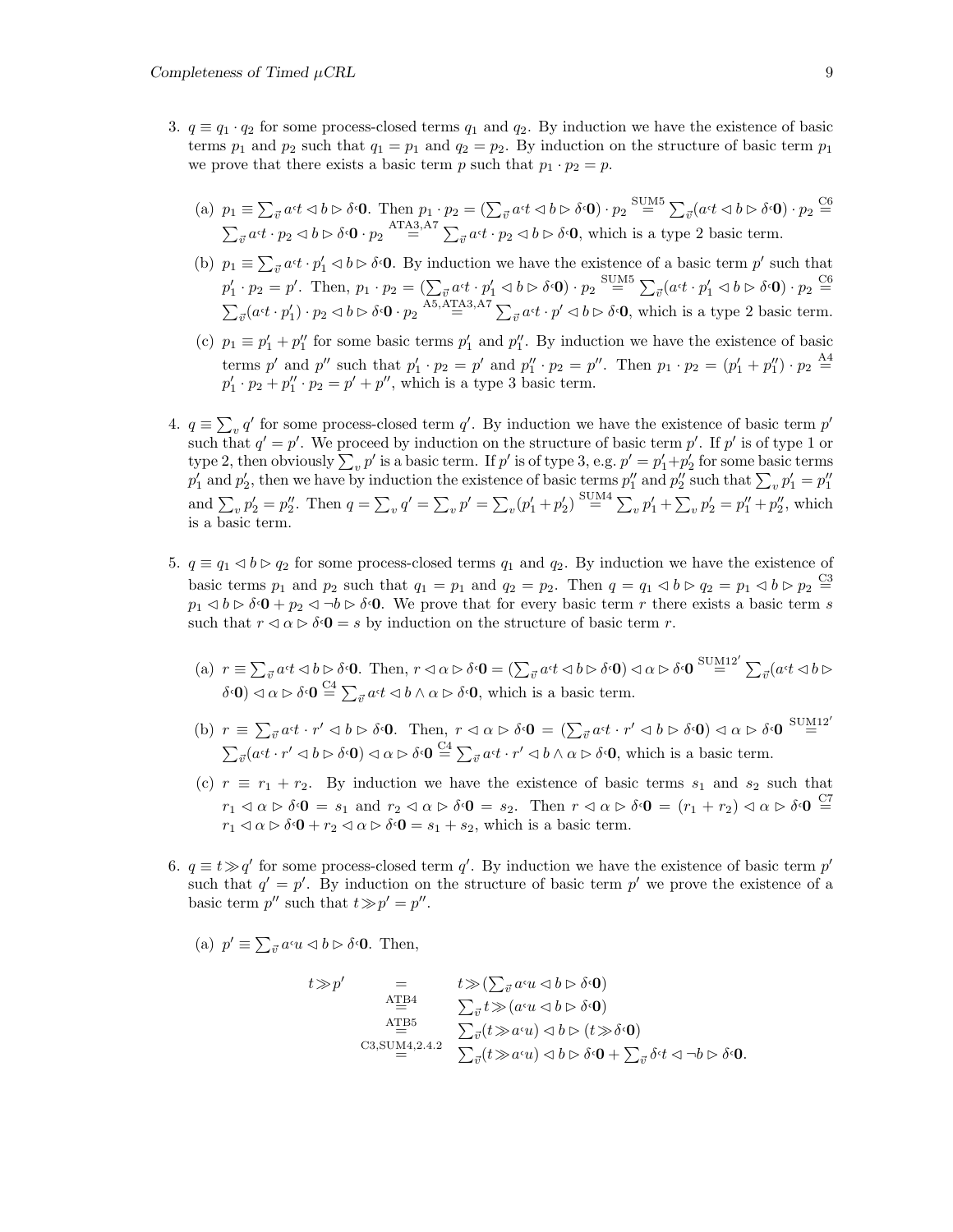The second summand is a basic term. We continue with the first summand:

$$
\Sigma_{\vec{v}}(t \gg a \cdot u) \lhd b \rhd \delta \cdot 0
$$
\n
$$
\Lambda_{\vec{v}}^{\text{TB1}} \quad \Sigma_{\vec{v}}(a \cdot u \lhd t \le u \rhd \delta \cdot t) \lhd b \rhd \delta \cdot 0
$$
\n
$$
\stackrel{\text{G3}}{\cong} \quad \Sigma_{\vec{v}}(a \cdot u \lhd t \le u \rhd \delta \cdot 0 + \delta \cdot t \lhd t > u \rhd \delta \cdot 0) \lhd b \rhd \delta \cdot 0
$$
\n
$$
\stackrel{\text{C7,SUM4}}{\cong} \quad \Sigma_{\vec{v}}(a \cdot u \lhd t \le u \rhd \delta \cdot 0) \lhd b \rhd \delta \cdot 0 + \sum_{\vec{v}}(\delta \cdot t \lhd t > u \rhd \delta \cdot 0) \lhd b \rhd \delta \cdot 0
$$
\n
$$
\stackrel{\text{C4}}{\cong} \quad \Sigma_{\vec{v}} a \cdot u \lhd t \le u \wedge b \rhd \delta \cdot 0 + \sum_{\vec{v}} \delta \cdot t \lhd t > u \wedge b \rhd \delta \cdot 0,
$$

which is a basic term.

- (b)  $p' \equiv \sum_{\vec{v}} a^{i} u \cdot p'_{1} \leq b \triangleright \delta^{i} \mathbf{0}$ . Similar to the previous case only axiom ATB3 has to be applied just before applying ATB1.
- (c)  $p' \equiv p'_1 + p'_2$ . By induction we have the existence of basic terms  $p''_1$  and  $p''_2$  such that  $t \gg p'_1 = p''_1$  and  $t \gg p'_2 = p''_2$ . Then,  $t \gg p' = t \gg (p'_1 + p'_2)^{\text{ ATB2}} \cdot t \gg p'_1 + t \gg p'_2 = p''_1 + p''_2$ , which is a basic term.
- 7.  $q \equiv q' \cdot t$  for some process-closed term q'. By induction we have the existence of basic term p' such that  $q' = p'$ . We prove that for every basic term p' there exists a basic term p'' such that  $p'$ <sup> $\cdot$ </sup>t =  $p''$  by induction on the structure of basic term  $p'$ .
	- (a)  $p' \equiv \sum_{\vec{v}} a^{\epsilon} u \langle \psi \rangle \phi \phi$ . Then,

$$
p' \cdot t = \sum_{\vec{v}} a \cdot u \, d \, b \triangleright \delta \cdot 0 \cdot t
$$
  
\n
$$
\sum_{\vec{v}} a \cdot u \, d \, b \triangleright \delta \cdot 0 \cdot t
$$
  
\n
$$
\sum_{\vec{v}} a \cdot u \, d \, b \triangleright \delta \cdot 0 \cdot t
$$
  
\n
$$
\sum_{\vec{v}} a \cdot u \, d \, b \triangleright \delta \cdot 0 \cdot t
$$
  
\n
$$
\sum_{\vec{v}} a \cdot u \, d \, b \triangleright \delta \cdot 0 \cdot t
$$
  
\n
$$
\sum_{\vec{v}} \left( (a \cdot u \, d \, t \le u \triangleright \delta \cdot u) \, d \, u \le t \triangleright \delta \cdot t \right) \, d \, b \triangleright \delta \cdot 0
$$
  
\n
$$
\sum_{\vec{v}} \left( (a \cdot u \, d \, t \le u \triangleright \delta \cdot 0) + \delta \cdot u \, d \, t > u \triangleright \delta \cdot 0 \right) \, d \, u \le t \triangleright \delta \cdot 0
$$
  
\n
$$
\sum_{\vec{v}} \left( (a \cdot u \, d \, t \le u \triangleright \delta \cdot 0) + \delta \cdot u \, d \, t > u \triangleright \delta \cdot 0 \right) \, d \, u \le t \triangleright \delta \cdot 0
$$
  
\n
$$
\sum_{\vec{v}} \left( (a \cdot u \, d \, t \le u \triangleright \delta \cdot 0) + \delta \cdot u \, d \, t > u \triangleright \delta \cdot 0 \right) \, d \, b \triangleright \delta \cdot 0
$$
  
\n
$$
\sum_{\vec{v}} \left( (a \cdot u \, d \, t \le u \triangleright \delta \cdot 0) \, d \, b \triangleright \delta \cdot 0 \right)
$$
  
\n
$$
\sum_{\vec{v}} \left( (a \cdot u \, d \, t \le u \triangleright \delta \cdot 0) \, d \, u \le t \triangleright \delta \cdot 0 \right) \, d \, b \triangleright \delta \cdot 0
$$
  
\n
$$
\sum_{\vec{v}} \left( (\delta \cdot u \, d \, t \le u \triangleright \delta \cdot
$$

which is a basic term.

- (b)  $p' \equiv \sum_{\vec{v}} a^{i} u \cdot p'_{1} \triangleleft b \triangleright \delta^{i} 0$ . Similar to the previous case: only axiom ATA3 has to be applied just before applying ATA1.
- (c)  $p' \equiv p'_1 + p'_2$ . By induction we have the existence of basic terms  $p''_1$  and  $p''_2$  such that  $p_1' \cdot t = p_1''$  and  $p_2' \cdot t = p_2''$ . Then,  $p' \cdot t = (p_1' + p_2') \cdot t \stackrel{\text{ATA2}}{=} p_1' \cdot t + p_2' \cdot t = p_1'' + p_2''$ , which is a basic term.

The main virtue of the basic term theorem is that in proving an identity for process-closed terms, we can restrict the proof to basic terms. Instead of using induction on the structure of process-closed terms we can use induction on the structure of basic terms. This limits the cases to be considered considerably. Another example of such a proof is the proof of the following lemma. In Section 3, we frequently use induction on basic terms.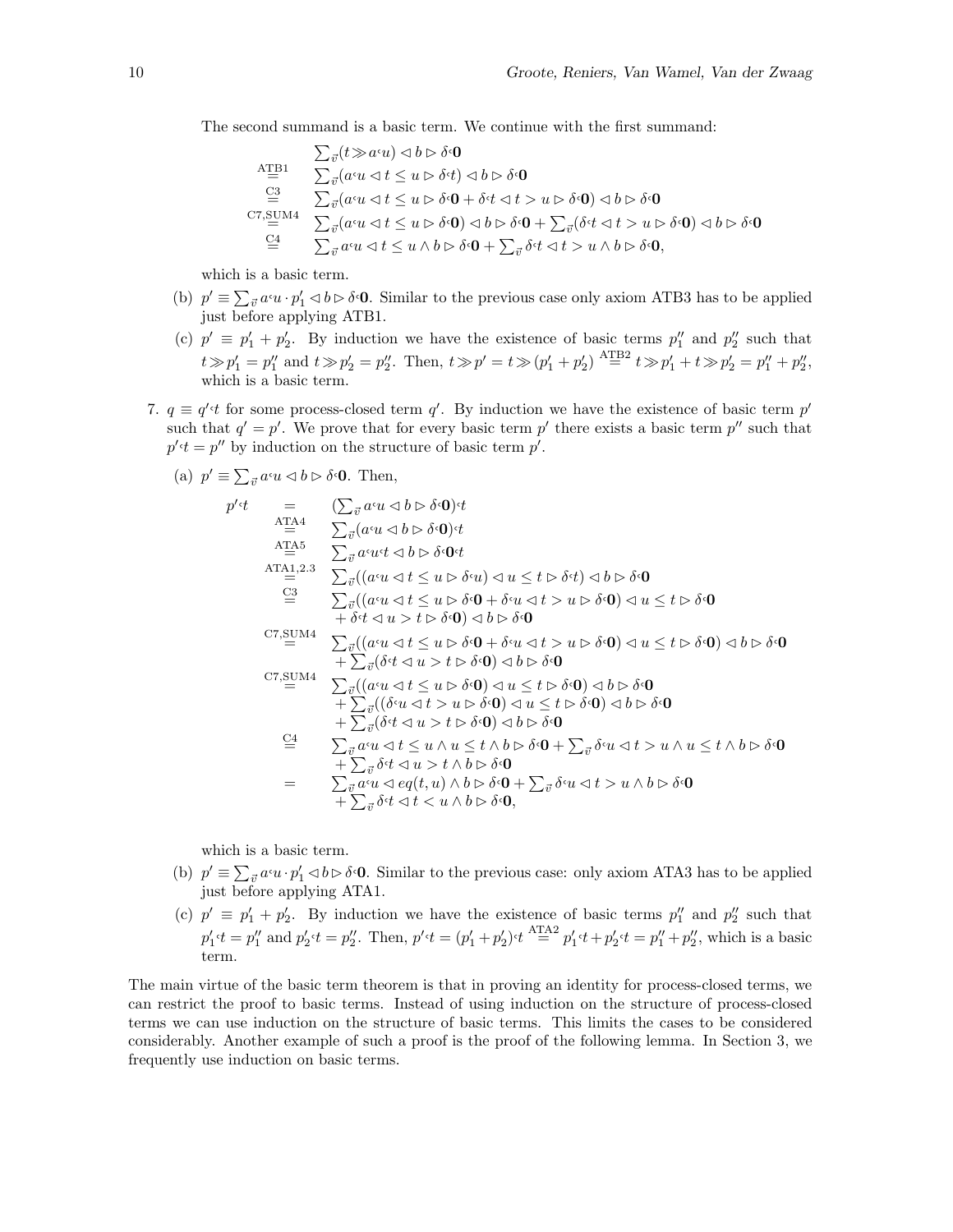**Lemma 2.6** For process-closed terms p we have  $t \gg (t \gg p) = t \gg p$ .

*Proof.* Without loss of generality we may assume that  $p$  is a basic term. We prove the lemma by induction on the structure of basic term p.

- 1.  $p \equiv \sum_{\vec{v}} a_i u \langle \vec{v} \rangle \langle \vec{v} \rangle$  This case is similar to the next case albeit that axiom ATB3 does not have to be applied.
- 2.  $p \equiv \sum_{\vec{v}} a^{\epsilon} u \cdot p' \lhd b \rhd \delta^{\epsilon} \mathbf{0}$ . Then,

$$
t \gg (t \gg p) = t \gg (t \gg \sum_{\vec{v}} a^c u \cdot p' \lhd b \rhd \delta \cdot \mathbf{0})
$$
  
\n
$$
\sum_{i=1}^{A} \sum_{\vec{v}} t \gg (t \gg (a^c u \cdot p' \lhd b \rhd \delta \cdot \mathbf{0}))
$$
  
\n
$$
\sum_{i=1}^{A} \sum_{\vec{v}} t \gg (t \gg a^c u \cdot p') \lhd b \rhd t \gg (t \gg \delta \cdot \mathbf{0})
$$
  
\n
$$
\sum_{i=1}^{A} \sum_{\vec{v}} (t \gg (t \gg a^c u) \cdot p' \lhd b \rhd t \gg \delta \cdot \mathbf{0})
$$
  
\n
$$
\sum_{i=1}^{2.4} \sum_{\vec{v}} (t \gg a^c u) \cdot p' \lhd b \rhd t \gg \delta \cdot \mathbf{0}
$$
  
\n
$$
\sum_{i=1}^{A} \sum_{\vec{v}} t \gg a^c u \cdot p' \lhd b \rhd t \gg \delta \cdot \mathbf{0}
$$
  
\n
$$
\sum_{i=1}^{A} \sum_{\vec{v}} t \gg (a^c u \cdot p' \lhd b \rhd \delta \cdot \mathbf{0})
$$
  
\n
$$
\sum_{i=1}^{A} t \gg \sum_{\vec{v}} a^c u \cdot p' \lhd b \rhd \delta \cdot \mathbf{0}
$$
  
\n
$$
= t \gg p.
$$

3.  $p \equiv p' + p''$ . This part follows easily from the induction hypothesis and axiom ATB2.

# **3 Semantics of timed** *p***CRL**

In this section, we present a model in which processes parameterised with data can be interpreted. With respect to the abstract data types we assume the existence of a data algebra with universe  $\mathcal{D}_s$  for each sort symbol s. For instance, for the booleans we have that the universe contains the interpretation of t and the interpretation of f.

A valuation  $\nu$  is a function from the set of variables V to the set of values  $\bigcup_{s\in S} \mathcal{D}_s$  such that  $\nu(v) \in \mathcal{D}_s$  if and only if  $v \in V_s$ . This means that a variable can only be mapped to a value of the right data algebra. For valuations  $\nu$  and  $\nu'$  and variable  $v \in V$ , we write  $\nu[v]\nu'$ , if for all  $u \in V$ ,  $u \neq v$ implies  $\nu(u) = \nu'(u)$ . Thus  $\nu[v]\nu'$  means that the valuations  $\nu$  and  $\nu'$  are the same for all variables except possibly for the variable v. Given a valuation  $\nu$ , we write  $\lceil t \rceil^{\nu}$  for the interpretation of a term t.

The process terms are mapped to processes and on these we define a suitable notion of strong timed bisimulation. Soundness of the axioms is proved w.r.t. the model. Completeness of the axioms is proved under the assumption that the data is completely axiomatised and adheres to certain other properties. This notion of completeness will be called relative completeness.

#### **3.1 Interpretation of process terms**

**Definition 3.1** Given some  $p\n\textrm{CRL}_t$  specification with a set of action declarations Act, the set of actions is defined by

$$
\mathcal{A} = \{ \mathbf{a}(e_1, \cdots, e_n) \mid \mathbf{a} : s_1 \times \cdots \times s_n \in \mathit{Act}, e_i \in \mathcal{D}_{s_i} \}.
$$

The set  $\mathcal{A}\cup\{\delta\}$  is denoted by  $\mathcal{A}_{\delta}$ . The set  $\mathcal{P} = \mathcal{P}^{\omega}$  of processes is obtained by the following recursion:

$$
\begin{array}{rcl}\n\mathcal{P}^0 & = & \mathcal{A}_\delta, \\
\mathcal{P}^{n+1} & = & \mathcal{P}^n \cup \{p \cdot q, \sum P', p \cdot t, t \gg p \mid p, q \in \mathcal{P}^n, P' \neq \emptyset, P' \subseteq \mathcal{P}^n, t \in \mathcal{D}_T\}.\n\end{array}
$$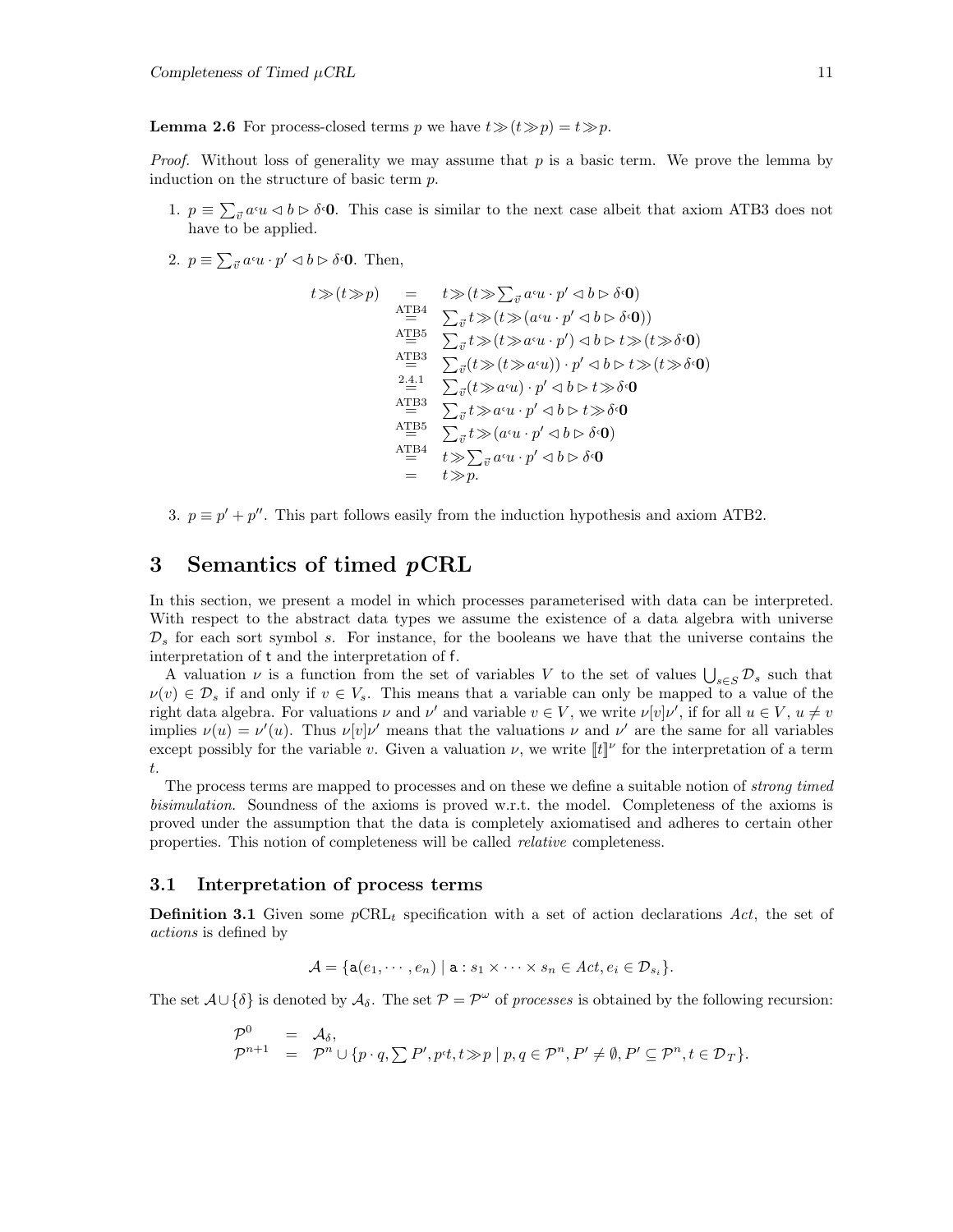$$
a \xrightarrow{a} t \sqrt{p} \xrightarrow{p \xrightarrow{a} t} \sqrt{p} \xrightarrow{p \xrightarrow{a} t} p'
$$
\n
$$
\frac{p \xrightarrow{a} t}{\sum (\{p\} \cup P) \xrightarrow{a} t} \sqrt{p} \xrightarrow{p \xrightarrow{a} t} p'
$$
\n
$$
\frac{p \xrightarrow{a} t}{p \cdot q \xrightarrow{a} t} \sqrt{p} \qquad \frac{p \xrightarrow{a} t}{p \cdot q \xrightarrow{a} t} \frac{p \xrightarrow{a} t}{p' \cdot q} \qquad \frac{p \xrightarrow{a} t}{p' \cdot q} \sqrt{p} \qquad \frac{p \xrightarrow{a} t}{t' \gg p \xrightarrow{a} t} \sqrt{p} \qquad \frac{p \xrightarrow{a} t}{t' \gg p \xrightarrow{a} t} \frac{p'}{p' \cdot q} \sqrt{p' \cdot q}
$$

Table 3: Transition rules for the  $p\text{CRL}_t$  operators, where  $a \in \mathcal{A}, p, p', q \in \mathcal{P}, t, t' \in \mathcal{D}_T$  and  $P \subseteq \mathcal{P}$ .

**Definition 3.2** The interpretation of process-closed terms under a valuation  $\nu$  is inductively defined by: for  $\mathbf{a}: s_1 \times \cdots \times s_n \in Act$  and  $d_i \in T_{s_i}$ , process-closed terms  $p, q \in T_P$ ,  $b \in T_B$ , and  $t \in T_T$ 

$$
\begin{array}{llll}\n[a(d_1, \cdots, d_n)]^{\nu} & = & a([d_1]^{\nu}, \cdots, [d_n]^{\nu}), \\
[\delta]^{\nu} & = & \delta, \\
[p + q]^{\nu} & = & \sum \{ [p]^{\nu}, [q]^{\nu} \}, \\
[p \cdot q]^{\nu} & = & [p]^{\nu} \cdot [q]^{\nu}, \\
[p \cdot t]^{\nu} & = & [p]^{\nu} \cdot [t]^{\nu}, \\
[t \gg p]^{\nu} & = & [t]^{\nu} \gg [p]^{\nu}, \\
[p \prec b \rhd q]^{\nu} & = & \begin{cases}\n[p]^{\nu} & \text{if } [b]^{\nu} = [t]^{\nu}, \\
[q]^{\nu} & \text{if } [b]^{\nu} = [t]^{\nu}, \\
[\sum_{v} p]^{\nu} & = & \sum \{ [p]^{\nu'} | \nu[v] \nu' \}.\n\end{cases}\n\end{array}
$$

This summation operator, which takes a set of processes as argument, is taken from [10].

#### **3.2 Operational semantics and strong bisimulation**

In this section, we define an operational semantics of processes in terms of the timed execution of actions. For this purpose we introduce *action relations*  $\overrightarrow{ }$   $\rightarrow$   $\sqrt{ }$  and  $\overrightarrow{ }$   $\rightarrow$  . By  $p \xrightarrow{a} t \sqrt{ }$  we express that the process p can perform an action a at time t, and then terminate succesfully at t. By  $p \frac{a}{r} + p'$ we express that the process p evolves into process  $p'$  by performing action a at time t.

**Definition 3.3** The action relations  $-\rightarrow \sqrt{\subseteq} P \times A \times D_T$  and  $-\rightarrow \angle \subseteq P \times A \times D_T \times P$  are defined by the transition rules in Table 3.

The execution of an action does not take time: it is possible that the process  $p'$  can subsequently perform other actions at  $t$ , e.g.

$$
a \cdot t \cdot b \cdot t \xrightarrow{a} t \gg b \cdot t \xrightarrow{b} t \sqrt{}
$$

Given the action relations we have a good understanding of the steps which can be performed by a process. An obvious question is when two processes are equivalent. Such a notion is required to justify the axioms. Strong bisimulation is a commonly used process equivalence. Therefore, we provide a timed variant of strong bisimulation, called strong timed bisimulation. However, bisimulation cannot be defined in terms of actions only, e.g. the processes  $\delta t$  and  $\delta u$  are considered equivalent only if  $t = u$ . We introduce the *delay relation*  $U_t(p)$ , which expresses that p can at least idle until time t. It has the same purpose as the ultimate delay in [2, 3, 21].

**Definition 3.4** The delay relation  $U_{-1} \subseteq \mathcal{D}_T \times \mathcal{P}$  is defined by the transition rules in Table 4.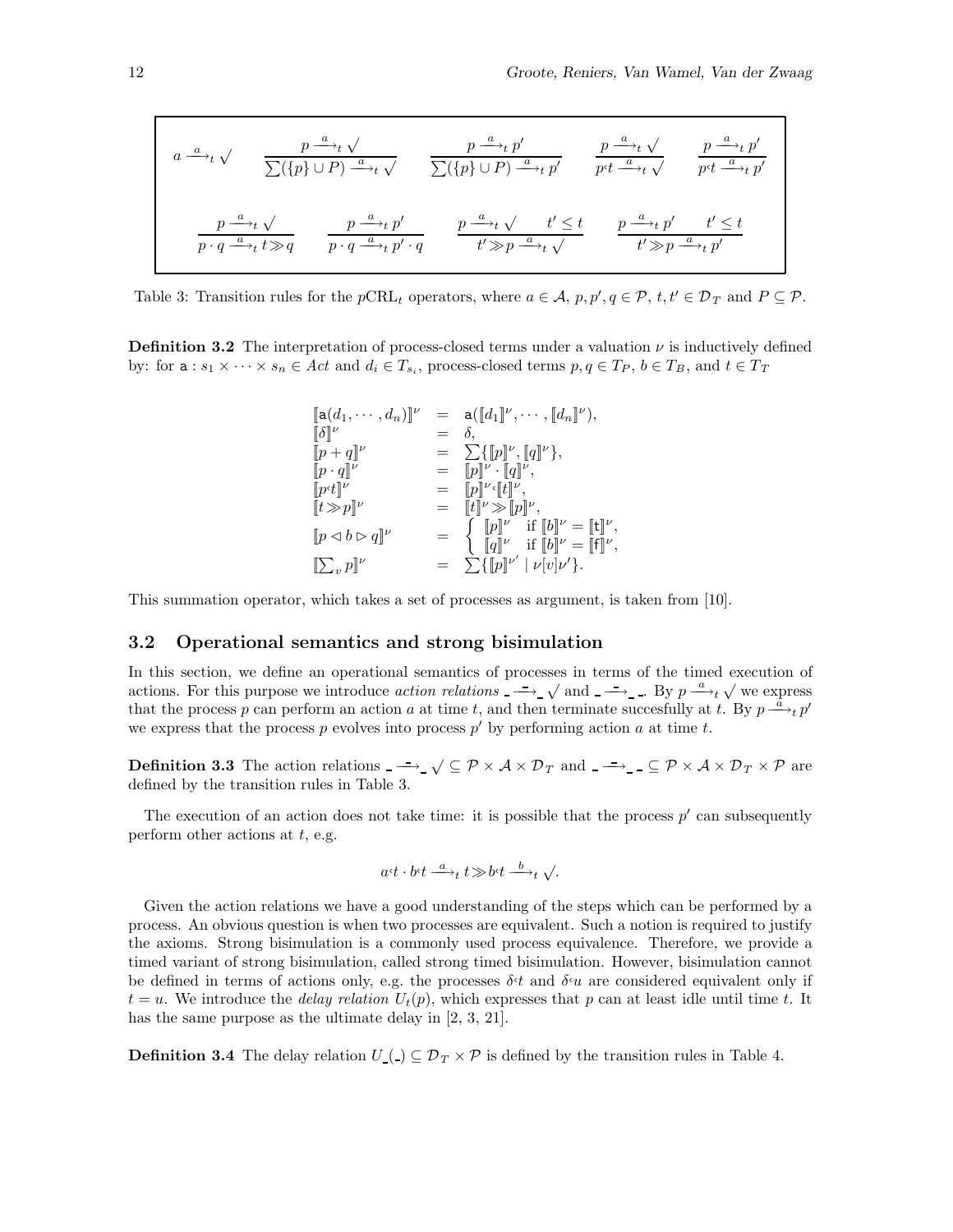| $U_t(a)$ | $U_t(p)$         | $U_t(p)$               | $U_t(p) \quad t \leq t'$ | $U_t(p)$        | $t \leq t'$     |
|----------|------------------|------------------------|--------------------------|-----------------|-----------------|
|          | $U_t(p \cdot q)$ | $U_t(\sum P\cup\{p\})$ | $U_t(p\cdot t')$         | $U_t(t' \gg p)$ | $U_t(t' \gg p)$ |

Table 4: Transition rules for the delay relation, where  $a \in \mathcal{A}_{\delta}$ ,  $p, q \in \mathcal{P}$ ,  $t, t' \in \mathcal{D}_T$  and  $P \subseteq \mathcal{P}$ .

**Definition 3.5** A symmetric relation  $R \subseteq \mathcal{P} \times \mathcal{P}$  is a strong timed bisimulation if for all  $(p, q) \in R$  it holds that

- 1. if  $p \stackrel{a}{\longrightarrow}_t \sqrt{ }$ , then  $q \stackrel{a}{\longrightarrow}_t \sqrt{ }$ ,
- 2. if  $p \stackrel{a}{\longrightarrow}_t p'$ , then there is a q' such that  $q \stackrel{a}{\longrightarrow}_t q'$  and  $(p', q') \in R$ , and
- 3. if  $U_t(p)$ , then  $U_t(q)$ ,
- for all  $a \in \mathcal{A}, t \in \mathcal{D}_T$  and  $p' \in \mathcal{P}$ .

Processes p and q are strongly timed bisimilar, notation  $p \rightleftharpoons_t q$ , if and only if there is a strong timed bisimulation R such that  $(p,q) \in R$ . Observe that the union of any set of strong timed bisimulations is again a strong timed bisimulation.

**Lemma 3.1 (Congruence)** Strong timed bisimilarity is a congruence with respect to the operators defined on P.

Proof. It is not hard to prove that strong timed bisimilarity is an equivalence. We omit the proof. Next, we give bisimulations that witness the congruence of strong timed bisimilarity with respect to the operators  $\gg$ ,  $\cdot$ ,  $\sum$ , and  $\cdot$ . For  $\cdot$  we give a more detailed proof.

- 1.  $\gg$  Let  $R : p \Leftrightarrow_{t} q$ . Let  $t \in \mathcal{D}_T$ . Obviously, the relation  $\{(t \gg p, t \gg q), (t \gg q, t \gg p)\} \cup R$  is a strong timed bisimulation.
- 2. I. Let  $R_1: p_1 \Leftrightarrow_{t} q_1$  and  $R_2: p_2 \Leftrightarrow_{t} q_2$ . Define  $R = \{(p'_1 \cdot p_2, q'_1 \cdot q_2), (q'_1 \cdot q_2, p'_1 \cdot p_2), (t \gg p_2, t \gg q'_1)\}$  $(q_2)$ ,  $(t \gg q_2, t \gg p_2)$  |  $t \in \mathcal{D}_T \wedge (p'_1, q'_1) \in R_1$   $\cup$   $R_2$ . We do not have to consider pairs in R that are also in  $R_2$  as for these we have already assumed that they are strongly timed bisimilar. We also do not have to consider the pairs in R of the form  $(t\gg p_2,t\gg q_2)$  and vice versa with  $(p_2,q_2) \in R_2$  as the strong timed bisimulation from the proof of congruence of  $\gg$  is contained in R. Thus, we only have to consider pairs of the form  $(p'_1 \cdot p_2, q'_1 \cdot q_2)$  with  $(p'_1, q'_1) \in R_1$ . For pairs of this form it is easy to prove that these satisfy the conditions of the definition of strong timed bisimulations. Hence the relation  $R$  is a strong timed bisimulation.
- 3.  $\Sigma$ . Let R be a strong timed bisimulation such that for all  $p \in P$  there exists  $q \in Q$  such that  $(p,q) \in R$  and vice versa for all  $q \in Q$  there exists  $p \in P$  such that  $(q,p) \in R$ . The relation  $R' = \{(\sum P, \sum Q), (\sum Q, \sum P)\} \cup R$  is obviously a strong timed bisimulation.
- 4.  $\cdot$ . Let  $R : p \leftrightarrow q$ . Let  $t \in \mathcal{D}_T$ . Obviously the relation  $\{(pt,q\cdot t,p\cdot t)\} \cup R$  is a strong timed bisimulation.

Without further proof we state that the axioms are sound with respect to the model of closed terms modulo strong timed bisimilarity. This means that any two derivably equal process-closed terms are strongly timed bisimilar.

**Theorem 3.1 (Soundness)** With respect to strong timed bisimulation  $pCRL_t$  is a sound axiom system.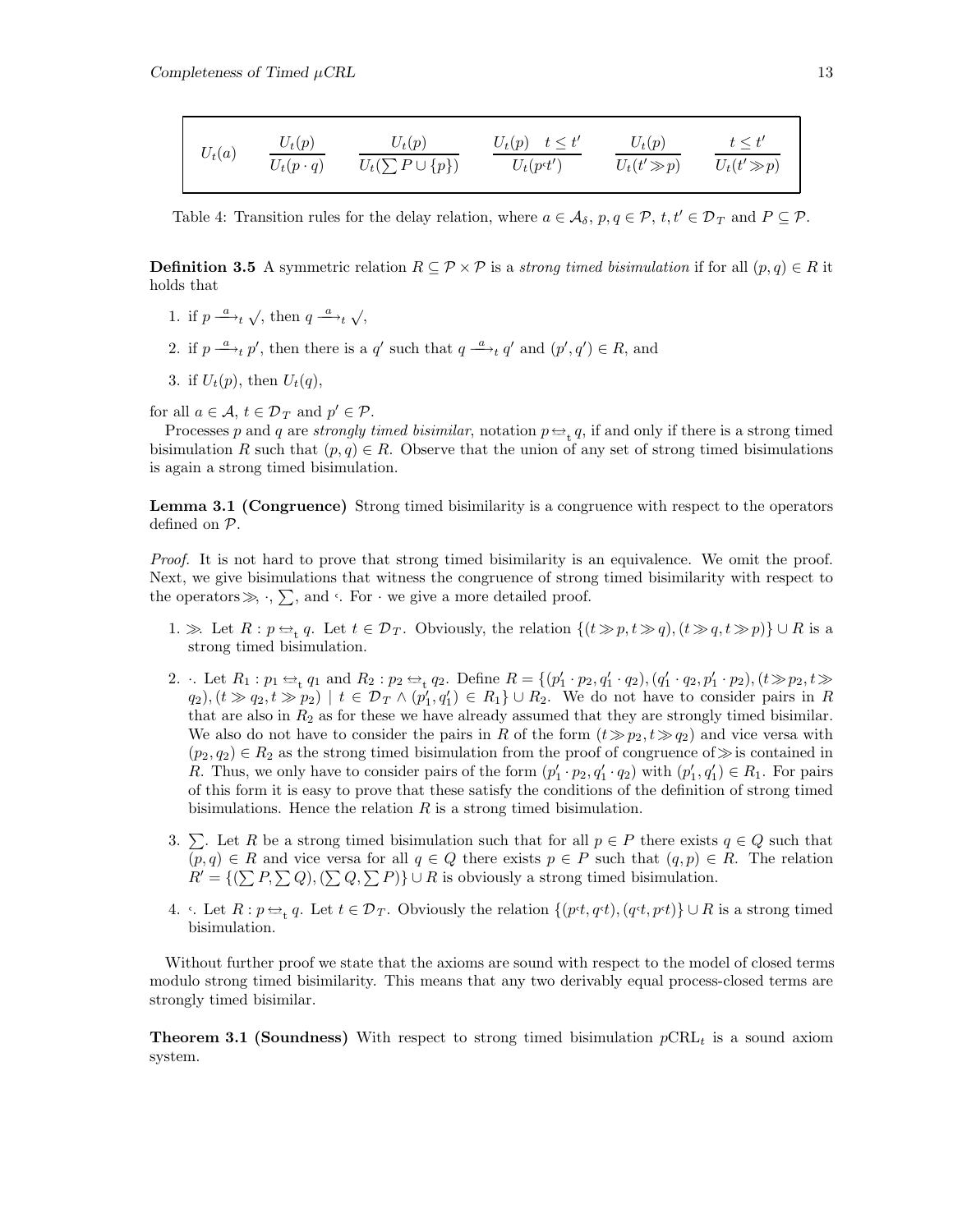# **4 Relative completeness**

In this section, we prove completeness of the axiomatisation with respect to the operational semantics modulo strong timed bisimilarity. For  $p$ CRL a completeness result is given in [10], where it is shown that the result can only be partial. It relies on the existence of built-in equality and Skolem functions for all data sorts involved.

**Definition 4.1** A data algebra has *built-in equality* if, for every sort s, it has a function declaration  $eq: s \times s \rightarrow B$ , such that for all terms  $t_1$  and  $t_2$  of sort s, it holds that  $\vdash t_1 = t_2$  if and only if  $\vdash eq(t_1,t_2) = t.$ 

**Definition 4.2** A data algebra  $D$  has *built-in Skolem functions* if for every first-order formula  $\phi$ with free variables  $\{x, y_1, \dots, y_n\}$  there exists a term  $t_{\phi}(y_1, \dots, y_n)$  such that  $\mathcal{D} \models (\exists_x) \phi$  implies  $\mathcal{D} \models \phi(t_{\phi}(y_1, \cdots, y_n), y_1, \cdots, y_n).$ 

For a more detailed treatment of these notions we refer to [10].

As  $p\text{CRL}_t$  is an extension of pCRL we also need these assumptions about the data sorts for the completeness of  $p\text{CRL}_{t}$ . In fact, as  $p\text{CRL}_{t}$  is a syntactic extension of  $p\text{CRL}_{t}$ , the proof of completeness for  $p\text{CRL}_t$  contains the proof of completeness of  $p\text{CRL}$ . We do not repeat the proof presented in [10], but formulate our proof of completeness in such a way that the proof of completeness of  $pCRL$  is reused.

#### **4.1 Well-timedness and deadlock-saturation**

The main difference between  $p\text{CRL}$  and  $p\text{CRL}_t$  is the addition of the at-operator. This can easily be seen by considering the basic terms. We can even conclude that the only difference is the application of the at-operator on atomic actions (including deadlock).

To reuse the proof of completeness of pCRL, we translate timed process terms as untimed process terms in such a way that strongly timed bisimilar process terms are strongly bisimilar after translating them, and vice versa. Furthermore, two untimed process terms that are derivably equal in pCRL are also derivably equal after applying the inverse of the translation.

The only way to translate the timed process terms as untimed process terms is to consider the time assignment to atomic actions as an additional data parameter of the atomic action. For example, the timed atomic action  $a(d)$ . There are, the translated to the untimed atomic action  $a(d, 3)$ . There are, however, two problems with such a translation.

First, there is the problem of ill-timedness. In  $pCRL_t$  we have the following identity:  $a(d)$ .  $(b(e)<sup>2</sup>+c(f)<sup>4</sup>) = a(d)<sup>3</sup> \cdot c(f)<sup>4</sup>$ . Translating the timing assignment as an additional parameter yields the identity  $a(d, 3) \cdot (b(e, 2) + c(f, 4)) = a(d, 3) \cdot c(f, 4)$ . This identity does not hold in pCRL. The reason for this is that timing assignments in  $pCRL<sub>t</sub>$  influence the behaviour in such a way that data parameters attached to atomic action cannot simulate in pCRL. Our solution to this problem is the introduction of the notion of well-timedness. We will prove that for every basic term there exists a derivably equal well-timed basic term.

Second, there is the more technical problem that deadlock cannot have a parameter in  $p$ CRL. Hence it is not clear how to translate  $\delta \cdot 3$ . We cannot simply translate  $\delta \cdot 3$  as  $\delta$  since in that case  $\delta \cdot 3$  and  $δ$ <sup>4</sup> are translated both as δ. Our solution to this problem comes from the following observation. In a timed process term, there are many time deadlocks implicitly included. For example, the process term a.3 implicitly has time deadlock summands  $\delta t$  for each  $t \leq 3$ . If we can succeed in making all implicit deadlocks explicitly visible, then we can translate a time deadlock as a special atomic action with one data parameter representing the time assignment of that deadlock. That is, we will translate  $\delta$ <sup>5</sup> as  $\Delta$ (3). Making all implicit time deadlocks explicitly available is called deadlock-saturation. We show that for each basic term a deadlock-saturated basic terms exists that is derivably equal, and hence, that the restriction to deadlock-saturated basic terms is allowed.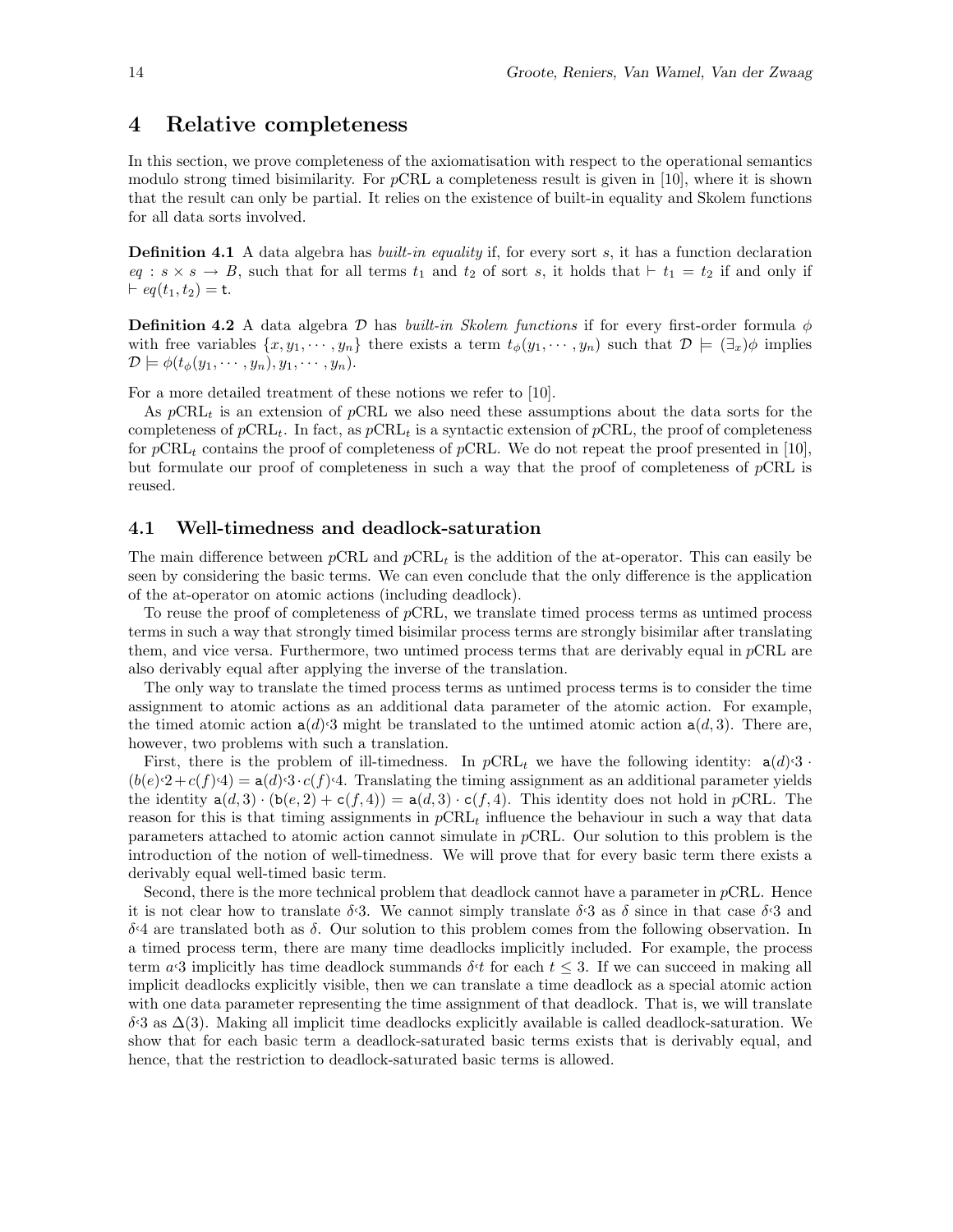By restricting our attention to deadlock-saturated well-timed basic terms we can prove that the translation sketched above satisfies the criteria mentioned.

**Definition 4.3 (Well-timedness)** The set of well-timed basic terms is inductively defined as follows:

- 1.  $\sum_{\vec{v}} a^{t} \langle \vec{v} \rangle \langle \vec{v} \rangle$  is well-timed;
- 2. if r is a well-timed basic term and  $t \gg r = r$ , then  $\sum_{\vec{v}} a \cdot t \cdot r \prec b \rhd \delta \cdot \mathbf{0}$  is well-timed;
- 3. if r and r' are well-timed basic terms, then  $r + r'$  is well-timed.

The following theorem states that every basic term is derivably equal to a well-timed basic term. Combined with the Basic Term Theorem we thus have that every process-closed term is derivably equal to a well-timed basic term. Thus, in cases where we want to prove an equality over processclosed terms, we can restrict ourselves to a proof that the equality holds for well-timed basic terms.

**Theorem 4.1 (Well-timedness)** For every basic term r there exists a well-timed basic term s such that  $r = s$ .

*Proof.* We prove this theorem by induction on the structure of basic term  $r$ .

- 1.  $r \equiv \sum_{\vec{v}} a \cdot u \langle \phi \rangle \sim \delta \cdot \mathbf{0}$ . Then r is well-timed by definition.
- 2.  $r \equiv \sum_{\vec{v}} a^c u \cdot r' \leq b \triangleright \delta \cdot \mathbf{0}$ . By induction we have the existence of a well-timed basic term s' such that  $r' = s'$ . First we prove by induction on the structure of well-timed basic term r, that for every well-timed basic term  $r$  and term  $t$  of sort  $T$ , there exists a well-timed basic term  $s$  such that  $t \gg r = s$ .
	- (a)  $r \equiv \sum_{\vec{v}} a^{\epsilon} u \langle \psi \rangle \phi \delta \langle \phi$ . Then,

$$
t \gg r = t \gg (\sum_{\vec{v}} a \cdot u \lhd b \rhd \delta \cdot \mathbf{0})
$$
  
\n
$$
\Delta_{\equiv}^{HBA} \sum_{\vec{v}} t \gg (a \cdot u \lhd b \rhd \delta \cdot \mathbf{0})
$$
  
\n
$$
\Delta_{\equiv}^{HBB} \sum_{\vec{v}} (t \gg a \cdot u) \lhd b \rhd (t \gg \delta \cdot \mathbf{0})
$$
  
\n
$$
\Delta_{\equiv}^{HBB,2.4.2} \sum_{\vec{v}} (a \cdot u \lhd t \le u \rhd \delta \cdot t) \lhd b \rhd \delta \cdot t
$$
  
\n
$$
\underline{C}^4 = \sum_{\vec{v}} a \cdot u \lhd t \le u \wedge b \rhd \delta \cdot t
$$
  
\n
$$
C3, \underline{S} \underline{U} \underline{M}4 \sum_{\vec{v}} a \cdot u \lhd t \le u \wedge b \rhd \delta \cdot \mathbf{0} + \sum_{\vec{v}} \delta \cdot t \lhd \neg (t \le u \wedge b) \rhd \delta \cdot \mathbf{0},
$$

which is a well-timed basic term.

(b)  $r \equiv \sum_{\vec{v}} a^c u \cdot r' \lhd b \rhd \delta \cdot 0$ . As r is well-timed we have  $u \gg r' = r'$ . Then,

$$
t \gg r = t \gg (\sum_{\vec{v}} a \cdot u \cdot r' \lhd b \rhd \delta \cdot \mathbf{0})
$$
  
\n
$$
\Delta_{\equiv}^{TBA} \sum_{\vec{v}} t \gg (a \cdot u \cdot r' \lhd b \rhd \delta \cdot \mathbf{0})
$$
  
\n
$$
\Delta_{\equiv}^{TBA} \Delta_{\vec{v}}^{TBA} = \sum_{\vec{v}} (t \gg a \cdot u) \cdot r' \lhd b \rhd (t \gg \delta \cdot \mathbf{0})
$$
  
\n
$$
\Delta_{\equiv}^{TBA} \Delta_{\vec{v}}^{TAB} = \sum_{\vec{v}} (a \cdot u \lhd t \le u \rhd \delta \cdot t) \cdot r' \lhd b \rhd \delta \cdot t
$$
  
\n
$$
\Delta_{\vec{v}}^{G,ATA3,AT} \sum_{\vec{v}} a \cdot (a \cdot u \cdot r' \lhd t \le u \rhd \delta \cdot t) \lhd b \rhd \delta \cdot t
$$
  
\n
$$
\Delta_{\vec{v}}^{G,ATA3,AT} \sum_{\vec{v}} a \cdot u \cdot r' \lhd t \le u \wedge b \rhd \delta \cdot t
$$
  
\n
$$
\Delta_{\vec{v}}^{G,G,STMA} \sum_{\vec{v}} a \cdot u \cdot r' \lhd t \le u \wedge b \rhd \delta \cdot \mathbf{0} + \sum_{\vec{v}} \delta \cdot t \lhd \neg (t \le u \wedge b) \rhd \delta \cdot \mathbf{0}.
$$

Obviously, this is a well-timed basic term.

(c)  $r \equiv r' + r''$ . By induction we have the existence of well-timed basic terms s' and s'' such that  $t \gg r' = s'$  and  $t \gg r'' = s''$ . Then,  $t \gg r = t \gg (r' + r'') \stackrel{\text{AFB2}}{=} t \gg r' + t \gg r'' = s' + s''$ which is a well-timed basic term.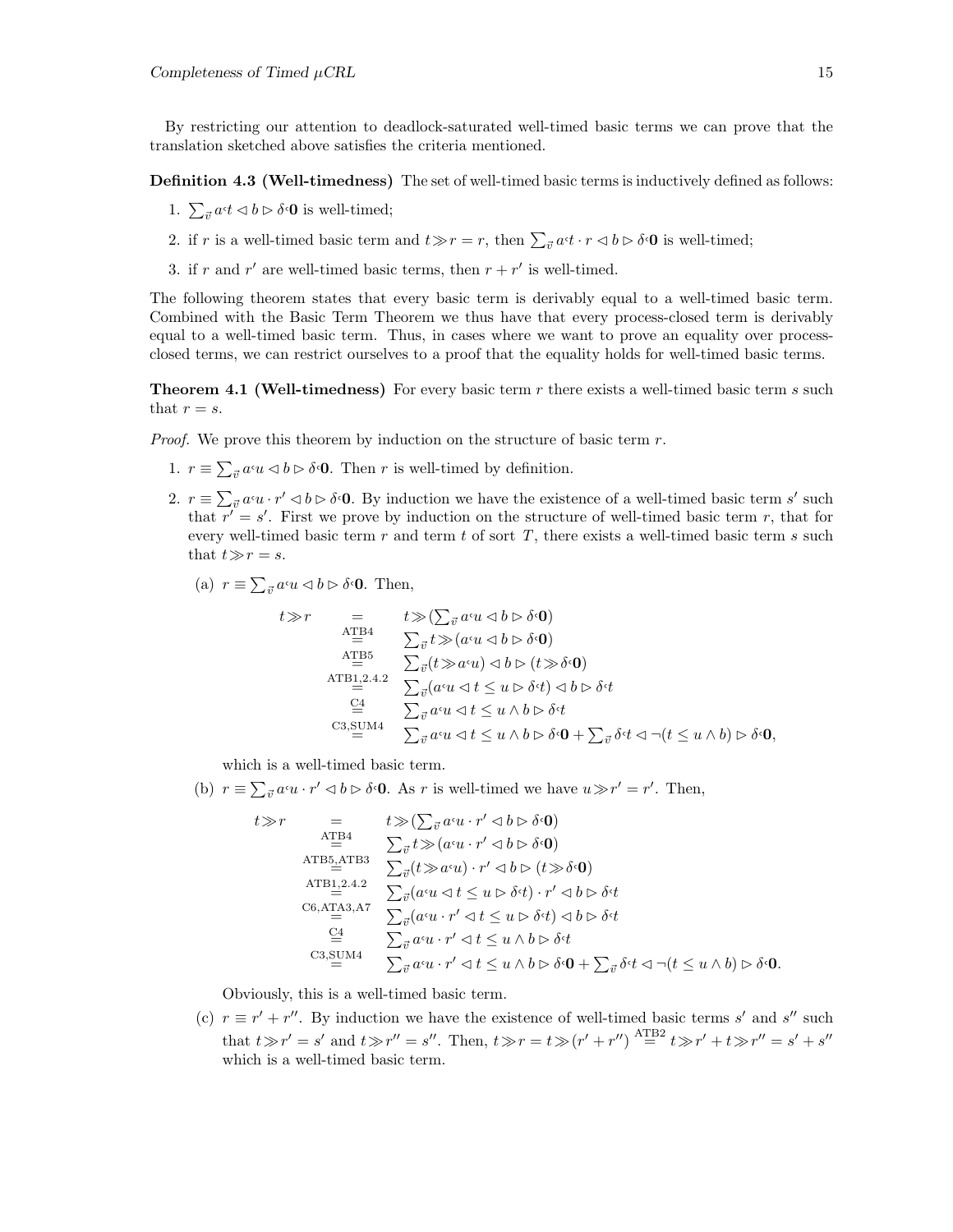Now, we have the existence of a well-timed basic term s'' such that  $u \gg s' = s''$ . Then,

$$
r = \sum_{\vec{v}} a^c u \cdot r' \langle b \rangle \delta^c \mathbf{0}
$$
  
=  $\sum_{\vec{v}} a^c u \cdot s' \langle b \rangle \delta^c \mathbf{0}$   
=  $\sum_{\vec{v}} a^c u \cdot u \rangle \langle s' \rangle \langle b \rangle \delta^c \mathbf{0}$   
=  $\sum_{\vec{v}} a^c u \cdot s'' \langle b \rangle \delta^c \mathbf{0}$ .

By Lemma 2.6 we have that  $u \gg s'' = u \gg (u \gg s') = u \gg s' = s''$ , and hence the above term is well-timed.

3.  $r \equiv r' + r''$ . By induction we have the existence of well-timed basic terms s' and s'' such that  $r' = s'$  and  $r'' = s''$ . Thus,  $r = r' + r'' = s' + s''$  which is a well-timed basic term.

The fact that we can restrict ourselves to well-timed basic terms instead of arbitrary basic terms brings us closer to our goal, the completeness result. As explained before we wish to embed timed processes into untimed processes. One of the major difficulties in this embedding is that time restricts behaviour. For well-timed basic terms, however, time is reduced to just an annotation with an action term. In the embedding we will simply add it to the parameter list of a corresponding action term.

In this section, we will present an even more specific notion of basic terms. To each basic term as many deadlocks will be added as possible while keeping the result equal to the original. The reason for this deadlock-saturation is that later we will embed the timed process terms into untimed process terms by replacing timed deadlocks by a special atomic action with a parameter representing the time stamp.

**Definition 4.4 (Deadlock-saturation)** The set of deadlock-saturated basic terms is inductively defined as follows:

- 1.  $\sum_{\vec{v}} a \cdot t \langle b \rangle \delta \cdot \mathbf{0} + \sum_{\vec{v},u} \delta \cdot u \langle u \rangle \langle t \rangle \delta \cdot \mathbf{0}$  is a deadlock-saturated basic term;
- 2. if r is a deadlock-saturated basic term, then  $\sum_{\vec{v}} a \cdot t \cdot r \langle b \rangle \delta \cdot \mathbf{0} + \sum_{\vec{v},u} \delta \cdot u \langle u \rangle \leq t \wedge b \rangle \delta \cdot \mathbf{0}$  is a deadlock-saturated basic term;
- 3. if r and r' are deadlock-saturated basic terms, then  $r + r'$  is a deadlock-saturated basic term.

The following result states that every basic term can be transformed into a deadlock-saturated basic term. Hence, it is allowed to restrict ourselves to deadlock-saturated basic terms in cases where we are only interested in closed terms.

**Theorem 4.2** For every basic term  $p$  there exists a deadlock-saturated basic term  $q$  such that  $p\text{CRL}_t \vdash p = q.$ 

Proof. We prove this theorem by induction on the structure of basic term  $p$ .

1.  $p \equiv \sum_{\vec{v}} a \cdot t \langle \phi \rangle \langle \phi \rangle$  Let  $q = \sum_{\vec{v}} a \cdot t \langle \phi \rangle \langle \phi \rangle + \sum_{\vec{v},u} \delta \cdot u \langle \phi \rangle \langle \phi \rangle \langle \phi \rangle$  where u is a fresh variable. Then,

$$
q = \sum_{\vec{v}} a \cdot t \langle a \rangle \langle b \rangle \langle a \cdot b \rangle + \sum_{\vec{v},u} \delta \cdot u \langle a \cdot b \rangle \langle a \cdot b \rangle \langle a \cdot b \rangle
$$
  
\n
$$
\sum_{i=1}^{N} a \cdot t \langle a \cdot b \rangle \langle a \cdot b \rangle + \sum_{u} \delta \cdot u \langle a \cdot b \rangle \langle a \cdot b \rangle
$$
  
\n
$$
\sum_{i=1}^{N} a \cdot t \langle a \cdot b \rangle \langle a \cdot b \rangle + \sum_{u} (\delta \cdot u \langle a \cdot b \rangle \langle a \cdot b \rangle \langle a \cdot b \rangle)
$$
  
\n
$$
\sum_{i=1}^{N} \sum_{i=1}^{N} a \cdot t \langle a \cdot b \rangle \langle a \cdot b \rangle + \sum_{i=1}^{N} (\delta \cdot u \langle a \cdot b \rangle \langle a \cdot b \rangle \langle a \cdot b \rangle)
$$
  
\n
$$
\sum_{i=1}^{N} \sum_{i=1}^{N} a \cdot t \langle a \cdot b \rangle \langle a \cdot b \rangle \langle a \cdot b \rangle \langle a \cdot b \rangle
$$
  
\n
$$
\sum_{i=1}^{N} \sum_{i=1}^{N} a \cdot t \langle a \cdot b \rangle \langle a \cdot b \rangle \langle a \cdot b \rangle
$$
  
\n
$$
\sum_{i=1}^{N} \sum_{i=1}^{N} a \cdot t \langle a \cdot b \rangle \langle a \cdot b \rangle \langle a \cdot b \rangle
$$
  
\n
$$
\sum_{i=1}^{N} \sum_{i=1}^{N} a \cdot t \langle a \cdot b \rangle \langle a \cdot b \rangle \langle a \cdot b \rangle
$$
  
\n
$$
\sum_{i=1}^{N} \sum_{i=1}^{N} a \cdot t \langle a \cdot b \rangle \langle a \cdot b \rangle \langle a \cdot b \rangle
$$
  
\n
$$
\sum_{i=1}^{N} \sum_{i=1}^{N} a \cdot t \langle a \cdot b \rangle \langle a \cdot b \rangle \langle a \cdot b \rangle
$$
  
\n
$$
\sum_{i=1}^{N} \sum_{i=1}^{N} a \cdot t \langle a \cdot b \rangle \langle a \cdot b \rangle \langle a \cdot b \rangle
$$
  
\n
$$
\sum_{i=1}^{N} a \cdot t \langle a \cdot b
$$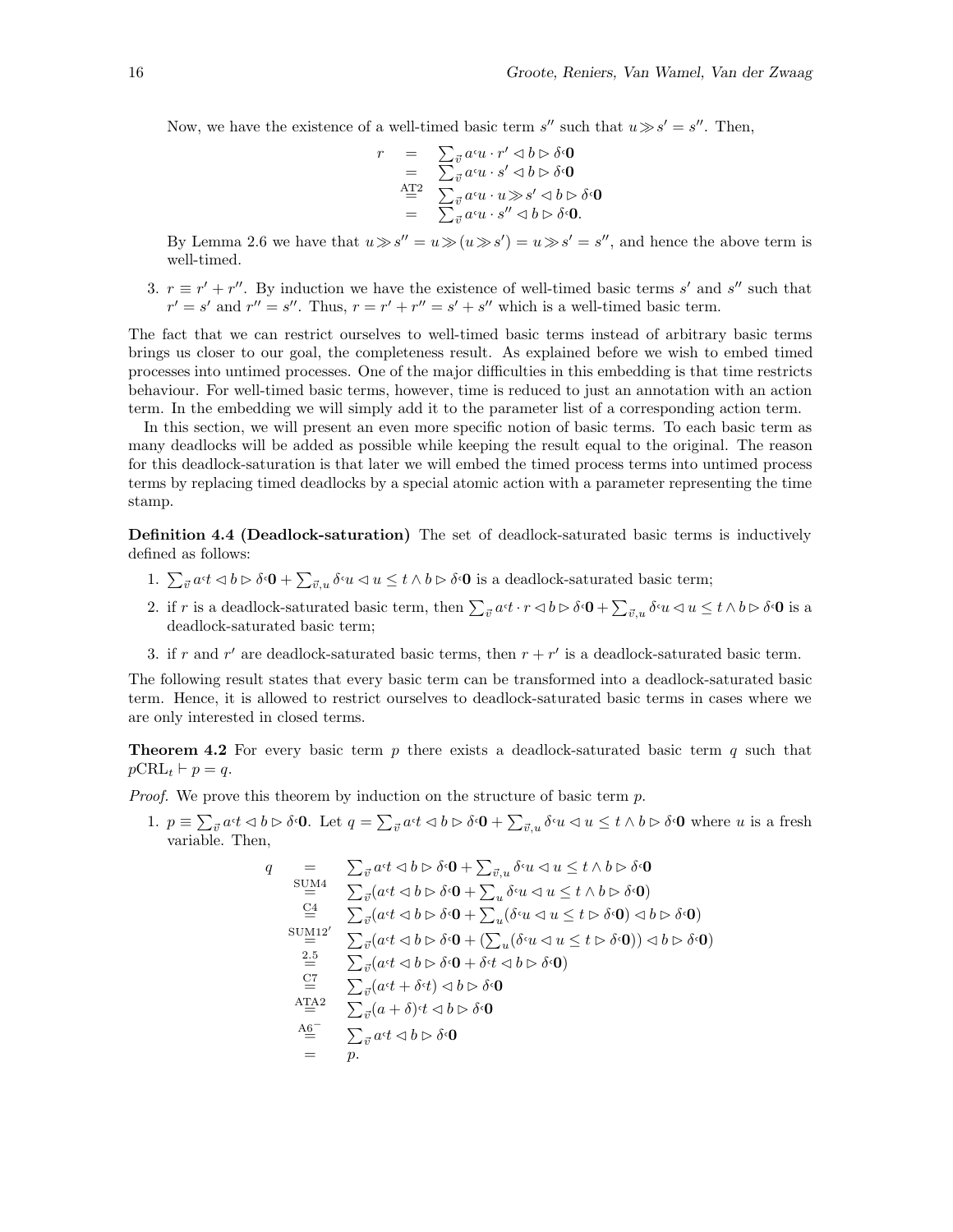2.  $p \equiv \sum_{\vec{v}} a \cdot t \cdot p' \leq b \triangleright \delta \cdot 0$ . By induction we have the existence of a deadlock-saturated basic term  $q'$  such that  $p\text{CRL}_{t} \vdash p' = q'$ . Let  $q = \sum_{\vec{v}} a \cdot t \cdot q' \lhd b \rhd \delta \cdot \mathbf{0} + \sum_{\vec{v},u} \delta \cdot u \lhd u \leq t \wedge b \rhd \delta \cdot \mathbf{0}$  where u is a fresh variable. Then,

q = P ~v a,t · q<sup>0</sup> ✁ b ✄ δ,**0** + P ~v,u δ,u ✁ u ≤ t ∧ b ✄ δ,**0** SUM4 = P ~v(a,t · q<sup>0</sup> ✁ b ✄ δ,**0** + P <sup>u</sup> δ,u ✁ u ≤ t ∧ b ✄ δ,**0**) C4 = P ~v(a,t · q<sup>0</sup> ✁ b ✄ δ,**0** + P <sup>u</sup>(δ,u ✁ u ≤ t ✄ δ,**0**) ✁ b ✄ δ,**0**) SUM120 = P ~v(a,t · q<sup>0</sup> ✁ b ✄ δ,**0** + (P <sup>u</sup>(δ,u ✁ u ≤ t ✄ δ,**0**)) ✁ b ✄ δ,**0**) 2.5 = P ~v(a,t · q<sup>0</sup> ✁ b ✄ δ,**0** + δ,t ✁ b ✄ δ,**0**) C7 = P ~v(a,t · q<sup>0</sup> + δ,t) ✁ b ✄ δ,**0** ATA3,ATA2,A7,A4 = P ~v((a + δ) · q<sup>0</sup> ),t ✁ b ✄ δ,**0** A6−,ATA3 = P ~v a,t · q<sup>0</sup> ✁ b ✄ δ,**0** = P ~v a,t · p<sup>0</sup> ✁ b ✄ δ,**0** = p.

3.  $p \equiv p' + p''$ . By induction we have the existence of deadlock-saturated basic terms q' and q'' such that  $p\text{CRL}_t \vdash p' = q'$  and  $p\text{CRL}_t \vdash p'' = q''$ . Then,  $p\text{CRL}_t \vdash p = p' + p'' = q' + q''$ . Obviously,  $q' + q''$  is a deadlock-saturated basic term.

As a consequence of the Theorems 4.1 and 4.2, for each basic term there exists a derivably equal deadlock-saturated well-timed basic term.

**Corollary 4.1** For every basic term  $p$  there exists a deadlock-saturated, well-timed basic term  $q$  such that  $p\text{CRL}_t \vdash p = q$ .

*Proof.* By Theorem 4.1 there exists a well-timed basic term p' such that  $p\text{CRL}_t \vdash p = p'$ . Obviously p' itself is a basic term. Hence, by Theorem 4.2, there exists a deadlock-saturated basic term q such that  $p\text{CRL}_t \vdash p' = q$ . By construction deadlock-saturation preserves well-timedness. Hence, q is both well-timed and deadlock-saturated.

#### **4.2 Time-free abstraction**

Next, we present an embedding of well-timed basic terms into basic terms in the theory  $p$ CRL. Thereto, we assume that for every action declaration  $a : s_1 \times \cdots \times s_n$  in  $p\text{CRL}_t$ , we have an action declaration  $a : s_1 \times \cdots \times s_n \times T$  in pCRL. We prove that this embedding preserves strong bisimilarity in the sense that the embeddings of two strongly timed bisimilar process terms are strongly bisimilar.

**Definition 4.5 (Time-free abstraction)** The mapping  $\pi_{\text{tf}}$  on basic terms is inductively defined as follows:

$$
\begin{array}{rcl}\n\pi_{\rm tf}(\sum_{\vec{v}}{\rm a}(\vec{e})\cdot t \lhd b \rhd \delta\cdot 0) & = & \sum_{\vec{v}}{\rm a}(\vec{e},t) \lhd b \rhd \delta, \\
\pi_{\rm tf}(\sum_{\vec{v}}{\delta\cdot t} \lhd b \rhd \delta\cdot 0) & = & \sum_{\vec{v}}{\rm a}(\vec{e},t) \lhd b \rhd \delta, \\
\pi_{\rm tf}(\sum_{\vec{v}}{\rm a}(\vec{e})\cdot t \cdot r \lhd b \rhd \delta\cdot 0) & = & \sum_{\vec{v}}{\rm a}(\vec{e},t) \cdot \pi_{\rm tf}(r) \lhd b \rhd \delta, \\
\pi_{\rm tf}(r+r') & = & \pi_{\rm tf}(r) + \pi_{\rm tf}(r').\n\end{array}
$$

**Theorem 4.3** For deadlock-saturated well-timed basic terms p and q and arbitrary valuations  $\nu$  and  $\xi:$  if  $[\![p]\!]^{\nu} \hookrightarrow_{\mathfrak{t}} [\![q]\!]^{\xi}$ , then  $[\![\pi_{\mathfrak{t}f}(p)]\!]^{\nu} \hookrightarrow [\![\pi_{\mathfrak{t}f}(q)]\!]^{\xi}$ .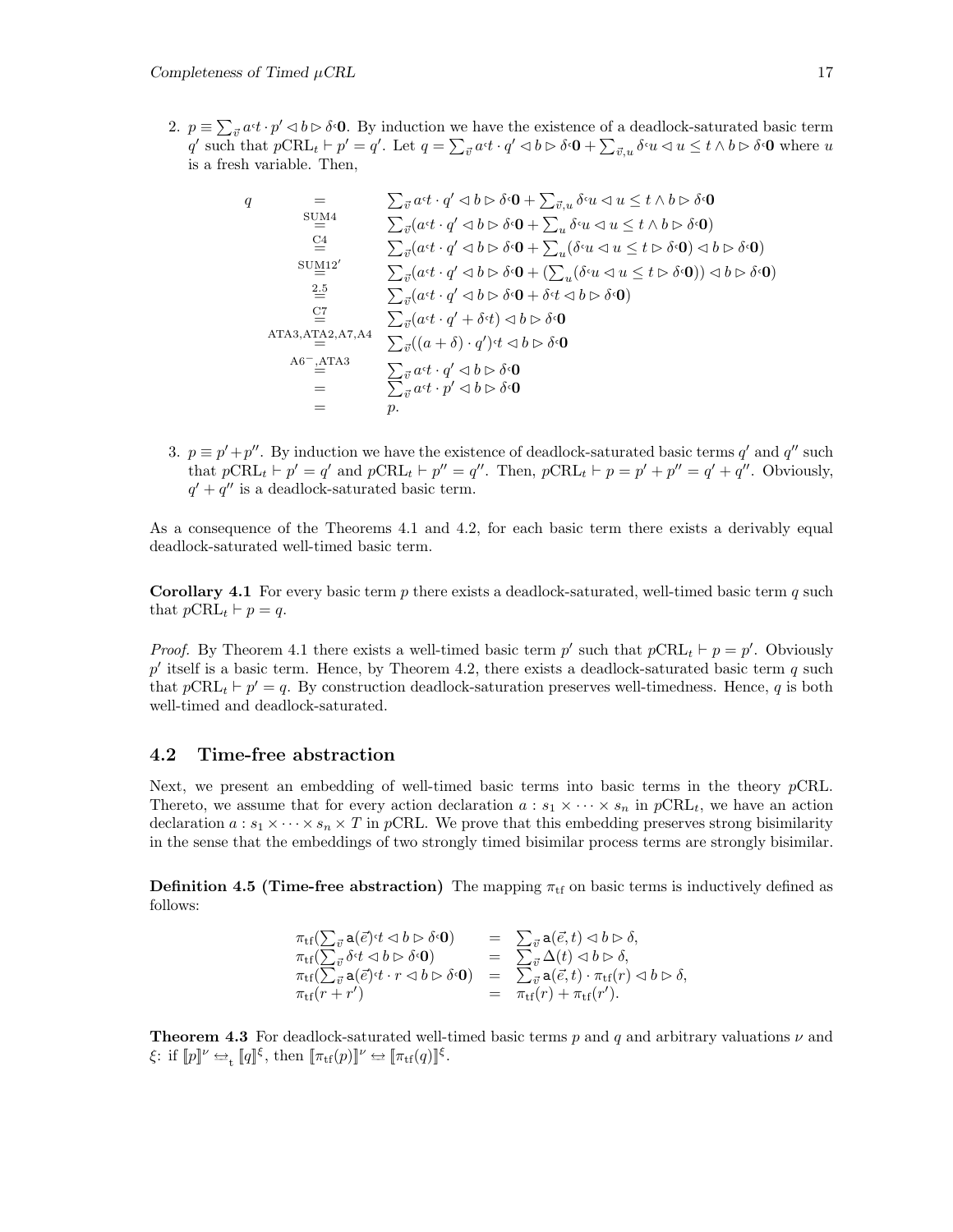*Proof.* We prove this theorem by induction on the number of symbols of p and q. Suppose that  $[|p] \nu \leftrightarrow [q]$ ξ for some valuations  $\nu$  and  $\xi$ . Let R be defined as follows: if  $[|p] \nu \leftrightarrow [q]$ ξ for some deadlocksaturated well-timed basic terms p and q and arbitrary valuations  $\nu$  and  $\xi$ , then  $(\lceil \pi_{\text{tf}}(p) \rceil^{\nu}, \lceil \pi_{\text{tf}}(q) \rceil^{\xi}) \in$ R.

By induction on the structure of basic term  $p$  we can easily prove that the transitions of the process associated with basic term  $p$  under valuation  $\nu$  are of one of the following forms:

- 1.  $[p]^\nu \stackrel{a}{\longrightarrow}_t \sqrt{y}$
- 2.  $[\![p]\!]^{\nu} \xrightarrow{a} t \gg [\![p']\!]^{\nu'}$  for some deadlock-saturated well-timed basic term  $p'$  and valuation  $\nu'$ .

Now, we first prove the following lemmata: for arbitrary deadlock-saturated well-timed basic terms  $p$ and  $p'$ ,  $\mathbf{a} \in Act, t \in \mathcal{D}_T$ , and valuations  $\chi$  and  $\chi'$ 

1. if  $\mathbf{a} \neq \Delta$  and  $[\![\pi_{\text{tf}}(p)]\!]^{\chi} \xrightarrow{\mathbf{a}(\vec{d},t)} \sqrt{\Psi}$ , then  $[\![p]\!]^{\chi} \xrightarrow{\mathbf{a}(\vec{d})} \sqrt{\Psi}$ ; 2. if  $[p]^\chi \stackrel{a(\vec{d})}{\longrightarrow}_t \sqrt{p}$ , then  $[\pi_{\text{tf}}(p)]^\chi \stackrel{a(\vec{d},t)}{\longrightarrow} \sqrt{p}$ 3. if  $[\![\pi_{\text{tf}}(p)]\!] \times \frac{\Delta(t)}{\Delta(t)}$ , then  $U_t([\![p]\!] \times)$ ; 4. if  $U_t(\llbracket p \rrbracket \times)$ , then  $\llbracket \pi_{\text{tf}}(p) \rrbracket \times \frac{\Delta(t)}{\Delta(t)}$   $\sqrt{2}$ ; 5. if  $[\![\pi_{\text{tf}}(p)]\!] \times \frac{a(\vec{d},t)}{=} [\![\pi_{\text{tf}}(p')] \!] \times'$ , then  $[\![p]\!] \times \frac{a(\vec{d})}{=} t \gg [\![p']\!] \times'$  and  $t \gg [\![p']\!] \times' \rightleftharpoons_{t} [\![p']\!] \times'$ ; 6. if  $[p]^\chi \frac{a(\vec{d})}{\to} t \gg [p']^{\chi'}$ , then  $[\![\pi_{\text{tf}}(p)]\!]^\chi \frac{a(\vec{d},t)}{\to} [\![\pi_{\text{tf}}(p')]^{\chi'}$ .

Next, we prove that R is a strong timed bisimulation. First, suppose that  $[\![\pi_{\text{tf}}(p)]\!]^\nu \xrightarrow{a(\vec{d},t)} \sqrt{ }$ . If  $a = \Delta$ , then  $U_t(\llbracket p \rrbracket^{\nu})$ . Therefore,  $U_t(\llbracket q \rrbracket^{\xi})$ . Thus,  $\llbracket \pi_{\text{tf}}(q) \rrbracket^{\xi} \xrightarrow{\Delta(t)} \sqrt{ }$ . If  $a \neq \Delta$ , then  $\llbracket p \rrbracket^{\nu} \xrightarrow{a(\vec{d})} \sqrt{ }$ . Therefore,  $[\![q]\!]^{\xi} \xrightarrow{\mathbf{a}(\vec{d})} t \sqrt{ }$ . Thus,  $[\![\pi_{\mathrm{tf}}(q)]\!]^{\xi} \xrightarrow{\mathbf{a}(\vec{d},t)} \sqrt{ }$ .

Second, suppose that  $[\![\pi_{\text{tf}}(p)]\!]^{\nu} \xrightarrow{\text{a}(\vec{d},t)} [\![\pi_{\text{tf}}(p')] \!]^{\nu'}$  for some deadlock-saturated well-timed basic term p' and valuation v'. Then  $[\![p]\!]^{\nu} \stackrel{a(\vec{d})}{\longrightarrow}_t t \gg [\![p']\!]^{\nu'}$ . Therefore,  $[\![q]\!]^{\xi} \stackrel{a(\vec{d})}{\longrightarrow}_t t \gg [\![q']\!]^{\xi'}$  for some q' and  $\xi'$ such that  $t \gg [p']^{\nu'} \rightarrow t \gg [q']^{\xi'}$ . Thus,  $[\pi_{\text{tf}}(q)]^{\xi} \xrightarrow{a(\vec{d},t)} [\pi_{\text{tf}}(q')]^{\xi'}$ . As p and q are well-timed we also have  $t \gg [p']^{\nu'} \Leftrightarrow_{t} [p']^{\nu'}$  and  $t \gg [q']^{\xi'} \Leftrightarrow_{t} [q']^{\xi'}$ . Thus,  $([\pi_{tf}(p)]^{\nu'}, [\pi_{tf}(q)]^{\xi'}) \in R$ .

Next, we present a mapping  $\pi_t$  from pCRL-terms to pCRL<sub>t</sub>-terms and we show that this mapping is the inverse of the mapping  $\pi_{\text{tf}}$  for basic terms.

**Definition 4.6** The mapping  $\pi_t$  is defined as follows:

$$
\begin{array}{llll} \pi_{\mathbf{t}}(x) & = & x, \\ \pi_{\mathbf{t}}(\delta) & = & \delta \cdot \mathbf{0}, \\ \pi_{\mathbf{t}}(\mathbf{a}) & = & \delta \cdot \mathbf{0}, \\ \pi_{\mathbf{t}}(\mathbf{a}(\vec{d},t)) & = & \mathbf{a}(\vec{d})^{\mathbf{t}}t, \\ \pi_{\mathbf{t}}(\Delta(t)) & = & \delta \cdot \mathbf{0}, \\ \pi_{\mathbf{t}}(\Delta(t)) & = & \delta \cdot \mathbf{t}, \\ \pi_{\mathbf{t}}(\Delta(\vec{d},t)) & = & \delta \cdot \mathbf{0}, \\ \pi_{\mathbf{t}}(p+q) & = & \pi_{\mathbf{t}}(p) + \pi_{\mathbf{t}}(q), \\ \pi_{\mathbf{t}}(p \cdot q) & = & \pi_{\mathbf{t}}(p) \cdot \pi_{\mathbf{t}}(q), \\ \pi_{\mathbf{t}}(p \triangleleft b \triangleright q) & = & \pi_{\mathbf{t}}(p) \triangleleft b \triangleright \pi_{\mathbf{t}}(q), \\ \pi_{\mathbf{t}}(\sum_{v} p) & = & \sum_{v} \pi_{\mathbf{t}}(p). \end{array}
$$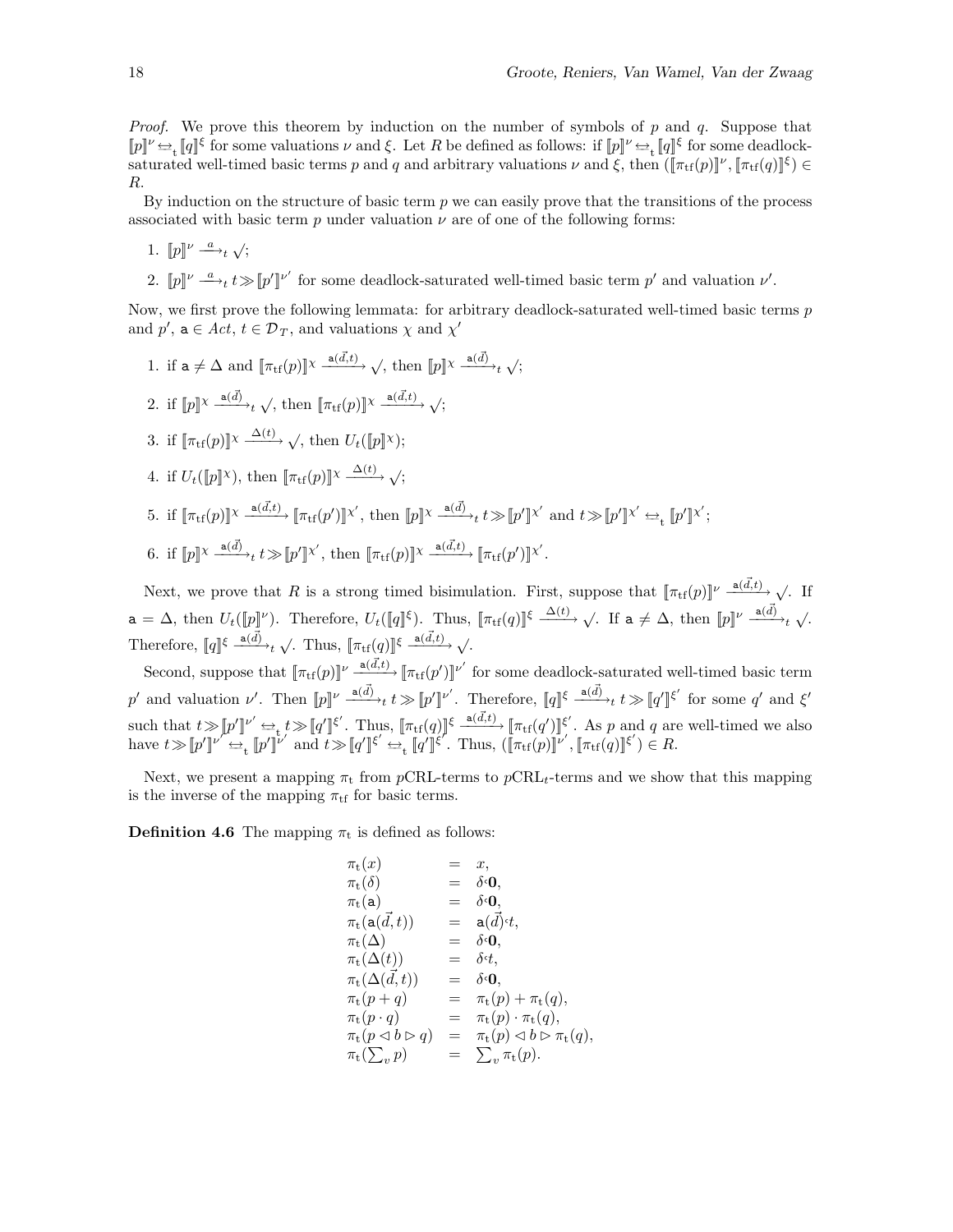**Lemma 4.1** For basic terms  $p$  we have

$$
p\text{CRL}_t \vdash \pi_t(\pi_{\text{tf}}(p)) = p.
$$

Proof. We prove this lemma by induction on the structure of basic term  $p$ .

1.  $p \equiv \sum_{\vec{v}} a(\vec{d}) \cdot t \langle b \rangle \delta \cdot \mathbf{0}$ . Then,

$$
p\text{CRL}_{t} \vdash \pi_{t}(\pi_{tf}(p)) = \pi_{t}(\pi_{tf}(\sum_{\vec{v}} a(\vec{d}) \cdot t \triangleleft b \triangleright \delta \cdot \mathbf{0}))
$$
  
\n
$$
= \pi_{t}(\sum_{\vec{v}} a(\vec{d}, t) \triangleleft b \triangleright \delta)
$$
  
\n
$$
= \sum_{\vec{v}} \pi_{t} (a(\vec{d}, t) \triangleleft b \triangleright \delta)
$$
  
\n
$$
= \sum_{\vec{v}} \pi_{t} (a(\vec{d}, t)) \triangleleft b \triangleright \pi_{t}(\delta)
$$
  
\n
$$
= \sum_{\vec{v}} a(\vec{d}) \cdot t \triangleleft b \triangleright \delta \cdot \mathbf{0}
$$
  
\n
$$
= p.
$$

2.  $p \equiv \sum_{\vec{v}} a(\vec{d}) \cdot t \cdot p' \lhd b \rhd \delta \cdot 0$ . By induction we have  $p\text{CRL}_t \vdash \pi_t(\pi_{\text{tf}}(p')) = p'$ . Then,

$$
pCRLt \vdash \pi_{t}(\pi_{tf}(p)) = \pi_{t}(\pi_{tf}(\sum_{\vec{v}} a(\vec{d}) \cdot t \cdot p' \lhd b \rhd \delta \cdot \mathbf{0}))
$$
  
\n
$$
= \pi_{t}(\sum_{\vec{v}} a(\vec{d}, t) \cdot \pi_{tf}(p') \lhd b \rhd \delta)
$$
  
\n
$$
= \sum_{\vec{v}} \pi_{t} (a(\vec{d}, t) \cdot \pi_{tf}(p') \lhd b \rhd \delta)
$$
  
\n
$$
= \sum_{\vec{v}} \pi_{t} (a(\vec{d}, t) \cdot \pi_{tf}(p')) \lhd b \rhd \pi_{t}(\delta)
$$
  
\n
$$
= \sum_{\vec{v}} a(\vec{d}) \cdot t \cdot \pi_{t} (\pi_{tf}(p')) \lhd b \rhd \delta \cdot \mathbf{0}
$$
  
\n
$$
= \sum_{\vec{v}} a(\vec{d}) \cdot t \cdot p' \lhd b \rhd \delta \cdot \mathbf{0}
$$
  
\n
$$
= p.
$$

3.  $p \equiv p' + p''$ . By induction we have  $p\text{CRL}_t \vdash \pi_t(\pi_{\text{tf}}(p')) = p'$  and  $p\text{CRL}_t \vdash \pi_t(\pi_{\text{tf}}(p'')) = p''$ . Then,  $p\text{CRL}_{t} \vdash \pi_t(\pi_{\text{tf}}(p)) = \pi_t(\pi_{\text{tf}}(p' + p'')) = \pi_t(\pi_{\text{tf}}(p') + \pi_{\text{tf}}(p'')) = \pi_t(\pi_{\text{tf}}(p')) + \pi_t(\pi_{\text{tf}}(p'')) =$  $p' + p'' = p.$ 

The following result indicates that the mapping  $\pi_t$  preserves derivability.

**Lemma 4.2** For  $p$ CRL-terms  $p$  and  $q$  we have

$$
p\text{CRL} \vdash p = q \implies p\text{CRL}_{t} \vdash \pi_{t}(p) = \pi_{t}(q).
$$

*Proof.* As the proof systems underlying pCRL and  $pCRL<sub>t</sub>$  are identical, all we have to prove is that the  $\pi_t$ -image of every axiom of pCRL is derivable from the axioms of pCRL<sub>t</sub>. The axioms of pCRL are given in Table 5.

This is easily established. Consider for example axiom A7. We must prove that  $p\text{CRL}_t \vdash \pi_t(\delta \cdot x) =$  $\pi_t(\delta)$ . This is not difficult:  $p\text{CRL}_t \vdash \pi_t(\delta \cdot x) = \pi_t(\delta) \cdot \pi_t(x) = \delta \cdot \mathbf{0} \cdot x \stackrel{\text{ATA3}}{=} (\delta \cdot x) \cdot \mathbf{0} \stackrel{\text{A7}}{=} \delta \cdot \mathbf{0} = \pi_t(\delta)$ . As another example consider axiom Cond6:

$$
p\text{CRL}_{t} \vdash \pi_{t}((x \triangleleft b \rhd \delta) \cdot y) = \pi_{t}(x \triangleleft b \rhd \delta) \cdot \pi_{t}(y)
$$
  
\n
$$
= (\pi_{t}(x) \triangleleft b \rhd \pi_{t}(\delta)) \cdot \pi_{t}(y)
$$
  
\n
$$
= (x \triangleleft b \rhd \delta \cdot \mathbf{0}) \cdot y \stackrel{\text{CG}}{=} x \cdot y \triangleleft \delta \cdot \mathbf{0} \cdot y
$$
  
\n
$$
\stackrel{\text{ATA3}}{=} x \cdot y \triangleleft (\delta \cdot y) \cdot \mathbf{0}
$$
  
\n
$$
\stackrel{\text{ATA3}}{=} x \cdot y \triangleleft b \rhd \delta \cdot \mathbf{0}
$$
  
\n
$$
= \pi_{t}(x) \cdot \pi_{t}(y) \triangleleft b \rhd \pi_{t}(\delta)
$$
  
\n
$$
= \pi_{t}(x \cdot y) \triangleleft b \rhd \pi_{t}(\delta)
$$
  
\n
$$
= \pi_{t}(x \cdot y \triangleleft b \rhd \delta).
$$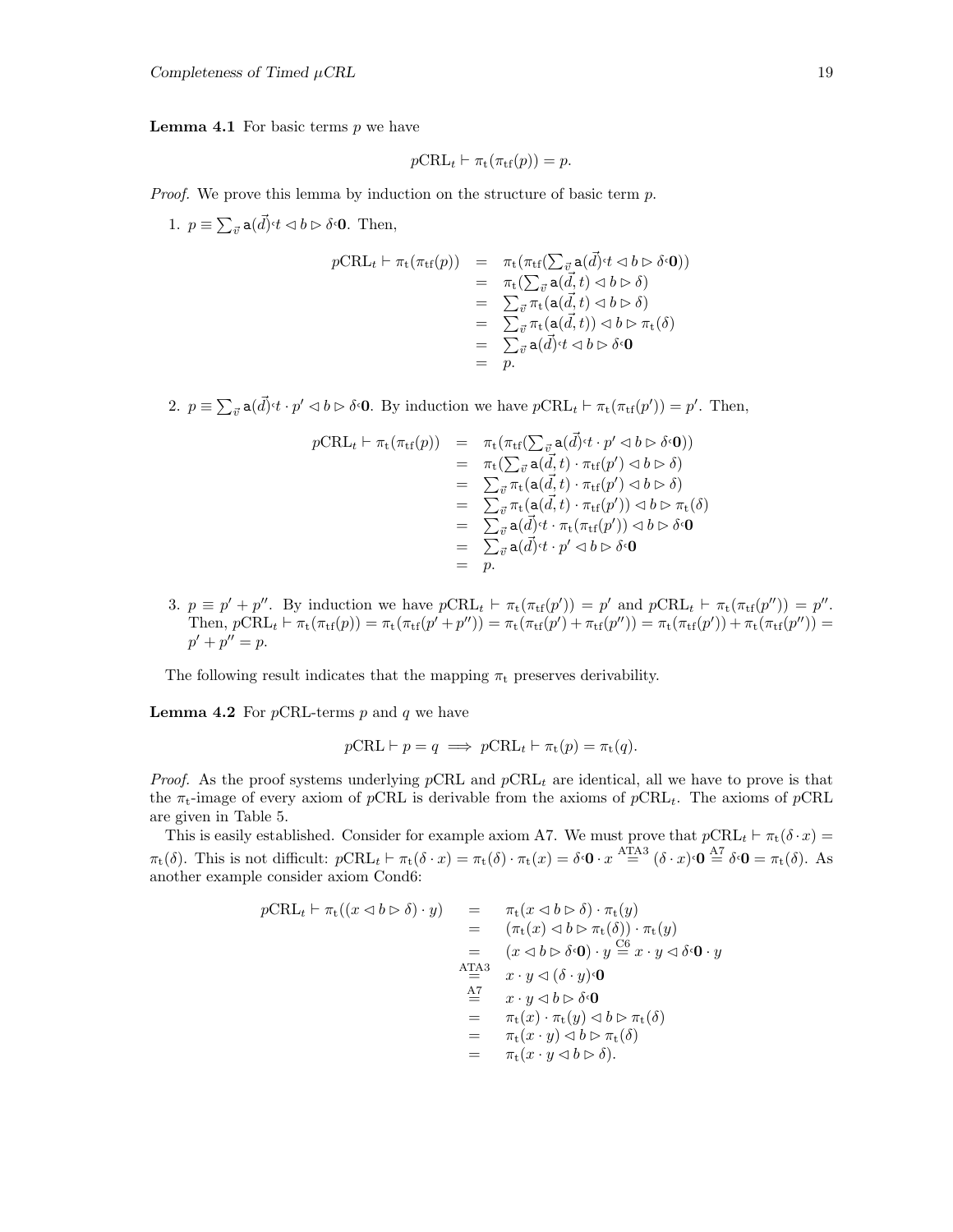```
A1 x + y = y + xA2 x + (y + z) = (x + y) + zA3 x + x = xA4 (x + y) \cdot z = x \cdot z + y \cdot zA5 (x \cdot y) \cdot z = x \cdot (y \cdot z)A6 x + \delta = x<br>A7 \delta \cdot x = \delta\delta \cdot x = \deltaPE_a a(\vec{x}) \triangleleft eq(\vec{x}, \vec{y}) \triangleright \delta = a(\vec{y}) \triangleleft eq(\vec{x}, \vec{y}) \triangleright \deltaCond1 x \triangleleft t \triangleright y = xCond2 x \triangleleft f \triangleright y = yCond3 x \triangleleft b \triangleright y = x \triangleleft b \triangleright \delta + y \triangleleft \neg b \triangleright \deltaCond4 (x \triangleleft b_1 \triangleright \delta) \triangleleft b_2 \triangleright \delta = x \triangleleft b_1 \wedge b_2 \triangleright \deltaCond5 x \triangleleft b_1 \triangleright \delta + x \triangleleft b_2 \triangleright \delta = x \triangleleft b_1 \vee b_2 \triangleright \delta<br>Cond6 (x \triangleleft b \triangleright \delta) \cdot y = x \cdot y \triangleleft b \triangleright \delta(x \triangleleft b \triangleright \delta) \cdot y = x \cdot y \triangleleft b \triangleright \deltaCond7 (x + y) \triangleleft b \triangleright \delta = x \triangleleft b \triangleright \delta + y \triangleleft b \triangleright \deltaSCA (x \triangleleft b \triangleright \delta) \cdot (y \triangleleft b \triangleright \delta) = x \cdot y \triangleleft b \triangleright \delta\operatorname{Sum1}\sum_{v} y = y\operatorname{Sum3}\sum_{v} p = \sum_{v} p + p\operatorname{Sum4}\overline{v}(p+\overline{q}) = \sum_{v} p + \sum_{v} q\operatorname{Sum5}(v, p) \cdot x = \sum_{v}^{v} p \cdot x\operatorname{Sum12}\sum_{v} p) \triangleleft b \triangleright \overline{\delta} = \sum_{v} p \triangleleft b \triangleright \delta
```
Table 5: Axioms of pCRL.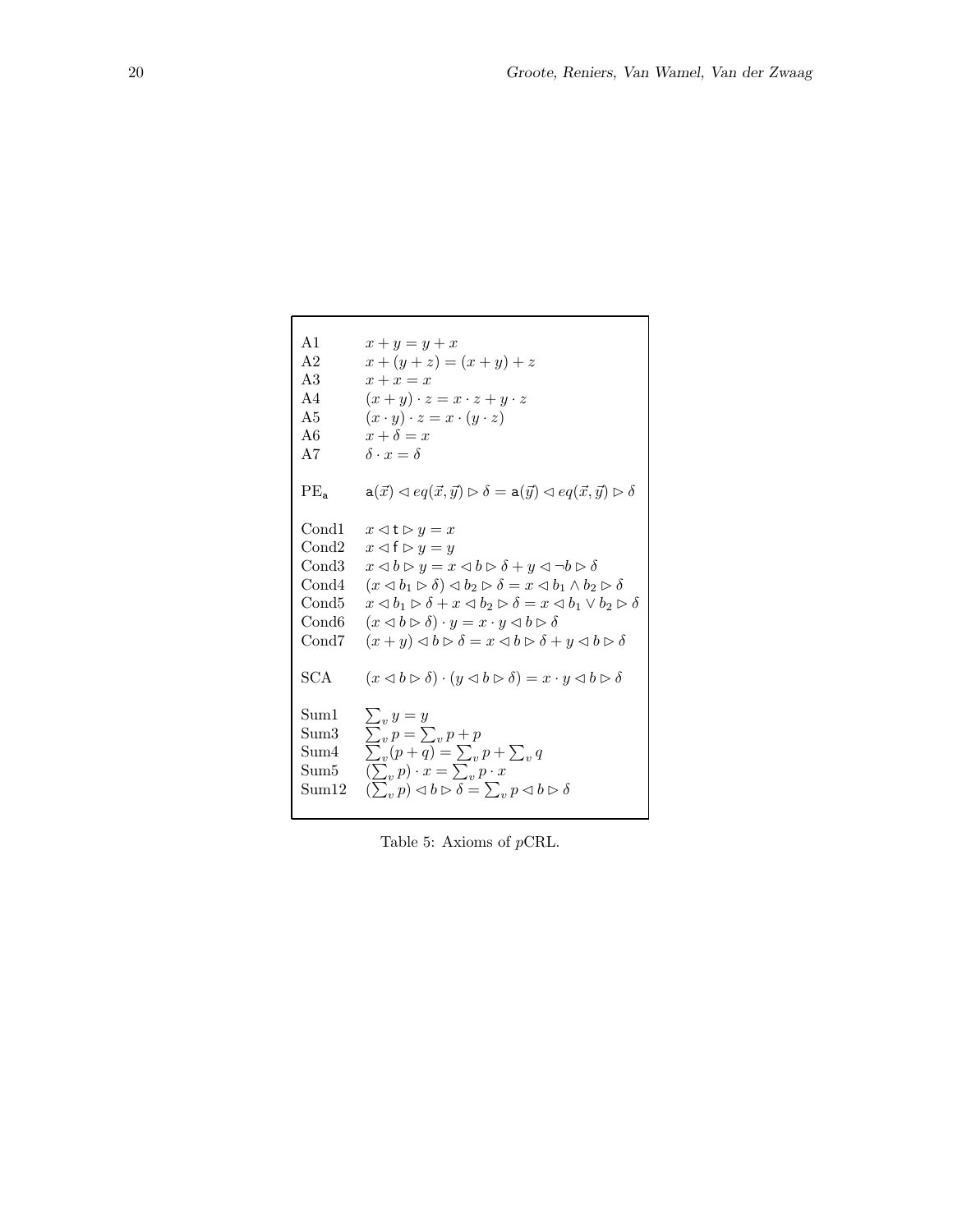**Theorem 4.4 (Relative completeness)** With respect to strong timed bisimulation  $p\n\textrm{CRL}_t$  is a complete axiom system for process-closed process terms under the assumptions that the data algebra is completely axiomatised and that the data algebra has built-in equality and Skolem functions.

*Proof.* Without loss of generality we may assume by Corollary 4.1 that p and q are deadlock-saturated well-timed basic terms. We use the completeness result of  $[10]$  for untimed pCRL. Suppose that  $[p] \cup \rightarrow [q]$ <sup>ν</sup> for all valuations *ν*. Then, by Theorem 4.3, we have  $[\pi_{\text{tf}}(p)] \cup \rightarrow [\pi_{\text{tf}}(q)]$ <sup>ν</sup> for all valuations v. Here we use the completeness of pCRL to obtain  $p\text{CRL} \vdash \pi_{\text{tf}}(p) = \pi_{\text{tf}}(q)$ . By Lemma 4.2 we thus have  $p\text{CRL}_t \vdash \pi_t(\pi_{\text{tf}}(p)) = \pi_t(\pi_{\text{tf}}(q)).$  Using Lemma 4.1 we have  $p\text{CRL}_t \vdash p = q$ .

# **5** The axiom system  $\mu$ CRL<sub>t</sub>

One of the major strengths of timed  $\mu$ CRL is that it is possible to specify time-dependent, parallel processes with data. In this section, we incorporate operators for parallelism in the language and introduce the axiom system  $\mu \text{CRL}_{t}$ .

#### **5.1 Axioms for parallelism**

Concurrency is described by the binary operator  $\Vert$ . A process  $p \Vert q$ , the parallel execution of p and  $q$ , can first perform an action of  $p$ , first perform an action of  $q$ , or start with a communication, or synchronisation, between p and q. Hence, the first axiom for this operator is  $x||y = x||y + y||x + x|y$ (see axiom CM1 in Table 6), where the auxiliary *left merge* operators  $\parallel$  and the *communication merge* are defined below. The process  $p||q$  exists at time t only if both p and q exist at time t.

The process  $p \mid q$  is as  $p \mid q$ , but the first action that is performed comes from p. As was the case for parallel composition, the action can only be performed if the other party still exists at that time. For the axiomatisation of the left merge  $\parallel$  the auxiliary before-operator is defined;  $p \ll q$  should be interpreted as the part of process p that starts before q gets definitely disabled. Otherwise  $p \ll q$ becomes a time deadlock at time  $t_0$ . Although the operator differs slightly from the similarily named operator in [2], we have decided to give it the same symbol. A small example may facilitate the understanding of the " $\ll$ "-operator. For example, the process represented by  $(a \cdot 2 + b \cdot 4) \ll c \cdot 3$  cannot choose to execute action  $b$  at time 4 since its first action must be executed not later than time 3. Using the axioms we can derive that  $(a<sup>c</sup>2 + b<sup>c</sup>4) \ll c<sup>c</sup>3 = a<sup>c</sup>2$ .

The process  $p \mid q$  also behaves as the process  $p \mid q$ , except that the first action must be a communication between its left and right operand. Furthermore, these actions must occur at the same time. The action resulting from such a communication is defined by the binary, commutative and associative function  $\gamma$ , which is only defined on *action declarations*. In order for a communication to occur between action terms  $a(d), a'(e) \in AT$ ,  $\gamma(a, a')$  should be defined, and the data parameters d and e of the action terms should match according to axiom CF in Table 6.

The axioms for these operators are given in Table 6 and Table 7. These axioms are designed to eliminate the parallel operators in favour of the alternative and the sequential operator.

Sometimes we want to express that certain actions cannot happen, and must be blocked. Generally, this is only done when we want to force actions into a communication. The encapsulation operator  $\partial_H$  (H ⊆ Act) is specially designed for this task. In  $\partial_H(p)$  it prevents all actions of which the action declaration is mentioned in H from happening by renaming the corresponding action terms into  $\delta$ . Consider, for example, the process  $a||b = a \cdot b + b \cdot a + c$ . Often, this is not quite what is desired, as the intention generally is that  $a$  and  $b$  do not happen separately. Therefore, the encapsulation operator can be used. The process represented by  $\partial_{\{a,b\}}(a||b)$  is equal to c.

The axioms of  $\mu$ CRL<sub>t</sub> are the axioms of  $p$ CRL<sub>t</sub>, combined with the axioms in the Tables 7 and 6. The signature  $\Sigma(\mu \text{CRL}_t)$  is as  $\Sigma(p \text{CRL}_t)$ , extended with the operators for parallelism and the " $\ll$ "operator.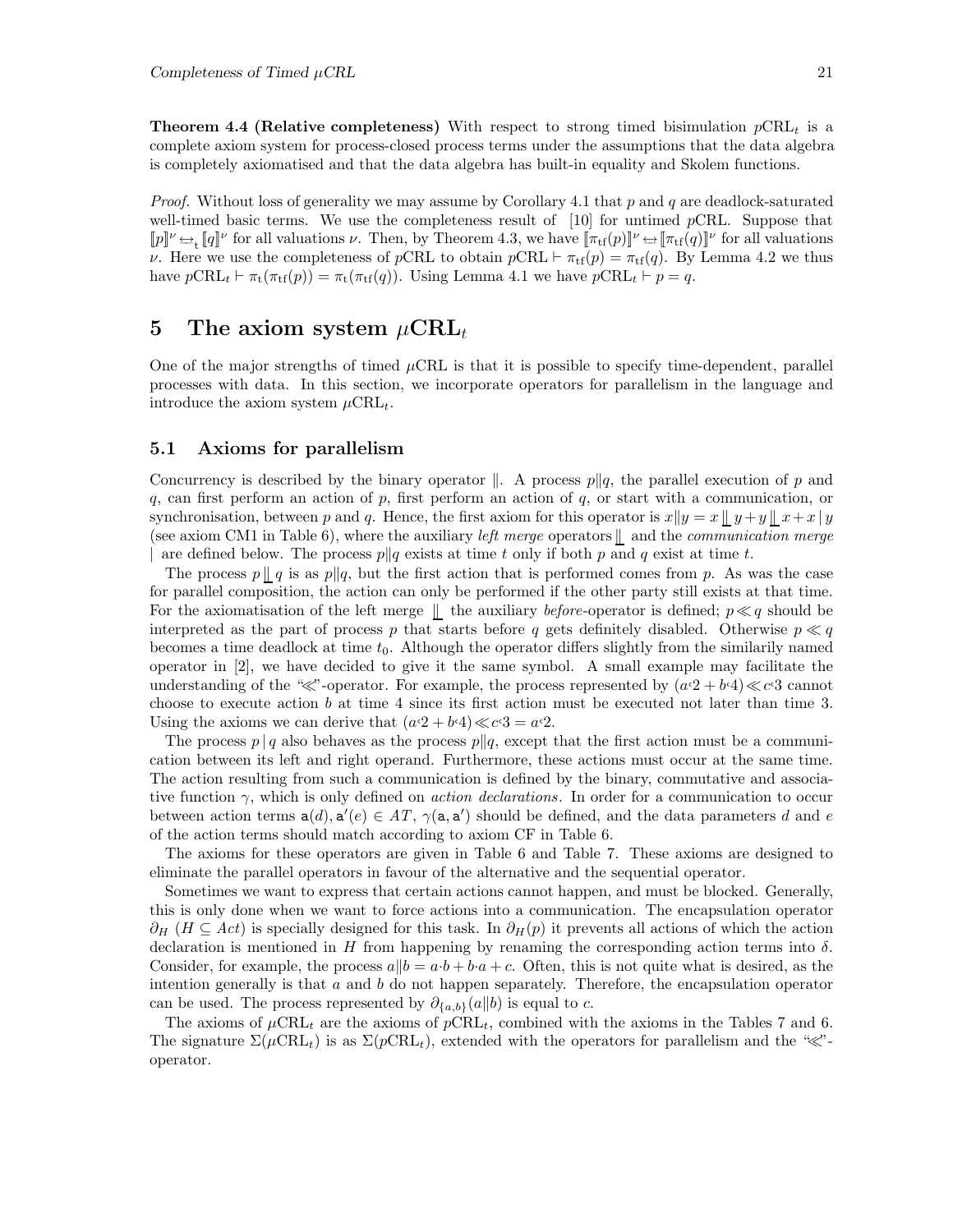The various operators of  $\Sigma(\mu \text{CRL}_t)$  are listed in order of decreasing binding strength:

$$
\xi, \quad \partial_H, \quad \xi, \quad \{\gg, \ll\}, \quad \{\ll\varphi, \quad \|, \quad \|, \quad \xi\}, \quad \sum, \quad +.
$$

Parentheses are omitted from terms according to this convention.

CM1  $x \| y = x \underline{\|} y + y \underline{\|} x + x | y$ CM2  $a^{\epsilon}t \perp x = (a^{\epsilon}t \ll x) \cdot x$ CM3  $a \cdot t \cdot x \parallel y = (a \cdot t \ll y) \cdot (t \gg x \parallel y)$ CM4  $(x + y) || z = x || z + y || z$  $SUM6$  $(v, p)$   $\overline{\mathbb{L}} x = \sum_{v} (p \mathbb{L} x)$ H18  $(x \triangleleft b \triangleright y) \parallel z = (x \parallel z) \triangleleft b \triangleright (y \parallel z)$  $\mathrm{CF} \qquad \quad \mathsf{a}(\vec{d})\,|\,\mathsf{a}'(\vec{e}) =$  $\sqrt{ }$  $\frac{1}{2}$  $\mathbf{I}$  $\gamma(\mathsf{a},\mathsf{a}^\prime)(\vec{d})\lhd eq(\vec{d},\vec{e})\rhd\delta$ if  $\gamma(\mathsf{a}, \mathsf{a}')$  defined CD1  $\delta | a = \delta$   $\delta$  otherwise CD2  $a | \delta = \delta$ CM5  $a \cdot x \mid a' = (a \mid a') \cdot x$  $\rm CM6$  $\cdot x = (a \mid a') \cdot x$ CM7  $a \cdot x \mid a' \cdot y = (a \mid a') \cdot (x \mid y)$ CM8  $(x + y) | z = x | z + y | z$ CM9  $x | (y + z) = x | y + x | z$ ATA7  $(x | y) \cdot t = x \cdot t | y$ ATA8  $(x | y) \cdot t = x | y \cdot t$  $SUM7$  $\sum_{v} p$  |  $x = \sum_{v} (p | x)$ <br> $\sum_{v} p$  =  $\sum_{v} (x | p)$  $SUM7'$ H8  $x \mid (y \triangleleft b \triangleright z) = (x \mid y) \triangleleft b \triangleright (x \mid z)$ H8'  $(x \triangleleft b \triangleright y) | z = (x | z) \triangleleft b \triangleright (y | z)$ 

Table 6: Axioms for parallelism of  $\mu$ CRL<sub>t</sub>, where  $x, y, z \in V_P$ , process-closed  $p \in T_P$ ,  $a, a' \in AT_\delta$ ,  $\mathbf{a}, \mathbf{a}' \in Act, b \in V_B, t \in V_T, v \in V \text{ and } H \subseteq Act.$ 

**Example 5.1.** Data transfer between parallel components occurs very often. We describe as an example a simplified instance of data transfer. One process sends a natural number  $n$  via action  $s$ , and another process reads it via action  $r$  and then announces it via action  $a$ . Using an encapsulation operator we force the actions **s** and **r** to communicate:  $\gamma(\mathbf{s}, \mathbf{r}) = \mathbf{c}$ .

$$
p = \partial_{\{\mathbf{r},\mathbf{s}\}}(\mathbf{s}(n)\|\sum_m \mathbf{r}(m)\!\cdot\!\mathbf{a}(m))
$$

The process represented by p behaves the same as  $c(n) \cdot a(n)$ , so the n is transferred to action a, as  $\Box$  expected.  $\Box$ 

Processes that are put in parallel can have time constraints on their actions that are used for communication. It may happen that these constraints are incompatible. For instance, a process can be able to perform a read action  $r$  at time 2, whereas the corresponding send action occurs at time 3. This is expressed by  $\partial_{\{s,r\}}(r\cdot2\|s\cdot3)$ . This process is equivalent to  $\delta\cdot2$ , expressing that up till time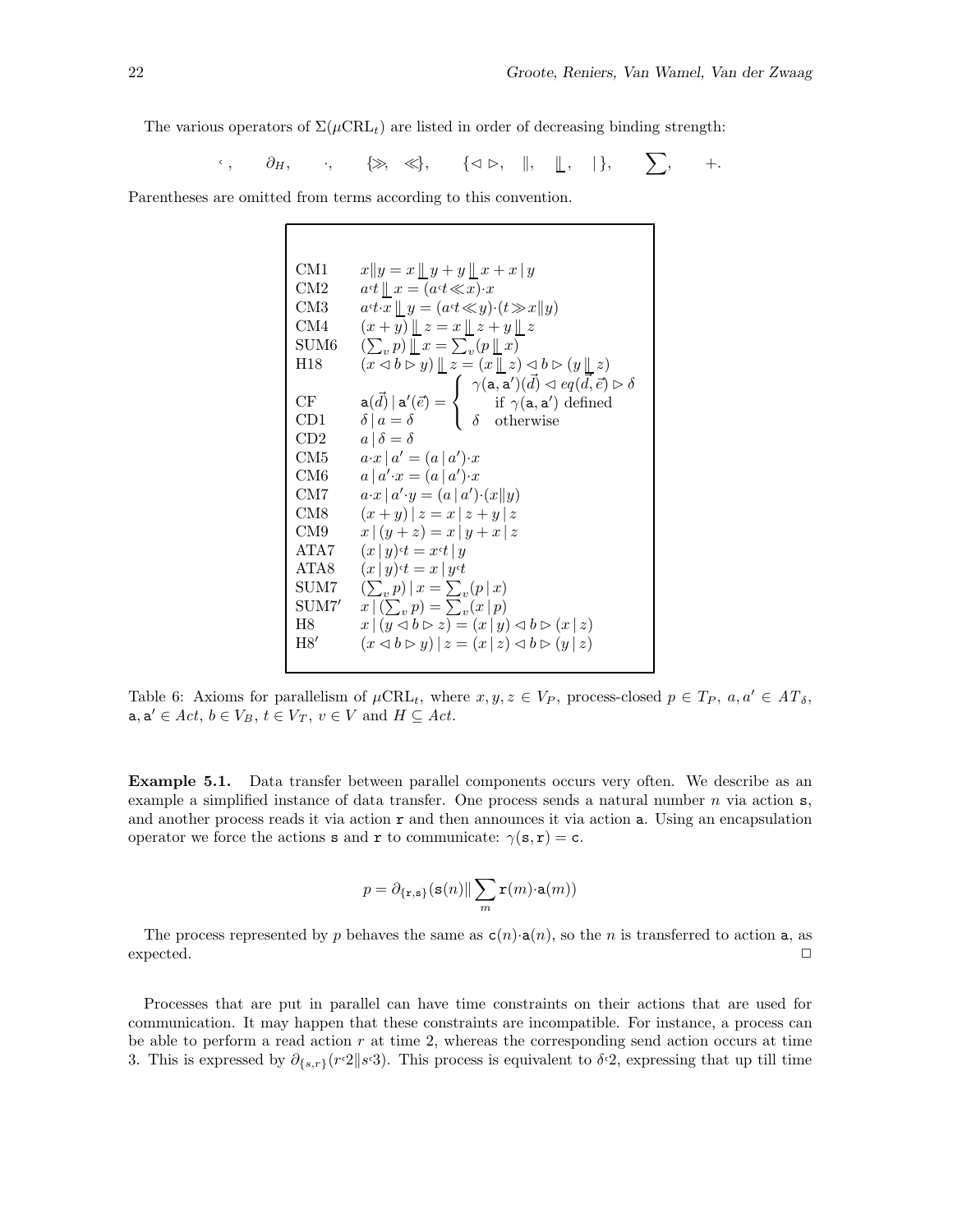| $\partial_H(\delta)=\delta$<br>DD<br>$\partial_H(\mathtt{a}(\vec{d}))=\mathtt{a}(\vec{d})$<br>D1<br>$\partial_H(\mathtt{a}(\vec{d}))=\delta$<br>D <sub>2</sub><br>$\partial_H(x+y) = \partial_H(x) + \partial_H(y)$<br>D <sub>3</sub><br>$\partial_H(x \cdot y) = \partial_H(x) \cdot \partial_H(y)$<br>D4<br>$\partial_H(x \triangleleft b \triangleright y) = \partial_H(x) \triangleleft b \triangleright \partial_H(y)$<br>D5<br>$\partial_H(\sum_p p) = \sum_p \partial_H(p)$<br>D <sub>6</sub><br>$\partial_H(x) \cdot t = \partial_H(x \cdot t)$<br>D7<br>$x \ll a \cdot t = \sum_{u} x \cdot u \lhd u \leq t \rhd x \cdot t$<br>ATC1<br>$x \ll (y + z) = x \ll y + x \ll z$<br>$x \ll y \cdot z = x \ll y$<br>$x \ll \sum_{n} p = \sum_{n} x \ll p$<br>$x \ll (y \lhd b \rhd z) = (x \ll y) \lhd b \rhd (x \ll z)$ |                 |
|----------------------------------------------------------------------------------------------------------------------------------------------------------------------------------------------------------------------------------------------------------------------------------------------------------------------------------------------------------------------------------------------------------------------------------------------------------------------------------------------------------------------------------------------------------------------------------------------------------------------------------------------------------------------------------------------------------------------------------------------------------------------------------------------------------------------------|-----------------|
|                                                                                                                                                                                                                                                                                                                                                                                                                                                                                                                                                                                                                                                                                                                                                                                                                            |                 |
|                                                                                                                                                                                                                                                                                                                                                                                                                                                                                                                                                                                                                                                                                                                                                                                                                            | if $a \notin H$ |
|                                                                                                                                                                                                                                                                                                                                                                                                                                                                                                                                                                                                                                                                                                                                                                                                                            | if $a \in H$    |
|                                                                                                                                                                                                                                                                                                                                                                                                                                                                                                                                                                                                                                                                                                                                                                                                                            |                 |
|                                                                                                                                                                                                                                                                                                                                                                                                                                                                                                                                                                                                                                                                                                                                                                                                                            |                 |
|                                                                                                                                                                                                                                                                                                                                                                                                                                                                                                                                                                                                                                                                                                                                                                                                                            |                 |
|                                                                                                                                                                                                                                                                                                                                                                                                                                                                                                                                                                                                                                                                                                                                                                                                                            |                 |
|                                                                                                                                                                                                                                                                                                                                                                                                                                                                                                                                                                                                                                                                                                                                                                                                                            |                 |
| ATC <sub>2</sub><br>ATC <sub>3</sub><br>ATC4<br>ATC5                                                                                                                                                                                                                                                                                                                                                                                                                                                                                                                                                                                                                                                                                                                                                                       |                 |
|                                                                                                                                                                                                                                                                                                                                                                                                                                                                                                                                                                                                                                                                                                                                                                                                                            |                 |
|                                                                                                                                                                                                                                                                                                                                                                                                                                                                                                                                                                                                                                                                                                                                                                                                                            |                 |
|                                                                                                                                                                                                                                                                                                                                                                                                                                                                                                                                                                                                                                                                                                                                                                                                                            |                 |
|                                                                                                                                                                                                                                                                                                                                                                                                                                                                                                                                                                                                                                                                                                                                                                                                                            |                 |

Table 7: Time related axioms of  $\mu \text{CRL}_t$ , where  $x, y, z \in V_P$ , process-closed  $p \in T_P$ ,  $\mathbf{a} \in \text{Act}, a \in AT_\delta$ ,  $b \in V_B$ ,  $t, u \in V_T$ ,  $v \in V$  and  $H \subseteq Act$ .

2, the process can go on without violating any timing constraint, but to reach any moment in time larger than 2, a timing constraint of an individual process must be ignored. Hence, this process does not exist at time 3.

#### **5.2 Elimination of parallel operators**

In this section, we consider processes with parallel operators, and show that all process-closed terms are derivably equal to  $\Sigma(p\text{CRL}_t)$ -terms. In [16], the elimination of the parallel operators has been provided for the version of timed  $\mu$ CRL<sub>t</sub>, as presented in [9]. Although this version of  $\mu$ CRL<sub>t</sub> differs from the version presented here the results are similar.

**Lemma 5.1** Let p and q be basic terms. Then,  $\partial_H(p)$  and  $p \ll q$  are derivably equal to basic terms.

*Proof.* First, we prove the existence of a basic term that is derivably equal to  $\partial_H(p)$  by induction on the structure of basic term p.

- 1.  $p \equiv \sum_{\vec{v}} a \cdot t \langle b \rangle \delta \cdot \mathbf{0}$ . Then,  $\partial_H(p) = \partial_H(\sum_{\vec{v}} a \cdot t \langle b \rangle \delta \cdot \mathbf{0}) \stackrel{\text{D6}}{=} \sum_{\vec{v}} \partial_H(a \cdot t \langle b \rangle \delta \cdot \mathbf{0}) \stackrel{\text{D5}}{=} \sum_{\vec{v}} \partial_H(a \cdot t \langle b \rangle \delta \cdot \mathbf{0})$  $b \rhd \partial_H(\delta \cdot \mathbf{0}) \stackrel{\text{D7}}{=} \sum_{\vec{v}} \partial_H(a) \cdot t \langle \phi \rangle \cdot \mathbf{0} \stackrel{\text{D5}}{=} \sum_{\vec{v}} \partial_H(a) \cdot t \langle \phi \rangle \cdot \mathbf{0}$ . Since  $\partial_H(a)$  is an action term or  $\delta$  we have obtained a process-closed  $p\text{CRL}_t$ -term. Hence a basic term exists for  $\partial_H(p)$ .
- 2.  $p \equiv \sum_{\vec{v}} a \cdot t \cdot p' \langle \vec{v} \rangle \delta \cdot \mathbf{0}$ . By induction we have the existence of basic term r' such that  $\partial_H(p') = r'$ .  $\text{Then, } \partial_H(p) = \partial_H(\sum_{\vec{v}} a \cdot t \cdot p' \triangleleft b \triangleright \delta \cdot \mathbf{0}) \stackrel{\text{D6}}{=} \sum_{\vec{v}} \partial_H(a \cdot t \cdot p' \triangleleft b \triangleright \delta \cdot \mathbf{0}) \stackrel{\text{D5}}{=} \sum_{\vec{v}} \partial_H(a \cdot t \cdot p') \triangleleft b \triangleright \partial_H(\delta \cdot \mathbf{0}) \stackrel{\text{D4}}{=}$  $\sum_{\vec{v}} \partial_H(a \cdot t) \cdot \partial_H(p') \lhd b \rhd \partial_H(\delta \cdot \mathbf{0}) \stackrel{\text{D7}}{=} \sum_{\vec{v}} \partial_H(a) \cdot t \cdot \partial_H(p') \lhd b \rhd \partial_H(\delta) \cdot \mathbf{0} \stackrel{\text{DD}}{=} \sum_{\vec{v}} \partial_H(a) \cdot t \cdot r' \lhd b \rhd \delta \cdot \mathbf{0}.$ Since  $\partial_H(a)$  is an action term or  $\delta$ , we have obtained a process-closed  $pCRL_t$ -term. Hence, a basic term exists.
- 3.  $p \equiv p_1 + p_2$ . By induction we have the existence of basic terms  $p'_1$  and  $p'_2$  such that  $\partial_H(p_1) = p'_1$ and  $\partial_H(p_2) = p'_2$ . Then,  $\partial_H(p) = \partial_H(p_1 + p_2) \stackrel{\text{D3}}{=} \partial_H(p_1) + \partial_H(p_2) = p'_1 + p'_2$ , which is a basic term.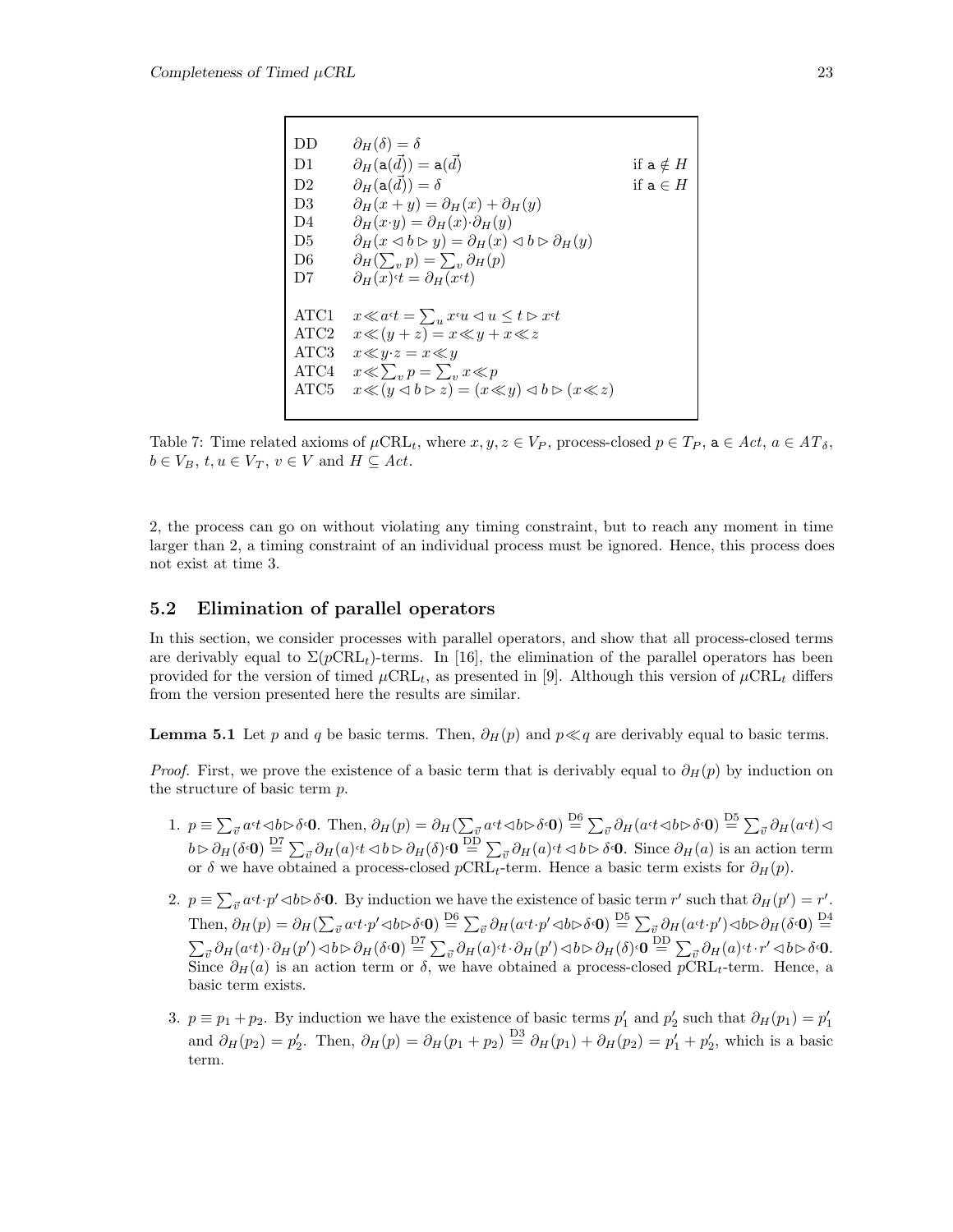Second, we prove the existence of basic term that is derivably equal to  $p \ll q$  by induction on the structure of basic term q.

- 1.  $q \equiv \sum_{\vec{v}} a \cdot t \langle b \rangle \langle \delta \cdot 0$ . Then,  $p \ll q = p \ll \sum_{\vec{v}} a \cdot t \langle b \rangle \langle \delta \cdot 0 \rangle \stackrel{\text{ATC4}}{=} \sum_{\vec{v}} p \ll (a \cdot t \langle b \rangle \langle \delta \cdot 0 \rangle) \stackrel{\text{ATC5}}{=}$  $\sum_{\vec{v}}(p \ll a \cdot t) \lhd b \rhd (p \ll \delta \cdot \mathbf{0}) \stackrel{\text{ATCI}}{=} \sum_{\vec{v}}(\sum_u p \cdot u \lhd u \leq t \rhd p \cdot t) \lhd b \rhd (\sum_u p \cdot u \lhd u \leq \mathbf{0} \rhd p \cdot \mathbf{0}).$  This is a process-closed  $p\text{CRL}_t$ -term, and hence it is derivably equal to a basic term.
- 2.  $q \equiv \sum_{\vec{v}} a \cdot t \cdot q' \lhd b \rhd \delta \cdot 0$ . Then,  $p \ll q = p \ll \sum_{\vec{v}} a \cdot t \cdot q' \lhd b \rhd \delta \cdot 0 \stackrel{\text{ATC4}}{=} \sum_{\vec{v}} p \ll (a \cdot t \cdot q' \lhd b \rhd \delta \cdot 0) \stackrel{\text{ATC5}}{=}$  $\sum_{\vec{v}}(p \ll a \cdot t \cdot q') \lhd b \rhd (p \ll \delta \cdot 0) \stackrel{\text{ATC3}}{=} \sum_{\vec{v}}(p \ll a \cdot t) \lhd b \rhd (p \ll \delta \cdot 0) \stackrel{\text{ATC1}}{=} \sum_{\vec{v}}(\sum_{u} p \cdot u \lhd u \leq b \cdot \delta \cdot 0)$  $\overline{t} > p \cdot t$ )  $0 > \sum_u p \cdot u \leq 0$   $> p \cdot 0$ ). This is a process-closed  $p \text{CRL}_t$ -term, and hence it is derivably equal to a basic term.
- 3.  $q \equiv q_1 + q_2$ . By induction we have the existence of basic terms  $p_1$  and  $p_2$  such that  $p \ll q_1 = p_1$ and  $p \ll q_2 = p_2$ . Then,  $p \ll q = p \ll (q_1 + q_2) \stackrel{\text{ATC2}}{=} p \ll q_1 + p \ll q_2 = p_1 + p_2$ , which is a basic term.

**Lemma 5.2** Let p and q be well-timed basic terms. Then,  $p \parallel q$ ,  $p \mid q$ , and  $p \parallel q$  are derivably equal to a basic term.

Proof. The three statements are proven simultaneously by induction on the total number of symbols of well-timed basic terms p and q. First, we consider the term  $p \parallel q$ . We distinguish three cases based on the structure of basic term p:

- 1.  $p \equiv \sum_{\vec{v}} a \cdot t \langle b \rangle \langle \delta \cdot 0$ . Then,  $p \parallel q = (\sum_{\vec{v}} a \cdot t \langle \delta \rangle \langle \delta \cdot 0) \parallel q \stackrel{\text{SUM6}}{=} \sum_{\vec{v}} (a \cdot t \langle \delta \rangle \langle \delta \cdot 0) \parallel q \stackrel{\text{H18}}{=}$  $\sum_{\vec{v}} (a \cdot t \parallel q) \triangleleft b \triangleright (\delta \cdot \mathbf{0} \parallel q) \stackrel{\text{CM2}}{=} \sum_{\vec{v}} (a \cdot t \ll q) \cdot q \triangleleft b \triangleright (\delta \cdot \mathbf{0} \ll q) \cdot q$ . This is a  $\mu \text{CRL}_t$ -term in which none of the operators  $\parallel$ ,  $\parallel$ , or  $\parallel$  occurs, and hence it is derivably equal to a basic term using the previous lemma and Theorem 2.1.
- 2.  $p \equiv \sum_{\vec{v}} a \cdot t \cdot p' \leq b \geq \delta \cdot 0$ . By induction we have the existence of basic term r' such that  $p' \| q = r'$ . As p is well-timed we have  $t \gg p' = p'$ . Then,  $p \| q = (\sum_{\vec{v}} a \cdot t \cdot p' \lhd b \rhd \delta \cdot \mathbf{0}) \| q \stackrel{\text{SUM6}}{=}$  $\sum_{\vec{v}}(a\cdot t\cdot p'\lhd b\rhd\delta\cdot\mathbf{0})\mathop{\hskip0pt{\rm l}}\nolimits_q\stackrel{\rm H18}{=} \sum_{\vec{v}}(a\cdot t\cdot p'\mathop{\hskip0pt{\rm l}}\nolimits_q)\lhd b\rhd(\delta\cdot\mathbf{0}\mathop{\hskip0pt{\rm l}}\nolimits_q)\stackrel{\rm CM3,CM2}{=} \sum_{\vec{v}}(a\cdot t\ll q)\cdot(t\gg p'\|q)\lhd b\rhd(\delta\cdot\mathbf{0}\ll q')$  $\overline{q}$  ·  $q = \sum_{\vec{v}} (a \cdot t \ll \overline{q}) \cdot (p' || \overline{q}) \lhd b \rhd (\delta \cdot 0 \ll q) \cdot q = \sum_{\vec{v}} (a \cdot t \ll q) \cdot \overline{r'} \lhd b \rhd (\delta \cdot 0 \ll q) \cdot q$ . This is a  $\mu$ CRL<sub>t</sub>-term in which none of the operators  $\parallel$ , |, or  $\parallel$  occurs, and hence it is derivably equal to a basic term using the previous lemma and Theorem 2.1.
- 3.  $p \equiv p' + p''$ . By induction we have the existence of basic terms r' and r'' such that  $p' \parallel q = r'$ and  $p'' \parallel q = r''$ . Then,  $p \parallel q = (p' + p'') \parallel q \stackrel{\text{CM4}}{=} p' \parallel q + p'' \parallel q = r' + r''$ , which is a basic term.

Second, we consider the term  $p \mid q$ . We distinguish cases based on the structure of the well-timed basic terms  $p$  and  $q$ :

1.  $p \equiv \sum_{\vec{v}} a \cdot t \langle b \rangle \langle \delta \cdot \mathbf{0} \rangle$  and  $q = \sum_{\vec{w}} a' \cdot t' \langle \delta \rangle \langle \delta \cdot \mathbf{0} \rangle$ . Then,  $p | q = (\sum_{\vec{v}} a \cdot t \langle \delta \rangle \langle \delta \cdot \mathbf{0}) | (\sum_{\vec{w}} a' \cdot t' \langle \delta \rangle \langle \delta \cdot \mathbf{0})$  $\delta$ **·0**)  $\sum_{\vec{v},\vec{w}} \sin^2 \sum_{\vec{v},\vec{w}} (a \cdot t \mathrel{\triangleleft} b \mathrel{\triangleright} \delta \cdot \mathbf{0}) \mid (a' \cdot t' \mathrel{\triangleleft} b' \mathrel{\triangleright} \delta \cdot \mathbf{0}) \stackrel{\text{HS}}{=} \sum_{\vec{v},\vec{w}} ((a \cdot t \mathrel{\triangleleft} b \mathrel{\triangleright} \delta \cdot \mathbf{0}) \mid a' \cdot t') \mathrel{\triangleleft} b' \mathrel{\triangleright} ((a \cdot t \mathrel{\triangleleft} b' \mathrel{\triangleright} \delta \cdot \mathbf{0}) \mid$  $\left(b\triangleright \delta\!\cdot\!\mathbf{0}\right)\mid \delta\!\cdot\!\mathbf{0} \right)\stackrel{\mathrm{HS}'}{=} \sum_{\vec{v},\vec{w}}((a\!\cdot\! t\mid a'\!\cdot\! t')\lhd b\triangleright (\delta\!\cdot\!\mathbf{0}\mid a'\!\cdot\! t'))\lhd b'\triangleright ((a\!\cdot\! t\mid \delta\!\cdot\!\mathbf{0})\lhd b\triangleright (\delta\!\cdot\!\mathbf{0}\mid \delta\!\cdot\!\mathbf{0}))\stackrel{\mathrm{ATAZ}\cdot\mathrm{ATAZ}}{=}$  $\sum_{\vec{v},\vec{w}}((a\,|\,a')\cdot t\cdot t'\lhd b\rhd (\delta\,|\,a')\cdot 0\cdot t')\lhd b'\rhd ((a\,|\,\delta)\cdot t\cdot 0\lhd b\rhd (\delta\,|\,\delta)\cdot 0\cdot 0)\stackrel{\mathrm{CD1,CD2}}{=} \sum_{\vec{v},\vec{w}}((a\,|\,a')\cdot t\cdot t'\lhd b')$  $b \triangleright \delta \cdot \mathbf{0} \cdot t'$   $\triangleleft b' \triangleright (\delta \cdot t \cdot \mathbf{0} \triangleleft b \triangleright \delta \cdot \mathbf{0} \cdot \mathbf{0})$ . By axiom CF the process  $(a | a')$  is equal to an atomic action or δ. Hence, all parallel operators can be eliminated from the term  $p \mid q$ . By Theorem 2.1 there exists a basic term r such that  $p \mid q = r$ .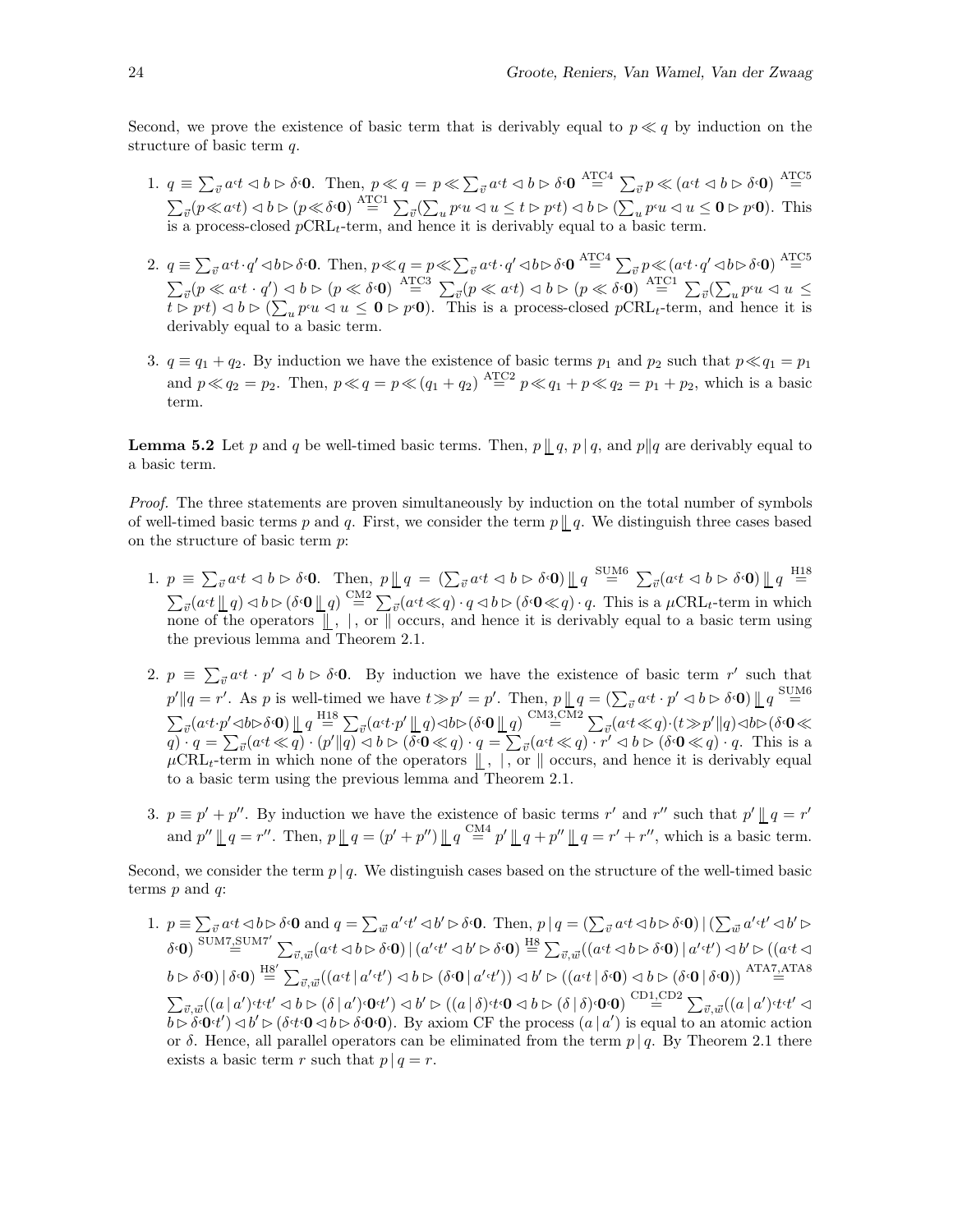- 2.  $p \equiv \sum_{\vec{v}} a \cdot t \langle b \rangle \langle b \cdot \mathbf{0} \rangle$  and  $q = \sum_{\vec{w}} a' \cdot t' \cdot q' \langle b' \rangle \langle b \cdot \mathbf{0} \rangle$ . Then,  $p | q = (\sum_{\vec{v}} a \cdot t \langle b \rangle \langle b \cdot \mathbf{0}) | (\sum_{\vec{w}} a' \cdot t' \cdot \mathbf{0})$ q<sup>0</sup> ✁ b<sup>0</sup> ✄ δ,**0**) SUM7,SUM7<sup>0</sup> = P ~v,~w(a,t ✁ b ✄ δ,**0**)|(a<sup>0</sup> ,t<sup>0</sup> · q<sup>0</sup> ✁ b<sup>0</sup> ✄ δ,**0**) H8 = P ~v, ~w((a,t ✁ b ✄ δ,**0**)| a<sup>0</sup> ,t<sup>0</sup> ·  $\mathcal{L}(q') \lhd b' \rhd ((a \cdot t \lhd b \rhd \delta \cdot \mathbf{0}) \rvert \delta \cdot \mathbf{0}) \stackrel{\text{HS}'}{=} \sum_{\vec{v}, \vec{w}} ((a \cdot t \lvert a' \cdot t' \cdot q') \lhd b \rhd (\delta \cdot \mathbf{0} \lvert a' \cdot t' \cdot q')) \lhd b' \rhd ((a \cdot t \lvert \delta \cdot \mathbf{0}) \lhd$  $b \vartriangleright (\delta \cdot \mathbf{0} \, | \, \delta \cdot \mathbf{0})) \; \stackrel{\textrm{ATA3,ATA7,ATA8}}{=} \; \sum_{\vec{v},\vec{w}} ((a\, | \, a' \, \cdot \, q') \cdot t \cdot t' \vartriangleleft b \vartriangleright (\delta \, | \, a' \, \cdot \, q') \cdot \mathbf{0} \cdot t') \vartriangleleft b' \vartriangleright ((a\, | \, \delta) \cdot t \cdot \mathbf{0} \vartriangleleft b') \, | \, \delta \cdot \mathbf{0} \cdot \mathbf{0})$  $b \rhd (\delta | \delta) \cdot 0 \cdot 0$ )  $\overset{\text{CM6},\text{CD1},\text{CD2},\text{AT}}{=} \sum_{\vec{v},\vec{w}} ((a | a' \cdot q') \cdot t \cdot t' \lhd b \rhd \delta \cdot 0 \cdot t') \lhd b' \rhd (\delta \cdot t \cdot 0 \lhd b \rhd \delta \cdot 0 \cdot 0)$   $\overset{\text{CM6}}{=} \sum_{\vec{v},\vec{w}} ((a | a') \cdot q') \cdot t \cdot t' \lhd b \rhd \delta \cdot 0 \cdot t') \lhd b' \rhd (\delta \cdot t \cdot 0 \lhd b \rhd \delta \cdot$ equal to an atomic action or  $\delta$ . Hence, all parallel operators can be eliminated from the term  $p | q$ . By Theorem 2.1 there exists a basic term r such that  $p | q = r$ .
- 3.  $p \equiv \sum_{\vec{v}} a \cdot t \cdot p' \leq b \cdot \delta \cdot \mathbf{0}$  and  $q = \sum_{\vec{w}} a' \cdot t' \leq b' \cdot \delta \cdot \mathbf{0}$ . This case is similar to the previous case.
- 4.  $p \equiv \sum_{\vec{v}} a \cdot t \cdot p' \langle \vec{v} \rangle \delta \cdot \mathbf{0}$  and  $q = \sum_{\vec{w}} a' \cdot t' \cdot q' \langle \vec{v} \rangle \delta \cdot \mathbf{0}$ . By induction we have the existence of a basic term r' such that  $p'||q' = r'$ . Then,  $p \mid q = (\sum_{\vec{v}} a \cdot t \cdot p' \triangleleft b \triangleright \delta \cdot \mathbf{0}) | (\sum_{\vec{w}} a' \cdot t' \cdot q' \triangleleft b' \triangleright \delta \cdot \mathbf{0})$ <sup>SUM7</sup>.SUM7'  $\sum_{\vec{v},\vec{w}}(a\cdot t\cdot p'\lhd b\rhd \delta\cdot \mathbf{0})\mid (a'\cdot t'\cdot q'\lhd b'\rhd \delta\cdot \mathbf{0})\stackrel{\text{HS}}{=} \sum_{\vec{v},\vec{w}}((a\cdot t\cdot p'\lhd b\rhd \delta\cdot \mathbf{0})\mid a'\cdot t'\cdot q')\lhd b'\rhd ((a\cdot t\cdot p'\lhd b\lhd \delta\cdot \mathbf{0})\mid a'\cdot t'\cdot q')$  $p' \lhd b \rhd \delta \cdot \mathbf{0})~|~\delta \cdot \mathbf{0})~\stackrel{\text{H8}'}{=}~\sum_{\vec{v},\vec{w}}((a \lhd t \cdot p' \,|\, a' \lhd t' \cdot q') \lhd b \rhd (\delta \cdot \mathbf{0} \,|\, a' \lhd t' \cdot q')) \lhd b' \rhd ((a \lhd t \cdot p' \,|\, \delta \cdot \mathbf{0}) \lhd b \rhd \mathbf{0})$  $\left(\delta\cdot\mathbf{0}\left|\right.\delta\cdot\mathbf{0}\right)\right)\stackrel{\text{ATA3,ATA7,ATA8}}{=} \sum_{\vec{v},\vec{w}}((a\cdot p'\left|\right. a'\cdot q')\cdot t\cdot t'\triangleleft b\triangleright (\delta\left|\right. a'\cdot q')\cdot \mathbf{0}\cdot t')\triangleleft b'\triangleright ((a\cdot p'\left|\right. \delta)\cdot t\cdot \mathbf{0}\triangleleft b\triangleright b')\cdot t'\cdot \mathbf{0}\right)$  $(\delta \,|\, \delta) \cdot \mathbf{0} \cdot \mathbf{0}) \overset{\mathrm{CM5},\mathrm{CM6},\mathrm{CM7}}{=} \sum_{\vec{v},\vec{w}}(((a\,|\, a') \cdot (p'\|q')) \cdot t \cdot t' \lhd b \rhd ((\delta \,|\, a') \cdot q') \cdot \mathbf{0} \cdot t') \lhd b' \rhd (((a\,|\, \delta) \cdot p') \cdot t \cdot \mathbf{0} \lhd \mathbf{0})$  $b \rhd (\delta | \delta) \cdot 0 \cdot 0$ )  $\overset{\text{CD1,CD2,A7}}{=} \sum_{\vec{v},\vec{w}} (((a | a') \cdot (p' || q'))^{\epsilon} t t' \lhd b \rhd \delta \cdot 0 t') \lhd b' \rhd (\delta \cdot t \cdot 0 \lhd b \rhd \delta \cdot 0 \cdot 0) = \sum_{\vec{v},\vec{w}} (((a | a') \cdot r')^{\epsilon} t t' \lhd b \rhd \delta \cdot 0 t') \lhd b' \rhd (\delta \cdot t \cdot 0 \lhd b \rhd \delta \cdot 0 \cdot 0).$  By axiom CF the p equal to an atomic action or  $\delta$ . Hence, all parallel operators can be eliminated from the term  $p | q$ . By Theorem 2.1 there exists a basic term r such that  $p | q = r$ .
- 5.  $p \equiv p' + p''$ . By induction we have the existence of basic terms r' and r'' such that  $p' | q = r'$ and  $p'' | q = r''$ . Then,  $p | q = (p' + p'') | q \stackrel{\text{CMS}}{=} p' | q + p'' | q = r' + r''$ , which is a basic term.
- 6.  $q \equiv q' + q''$ . Similar to case 5.

Finally, we base the elimination of  $\parallel$  on the elimination of  $\parallel$  and  $\parallel$  as follows: By the previous parts of the proof we have the existence of basic terms  $r_1$ ,  $r_2$ , and  $r_3$  such that  $p \mid q = r_1$ ,  $q \mid p = r_2$ , and  $p | q = r_3$ . Hence,  $p || q = p || q + q || p + p | q = r_1 + r_2 + r_3$ , which is a basic term.

**Theorem 5.1 (Elimination theorem)** If q is a process-closed term over  $\Sigma(\mu \text{CRL}_t)$ , then there is a basic term p such that  $\mu \text{CRL}_{t} \vdash q = p$ .

*Proof.* By Lemma 5.1 and Lemma 5.2 any process-closed term q over  $\Sigma(\mu \text{CRL}_t)$  with at most one operator from  $\{\ll \partial_H, \|\, , \| \}$  is derivably equal to some basic term. Obviously, any term with  $n + 1$ operators from this set contains subterms with only one such operator, such that after elimination of one of these, a term with n parallel operators results. By induction on  $n$  we conclude that all these operators can be eliminated, so that q is derivably equal to some basic term  $p$ .

#### **5.3 Semantics of timed** µ**CRL**

**Definition 5.1** The set  $P = P^{\omega}$  of processes is obtained by the following recursion:

$$
\begin{array}{rcl}\n\mathcal{P}^0 & = & \mathcal{A}_{\delta} \\
\mathcal{P}^{n+1} & = & \mathcal{P}^n \\
\cup & \{p \cdot q, \sum P', pt, t \gg p, p \| q, p \parallel q, p \mid q, p \ll q, \partial_H(p) \\
& | p, q \in \mathcal{P}^n, P' \neq \emptyset, P' \subseteq \mathcal{P}^n, t \in \mathcal{D}_T, H \subseteq Act \\
\}. \end{array}
$$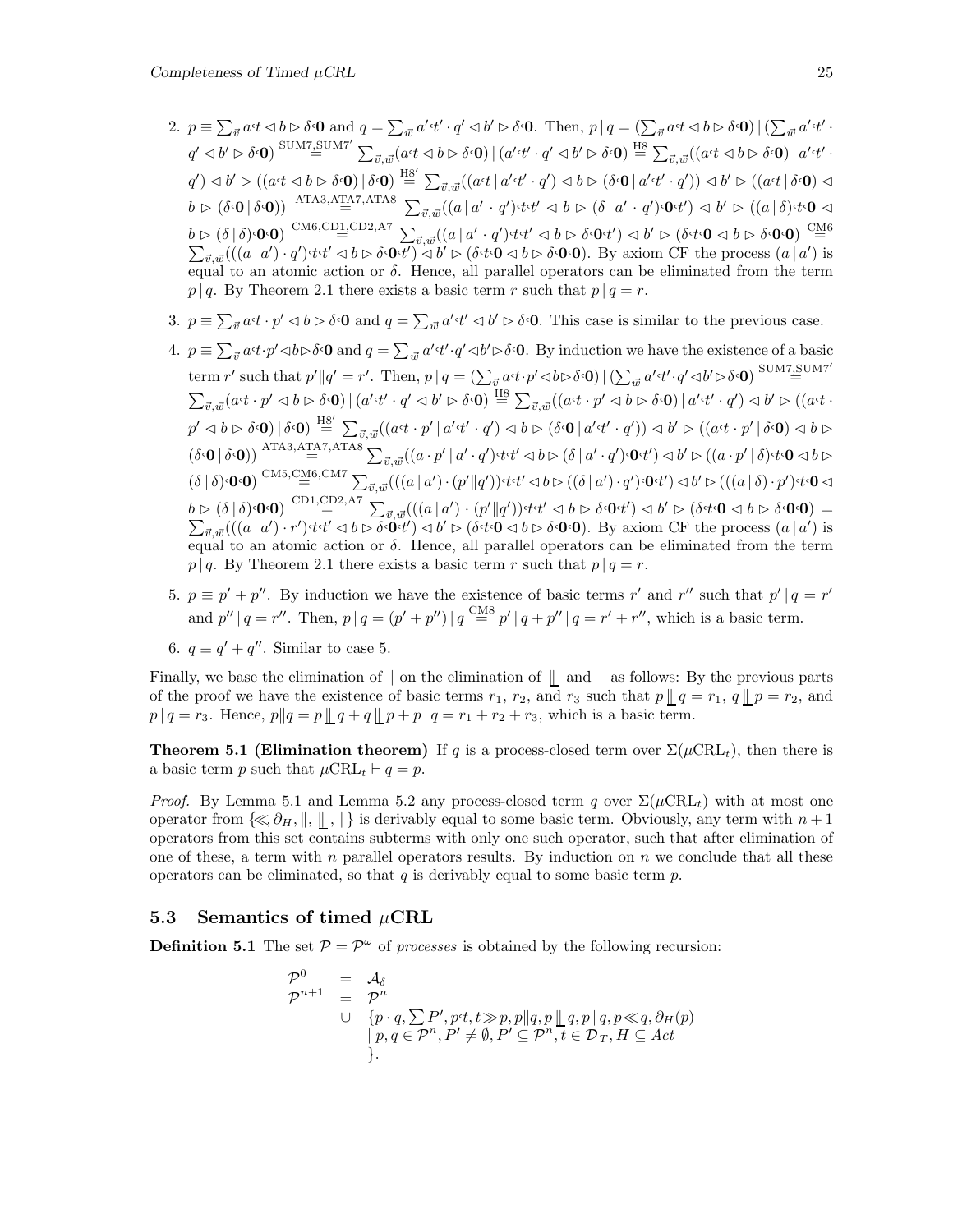$$
\frac{p\xrightarrow{a}+ \sqrt{U_t(q)}}{p||q\xrightarrow{a}+t\gg q} \qquad \frac{q\xrightarrow{a}+ \sqrt{U_t(p)}}{p||q\xrightarrow{a}+t\gg p} \qquad \frac{p\xrightarrow{a}+ \sqrt{U_t(q)}}{p||q\xrightarrow{a}+t\gg q} \qquad \frac{p\xrightarrow{a}+ \sqrt{U_t(q)}}{p\ll q\xrightarrow{a}+t\sqrt{Q_t(q)}} \\
\frac{p\xrightarrow{a}+p'\ U_t(q)}{p||q\xrightarrow{a}+p'||t\gg q} \qquad \frac{q\xrightarrow{a}+q'\ U_t(p)}{p||q\xrightarrow{a}+t\gg p||q'} \qquad \frac{p\xrightarrow{a}+p'\ U_t(q)}{p||q\xrightarrow{a}+p'||t\gg q} \qquad \frac{p\xrightarrow{a}+p'\ U_t(q)}{p\ll q\xrightarrow{a}+p'}
$$
\n
$$
\frac{p\xrightarrow{a(\overline{d})}+ \sqrt{q\xrightarrow{b(\overline{d})}+ \sqrt{q}(\mathbf{a},\mathbf{b})=c}}{p||q\xrightarrow{c(\overline{d})}+t\sqrt{q}(\mathbf{a},\mathbf{b})=c} \qquad \frac{p\xrightarrow{a(\overline{d})}+ \sqrt{q\xrightarrow{b(\overline{d})}+q'\ \gamma(\mathbf{a},\mathbf{b})=c}}{p||q\xrightarrow{c(\overline{d})}+t\sqrt{q}(\mathbf{a},\mathbf{b})=c}
$$
\n
$$
\frac{p\xrightarrow{a(\overline{d})}+p'\ q\xrightarrow{b(\overline{d})}+t\sqrt{q}(\mathbf{a},\mathbf{b})=c}{p||q\xrightarrow{c(\overline{d})}+t\sqrt{q}(\mathbf{a},\mathbf{b})=c}
$$
\n
$$
\frac{p\xrightarrow{a(\overline{d})}+t\sqrt{q\xrightarrow{b(\overline{d})}+t\sqrt{q}(\mathbf{a},\mathbf{b})=c}}{p|q\xrightarrow{c(\overline{d})}+t\sqrt{q}(\mathbf{a},\mathbf{b})=c}
$$
\n
$$
\frac{p\xrightarrow{a(\overline{d})}+t\sqrt{q\xrightarrow{b(\overline{d})}+t\sqrt{q}(\mathbf{a},\mathbf{b})=c}}{p|q\xrightarrow{c(\overline{d})}+t\sqrt{q}(\mathbf{a},\mathbf{b})=
$$

Table 8: Transition rules for the parallel operators, where  $a \in \mathcal{A}$ ,  $a, b, c \in \text{Act}, d \in \mathcal{D}_s$ ,  $p, q, p', q' \in \mathcal{P}$ , and  $t \in \mathcal{D}_T$ .

**Definition 5.2** The interpretation of process-closed terms under a valuation, from Definition 3.2, is extended with the following clauses: for process-closed  $p, q \in T_P$ ,  $H \subseteq Act$ , and valuation  $\nu$ 

$$
\begin{array}{rcl} [p \ll q]^\nu &=& [p]^\nu \ll [q]^\nu, \\ [p] [q]^\nu &=& [p]^\nu |[q]^\nu, \\ [p] \bot q]^\nu &=& [p]^\nu |[q]^\nu, \\ [p] [q]^\nu &=& [p]^\nu |[q]^\nu, \\ [p] [q] \nu &=& \partial_H([p]^\nu). \end{array}
$$

The operational semantics of these processes is described in terms of the action relations  $\rightarrow t\sqrt{ }$  and  $\frac{a}{\sqrt{2}}$  and the delay relation  $U_t$ . For the new operators the definitions of these relations are extended with the transition rules in the Tables 8, 9, and 10.

Although the set of processes that we consider in this section is larger than the set of processes we considered for  $p\nabla \mathbf{R} L_t$  we have no reason to change our definition of strong timed bisimilarity as it is defined in terms of the action relations and the delay predicate only.

**Theorem 5.2 (Congruence)** Strong timed bisimilarity is a congruence with respect to the operators defined on P.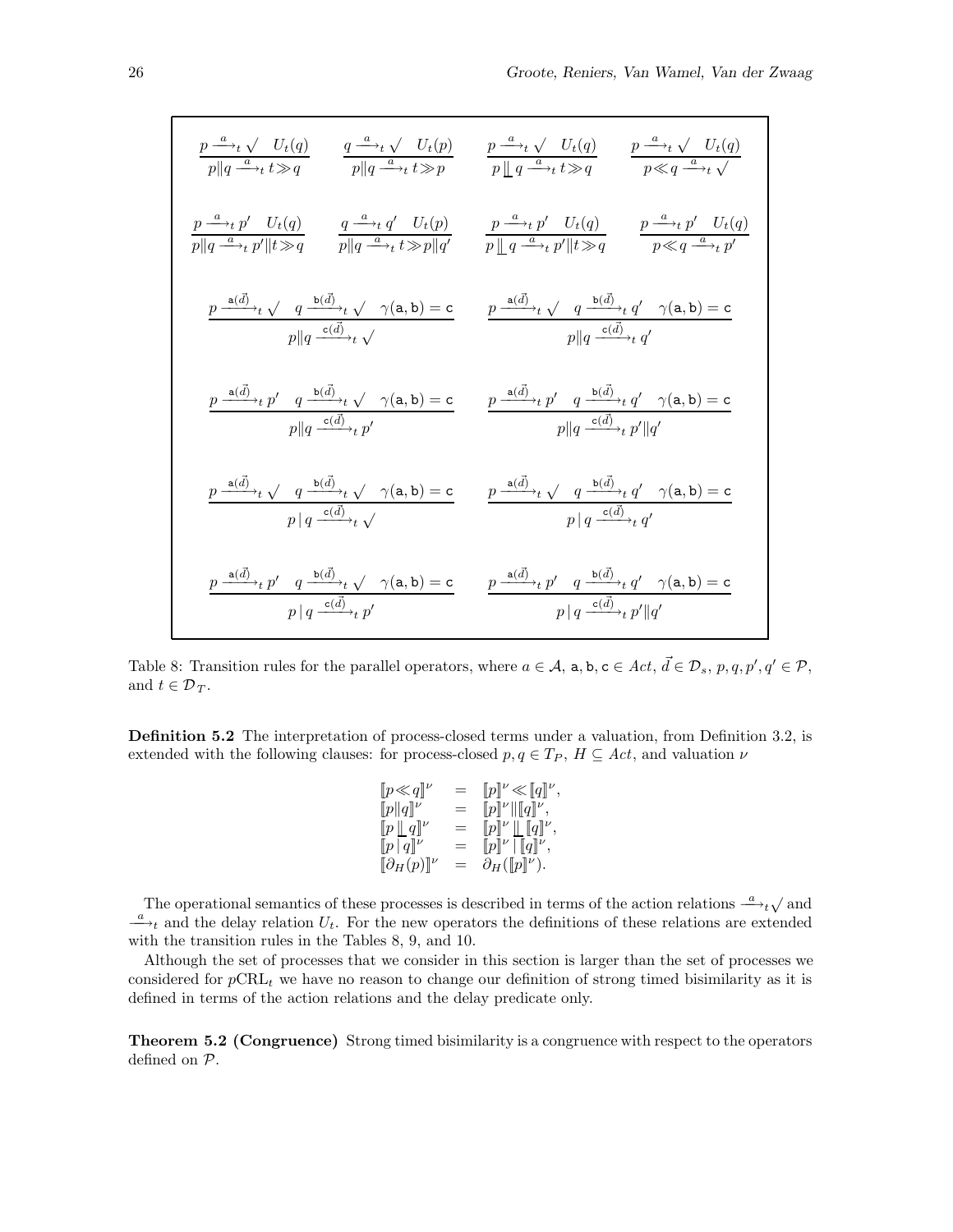$$
\frac{p\xrightarrow{\mathbf{a}(\vec{d})} t \sqrt{\mathbf{a}\notin H}\qquad p\xrightarrow{\mathbf{a}(\vec{d})} t \ q\quad \mathbf{a}\notin H}{\partial_H(p)\xrightarrow{\mathbf{a}(\vec{d})} t \ \partial_H(p)\xrightarrow{\mathbf{a}(\vec{d})} t \ \partial_H(q)}
$$

Table 9: Transition rules for encapsulation, where  $p, q \in \mathcal{P}, t \in \mathcal{D}_T, H \subseteq Act$ ,  $a \in Act$ , and  $\vec{d} \in \mathcal{D}_s$ .

| $U_t(p)$ $U_t(q)$ | $U_t(p)$ $U_t(q)$ | $U_t(p)$ $U_t(q)$   | $U_t(p)$ $U_t(q)$ | $U_t(p)$             |
|-------------------|-------------------|---------------------|-------------------|----------------------|
| $U_t(p \ll q)$    | $U_t(p  q)$       | $U_t(p\parallel q)$ | $U_t(p q)$        | $U_t(\partial_H(p))$ |

Table 10: Transition rules for the delay relation, where  $p, q \in \mathcal{P}, t \in \mathcal{D}_T$ , and  $H \subseteq Act$ .

Proof. We give bisimulations that witness the congruence of strong timed bisimilarity with respect to the operators  $\ll \partial_H$ ,  $\parallel$ ,  $\parallel$ , and  $\parallel$ . In each of these cases it is straightforward to prove that the constructed set  $R$  is a strong timed bisimulation.

- 1.  $\ll$  Let  $R_1 : p_1 \Leftrightarrow q_1$  and  $R_2 : p_2 \Leftrightarrow q_2$ . Define  $R = \{(p_1 \ll p_2, q_1 \ll q_2), (q_1 \ll q_2, p_1 \ll p_2)\} \cup R_2$ .
- 2.  $\partial_H$ . Let  $R_1: p \rightleftharpoons_t q$ . Define  $R = \{(\partial_H(p'), \partial_H(q')) \mid (p', q') \in R_1, H \subseteq Act\}.$
- 3.  $\parallel$ . Let  $R_1 : p_1 \Leftrightarrow q_1$  and  $R_2 : p_2 \Leftrightarrow q_2$ . Define  $R_{12} = R_1 \cup R_2$ . Define  $R'_{12} = R_{12} \cup \{(t \gg p', t \gg p')\}$  $q' | (p', q') \in R_{12}, t \in \mathcal{D}_T$ . Define  $R = R'_{12} \cup \{ (p' || p'', q' || q'') | (p', q'), (p'', q'') \in R'_{12} \}.$
- 4.  $\Box$  Let  $R_1 : p_1 \Leftrightarrow_t q_1$  and  $R_2 : p_2 \Leftrightarrow_t q_2$ . Define  $R_{12} = R_1 \cup R_2$  and  $R'_{12} = R_{12} \cup \{(t \gg p', t \gg q') \mid t \gg p' \land t \gg q' \}$  $(p', q') \in R'_{12}, t \in \mathcal{D}_T$ . Define  $R = R'_{12} \cup \{(p_1 \mathbin{\parallel} p_2, q_1 \mathbin{\parallel} q_2), (q_1 \mathbin{\parallel} q_2, p_1 \mathbin{\parallel} p_2)\} \cup \{(p' \mathbin{\parallel} p'', q' \mathbin{\parallel} q'') \mathbin{\parallel} q''\}$  $(p', q'), (p'', q'') \in R'_{12}$ .
- 5. | . Let  $R_1: p_1 \Leftrightarrow q_1$  and  $R_2: p_2 \Leftrightarrow q_2$ . Define  $R_{12} = R_1 \cup R_2$  and  $R'_{12} = R_{12} \cup \{(t \gg p', t \gg q') \mid t \gg p' \land t \gg q' \}$  $(p', q') \in R'_{12}, t \in \mathcal{D}_T$ . Define  $R = R'_{12} \cup \{(p' | p'', q' | q''), (p' || p'', q' || q'') \mid (p', q'), (p'', q'') \in R'_{12}\}.$

#### **5.4 Soundness and completeness**

**Theorem 5.3 (Soundness)** With respect to strong timed bisimilarity,  $\mu$ CRL<sub>t</sub> is a sound axiom system.

**Theorem 5.4 (Relative completeness)** With respect to strong timed bisimilarity,  $\mu$ CRL<sub>t</sub> is a complete axiom system for process-closed terms under the assumptions that the data algebra is completely axiomatised and that the data algebra has built-in equality and Skolem functions.

*Proof.* Consider arbitrary process-closed  $\mu$ CRL<sub>t</sub>-terms p and q. Suppose that  $[\![p]\!]^\nu \rightleftharpoons_{\leftarrow} [\![q]\!]^\nu$  for all valuations  $\nu$ . By the elimination theorem we have the existence of basic terms  $p'$  and  $q'$  such that  $\mu$ CRL<sub>t</sub>  $\vdash p = p'$  and  $\mu$ CRL<sub>t</sub>  $\vdash q = q'$ . By the soundness of the axioms we then also have  $[\![p']\!]^{\nu} \rightleftharpoons_{\mathfrak{t}} [\![q']\!]^{\nu}$ for all valuations  $\nu$ . By the completeness of  $p\text{CRL}_t$  we then have  $p\text{CRL}_t \vdash p' = q'$ . Using the fact that all axioms of  $p\text{CRL}_t$  are also axioms of  $\mu\text{CRL}_t$  we find  $\mu\text{CRL}_t \vdash p' = q'$ . Thus we have  $\mu$ CRL<sub>t</sub>  $\vdash p = p' = q' = q$ .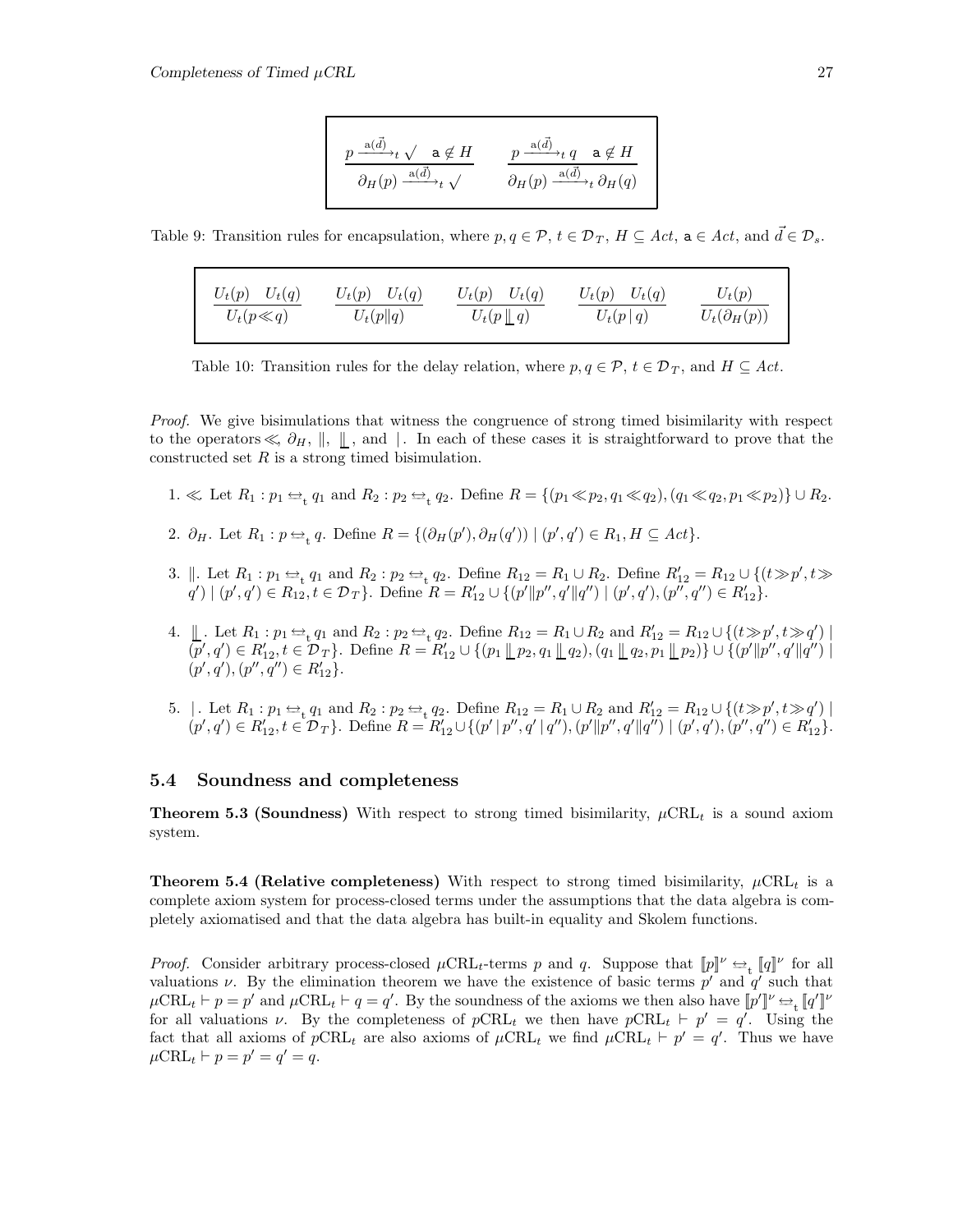# **References**

- [1] Alur, R., and Dill, D. Automata for modelling real-time systems. In Proceedings of the International Colloquium on Algorithms, Languages and Programming (1990), vol. 443 of Lecture Notes in Computer Science, pp. 322–335.
- [2] Baeten, J., and Bergstra, J. Real time process algebra. Formal Aspects of Computing 3, 2 (1991), 142–188.
- [3] BAETEN, J., AND BERGSTRA, J. Discrete time process algebra. Formal Aspects of Computing 8, 2 (1996), 188–208.
- [4] BAETEN, J., AND MIDDELBURG, C. Process algebra with timing: real time and discrete time. Tech. Rep. CSR 99-11, Eindhoven University of Technology, Department of Computing Science, 1999. To appear in: Handbook of Process Algebra, editors, J.A. Bergstra, A. Ponse, S.A. Smolka, Elsevier 2000.
- [5] BAETEN, J., AND WEIJLAND, W. Process Algebra, vol. 18 of Cambridge Tracts in Theoretical Computer Science. Cambridge University Press, 1990.
- [6] Bezem, M., and Groote, J. Invariants in process algebra with data. In CONCUR'94: Concurrency Theory (Uppsala, Sweden, 1994), B. Jonsson and J. Parrow, Eds., vol. 836 of Lecture Notes in Computer Science, Springer-Verlag, pp. 401–416.
- [7] Brinksma, E. On the design of extended LOTOS: a specification language for open distributed systems. PhD thesis, Twente University, 1988.
- [8] FOKKINK, W. Clock, Trees and Stars in Process Theory. PhD thesis, University of Amsterdam, 1994.
- [9] Groote, J. The syntax and semantics of timed µCRL. Tech. Rep. SEN-R9709, CWI, Amsterdam, 1997.
- [10] GROOTE, J., AND LUTTIK, S. Undecidability and completeness results for process algebras with alternative quantification over data. Tech. Rep. SEN-R9806, CWI, Amsterdam, 1998.
- [11] Groote, J., Monin, F., and van de Pol, J. Checking verifications of protocols and distributed systems by computer. In Proceedings CONCUR'98 (1998), D. Sangiorgi and R. de Simone, Eds., vol. 1466 of *Lecture Notes in Computer Science*, Sophia Antipolis, Springer-Verlag, pp. 629–655.
- [12] GROOTE, J., AND PONSE, A. The syntax and semantics of  $\mu$ CRL. In Algebra of Communicating Processes, Utrecht 1994 (1995), A. Ponse, C. Verhoef, and S. v. Vlijmen, Eds., Workshops in Computing, Springer-Verlag, pp. 26–62.
- [13] Groote, J., and Sellink, M. Confluence for process verification. Theoretical Computer Science 170, 1-2 (1996), 47–81.
- [14] Groote, J., and Springintveld, J. Focus points and convergent process operators. A proof strategy for protocol verification. Tech. Rep. 142, University Utrecht, Department of Philosophy, 1995.
- [15] GROOTE, J., AND VAN WAMEL, J. Analysis of three hybrid systems in timed  $\mu$ CRL. Tech. Rep. SEN-R9815, CWI, Amsterdam, 1998. To appear in Science of Computer Programming.
- [16] GROOTE, J., AND VAN WAMEL, J. Basic theorems for parallel processes in timed  $\mu$ CRL. Tech. Rep. SEN-R9808, CWI, Amsterdam, 1998.